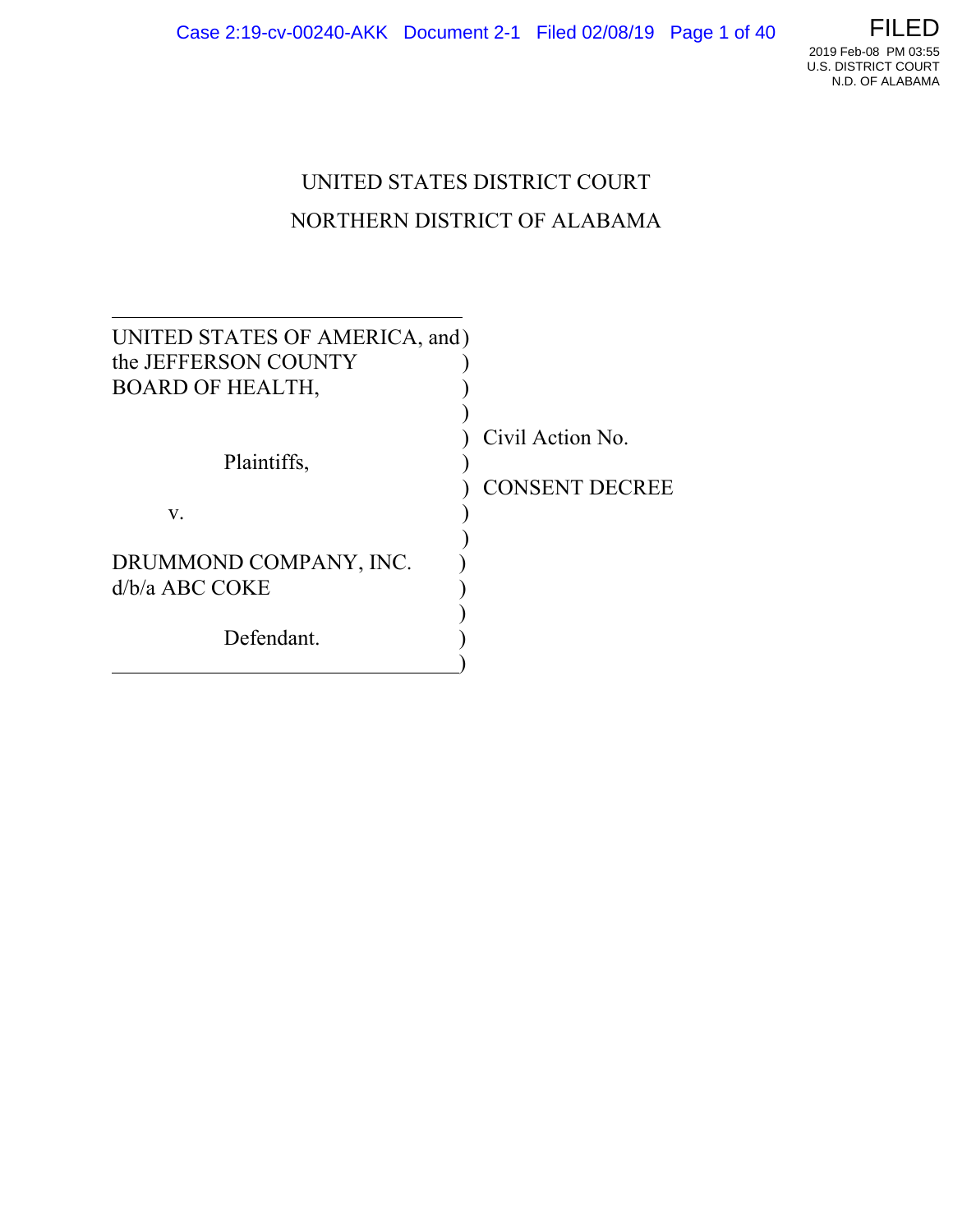# **TABLE OF CONTENTS**

| I.           |  |
|--------------|--|
| $\Pi$ .      |  |
| III.         |  |
| IV.          |  |
| V.           |  |
| VI.          |  |
| VII.         |  |
| VIII.        |  |
| IX.          |  |
| $X_{-}$      |  |
| XI.          |  |
| XII.         |  |
| XIII.        |  |
| XIV.         |  |
| XV.          |  |
| XVI.         |  |
| XVII.        |  |
| <b>XVIII</b> |  |
| XIX.         |  |
| XX           |  |
| XXI.         |  |
| XXII.        |  |
|              |  |
|              |  |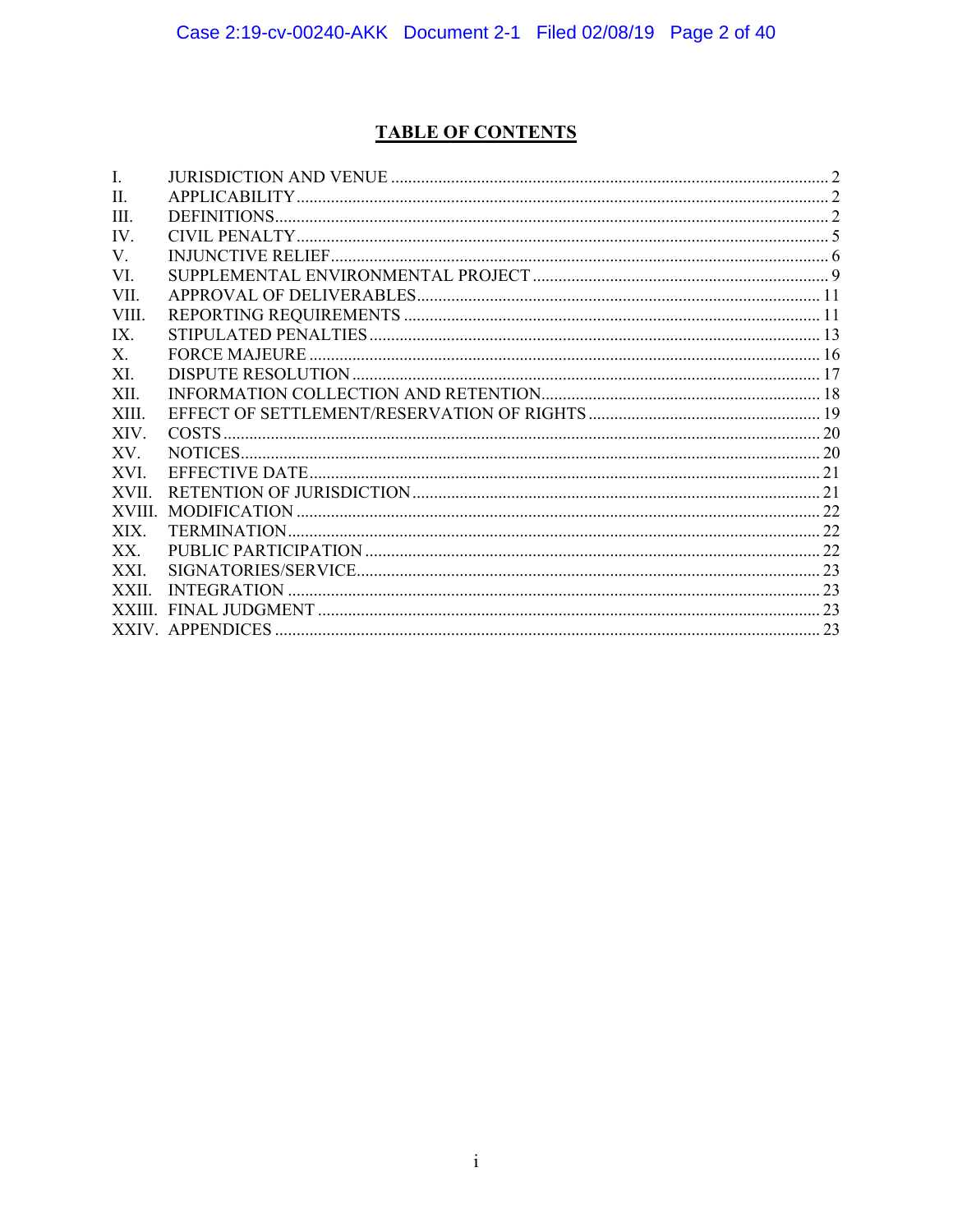WHEREAS, in May 2011, the United States Environmental Protection Agency ("EPA") and the Jefferson County Board of Health ("JCBH") conducted an inspection of the coke byproduct recovery plant portions of the ABC Coke facility in Tarrant, Jefferson County, Alabama (the "Facility") owned by Drummond Company, Inc. ("Drummond" or "Defendant"), and in 2012 EPA issued information request letters to Drummond with respect to operations at that Facility.

WHEREAS, in May 2014, EPA and JCBH conducted a follow up inspection of the Facility.

WHERAS, based on the findings of the May 2011 and May 2014 Facility inspections and Drummond's response(s) to EPA's information requests, EPA and JCBH contend that the Facility had violated various requirements of the Clean Air Act ("CAA"), 42 U.S.C. §7412, and its implementing regulations.

WHEREAS, Plaintiffs the United States of America and JCBH have filed a complaint in this action concurrently with this Consent Decree ("Consent Decree" or "Decree"), alleging that Defendant Drummond has violated various provisions of the CAA, including the National Emissions Standard for Hazardous Air Pollutant ("NESHAP") for Equipment Leaks (Fugitive Emissions Sources), 40 C.F.R. Part 61, Subpart V,  $\S$  61.240 through 61.247 ("Subpart V"); the NESHAP for Benzene Emissions from Coke By-Product Recovery Plants, 40 C.F.R. Part 61, Subpart L, §§ 61.130 through 61.139 ("Subpart L"); and the NESHAP for Benzene Waste Operations, 40 C.F.R. Part 61, Subpart FF, §§ 61.340 through 61.359 ("Subpart FF").

WHEREAS, on August 14-17, 2018, EPA and JCBH conducted a follow-up inspection to observe corrective actions undertaken by Drummond in response to the alleged violations.

WHEREAS, based on the August 2018 follow-up inspection and information received from Drummond, EPA and JCBH have determined that the Facility has completed the work described in Appendix B to this Consent Decree to address certain of the alleged violations identified in the inspection reports, and that it will address any remaining alleged violations through the requirements of this Consent Decree.

WHEREAS, Drummond denies the allegations of the Complaint and does not admit to any liability to the United States for civil penalties or injunctive relief arising out of the transactions and occurrences alleged in the Complaint, and specifically denies the applicability of Subpart FF to any effluent at the Facility other than that of the ammonia still.

WHEREAS, Drummond has entered into this Decree without the adjudication or admission of any issue of fact or law except as provided for in Section I of this Decree.

WHEREAS, EPA, JCBH and Drummond (collectively, the "Parties") recognize, and the Court by entering this Decree finds, that this Decree has been negotiated by the Parties in good faith and will avoid litigation among the Parties, and that this Decree is fair, reasonable, and in the public interest.

 NOW, THEREFORE, before the taking of any testimony, without the adjudication or admission of any issue of fact or law except as provided in Section I, and with the consent of the Parties, IT IS HEREBY ADJUDGED, ORDERED, AND DECREED as follows: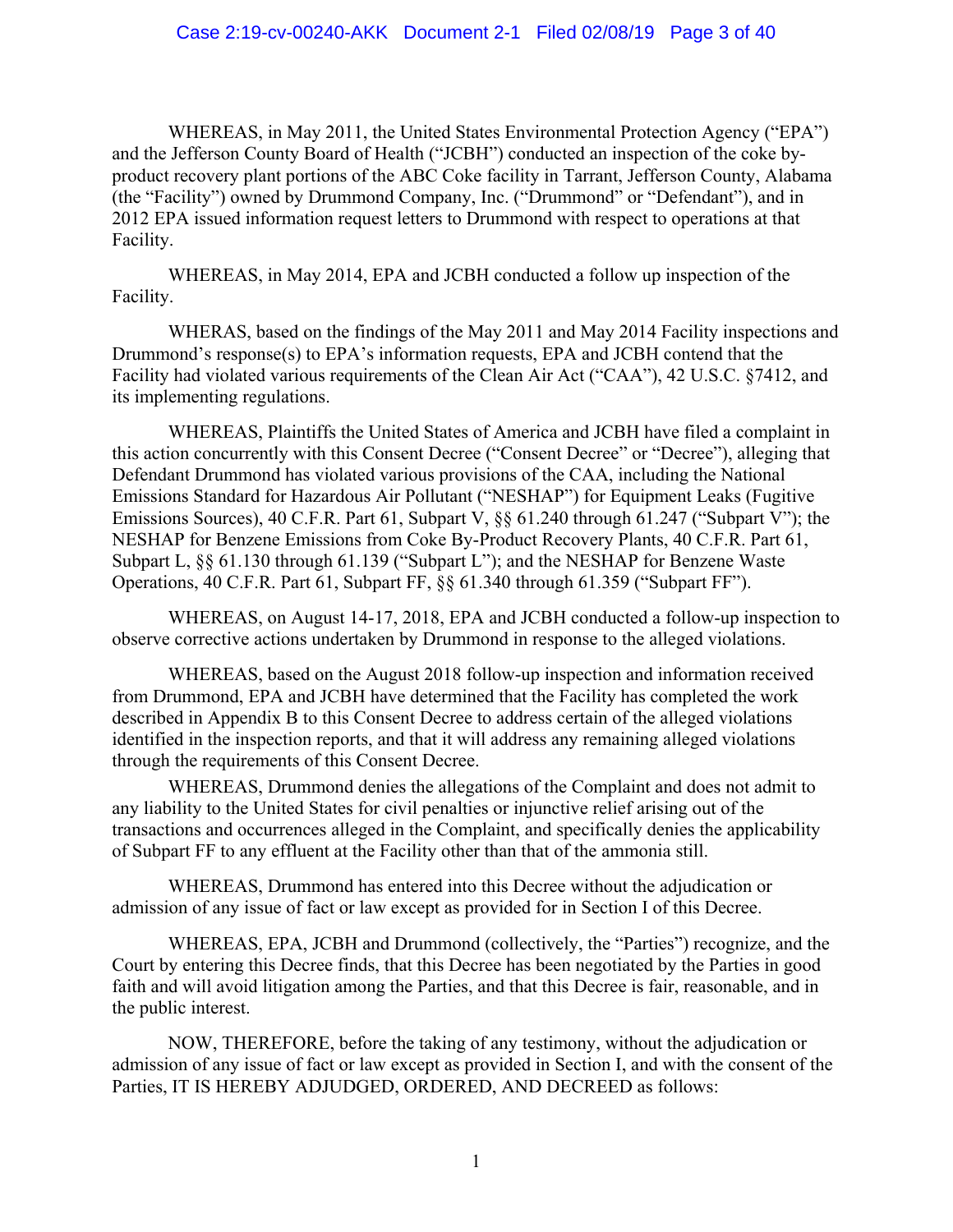#### **I. JURISDICTION AND VENUE**

1. This Court has jurisdiction over the subject matter of this action, pursuant to 28 U.S.C. §§ 1331, 1345, 1355 and 1367, and Section 113(b) of the CAA, 42 U.S.C. § 7413(b), and over the Parties. Venue lies in the United States District Court for the Northern District of Alabama (the "District") pursuant to Section 113(b) of the CAA, 42 U.S.C. § 7413(b), because the events giving rise to the claims alleged herein occurred in this District, and Drummond does business and has its principal place of business in this District. For purposes of this Decree, or any action to enforce this Decree, Drummond consents to this Court's jurisdiction over this Decree and any such action and over Drummond and consents to venue in this District.

#### **II. APPLICABILITY**

2. The obligations of this Consent Decree apply to and are binding upon the Parties and any successors, assigns, or other entities or persons otherwise bound by law.

3. No transfer of ownership or operation of the Facility, whether in compliance with the procedures of this Paragraph or otherwise, shall relieve Drummond of its obligation to ensure that the terms of the Decree are implemented. At least 30 Days prior to such transfer, Drummond shall provide a copy of this Consent Decree to the proposed transferee and shall simultaneously provide written notice of the prospective transfer, together with a copy of the proposed written agreement, to EPA - Region 4, JCBH, and the United States Department of Justice, in accordance with Section XV (Notices). Any attempt to transfer ownership or operation of the Facility without complying with this Paragraph constitutes a violation of this Decree.

4. Drummond shall provide a copy of this Consent Decree to all officers, employees, and agents whose duties might reasonably include compliance with any provision of this Decree, as well as to any contractor retained to perform work required under this Consent Decree. Drummond shall condition any such contract upon performance of the work in conformity with the terms of this Consent Decree.

5. In any action to enforce this Consent Decree, Drummond shall not raise as a defense the failure by any of its officers, directors, employees, agents, or contractors to take any actions necessary to comply with the provisions of this Consent Decree.

#### **III. DEFINITIONS**

6. Terms used in this Consent decree that are defined in the CAA or in regulations promulgated pursuant to the CAA shall have the meanings assigned to them in the Act or such regulations, unless otherwise provided in this Decree. Whenever the terms set forth below are used in this Consent Decree, the following definitions shall apply:

a. "Agencies" shall mean EPA and JCBH;

b. "Complaint" shall mean the complaint filed by the United States and JCBH in this action;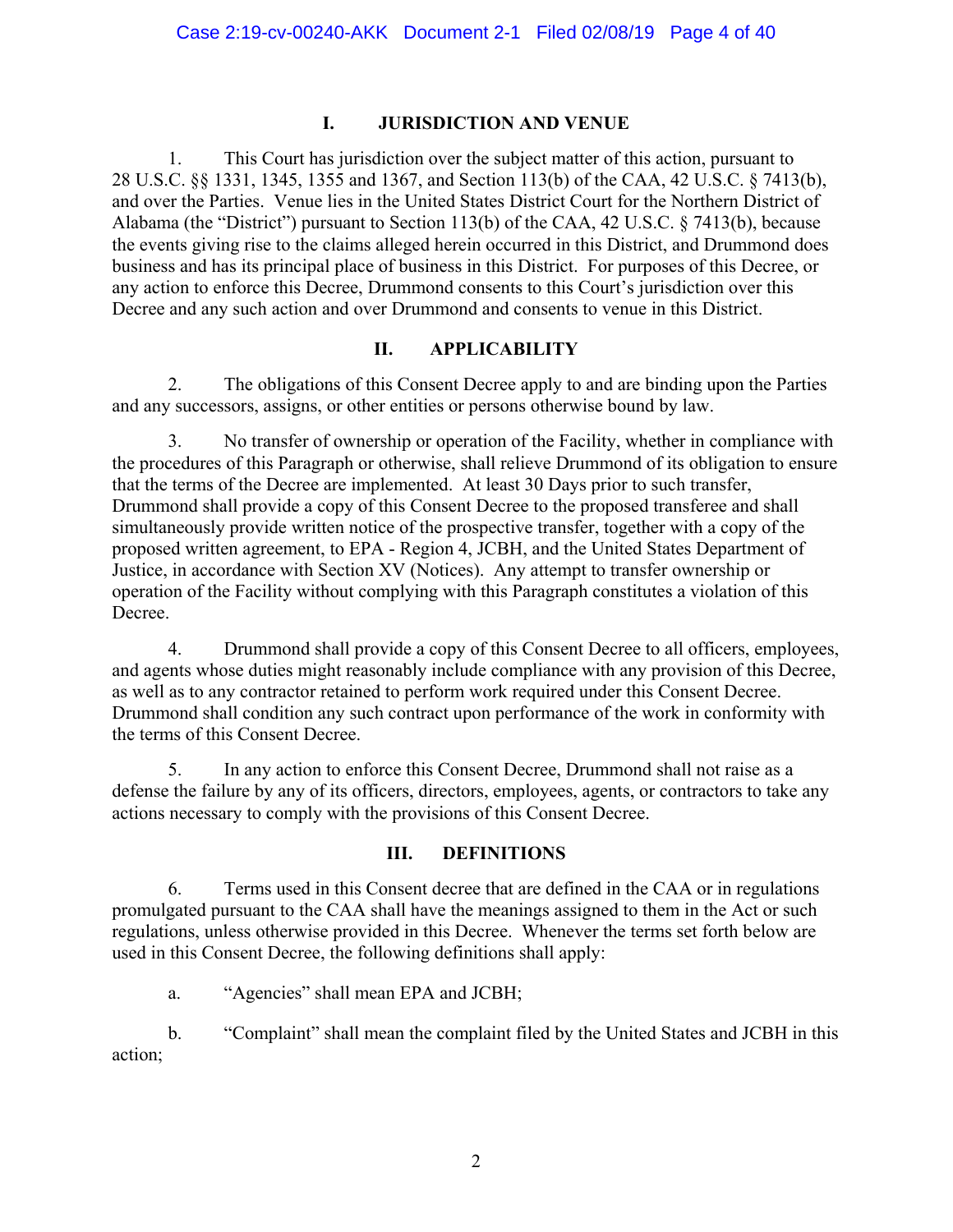#### Case 2:19-cv-00240-AKK Document 2-1 Filed 02/08/19 Page 5 of 40

c. "Consent Decree" or "Decree" shall mean this Decree and all appendices attached hereto (listed in Section XXIV);

d. "Covered Equipment" shall mean:

components including all pumps, valves, exhausters, pressure relief devices, sampling connection systems, open-ended valves or lines, flanges or other connectors, and control devices or systems in light liquid, heavy liquid, or gas/vapor service that are regulated under 40 C.F.R. Part 61, Subparts L, V and FF, and Jefferson County Board of Health, Air Pollution Control Rules and Regulations Section 8.26;

ii. tar decanters, tar storage tanks, tar-intercepting sumps, flushing-liquor circulation tanks, light-oil sumps, light-oil condensers, light-oil decanters, wash-oil decanters, wash-oil circulation tanks, naphthalene processing, final coolers and finalcooler cooling towers regulated under 40 C.F.R. Part 61, Subpart L; and,

iii. Drain Collection Sump, Dirty Water Sump, Wilputte Decanter and Excess Flushing Liquor Tank;

e. "Covered Process Unit" shall mean any process unit that is, or under the terms of this Decree becomes, subject to 40 C.F.R. Part 61, Subparts L, V and FF, and/or JCBH Rules and Regulations;

f. "Date of Lodging" shall be the date upon which this Decree is filed with the Court as part of a Notice of Lodging, as recorded on the Court's docket, and shall precede both the public comment period required by this Decree and a Motion to Enter the Decree;

g. "Day" shall mean a calendar day unless expressly stated to be a business day. In computing any period of time under this Decree, where the last day would fall on a Saturday, Sunday, or federal holiday, the period shall run until the close of business of the next business day;

h. "Defendant" or "Drummond" shall mean Drummond Company, Inc. d/b/a ABC Coke;

i. "DOR" shall mean Delay of Repair;

j. "EPA" shall mean the United States Environmental Protection Agency and any of its successor departments or agencies;

k. "Effective Date" shall have the definition provided in Section XVI;

l. "Facility" shall mean the chemical by-product plant at Drummond's ABC Coke coke production facility located in Tarrant, Jefferson County, Alabama;

m. "JCBH" shall mean the Jefferson County Board of Health;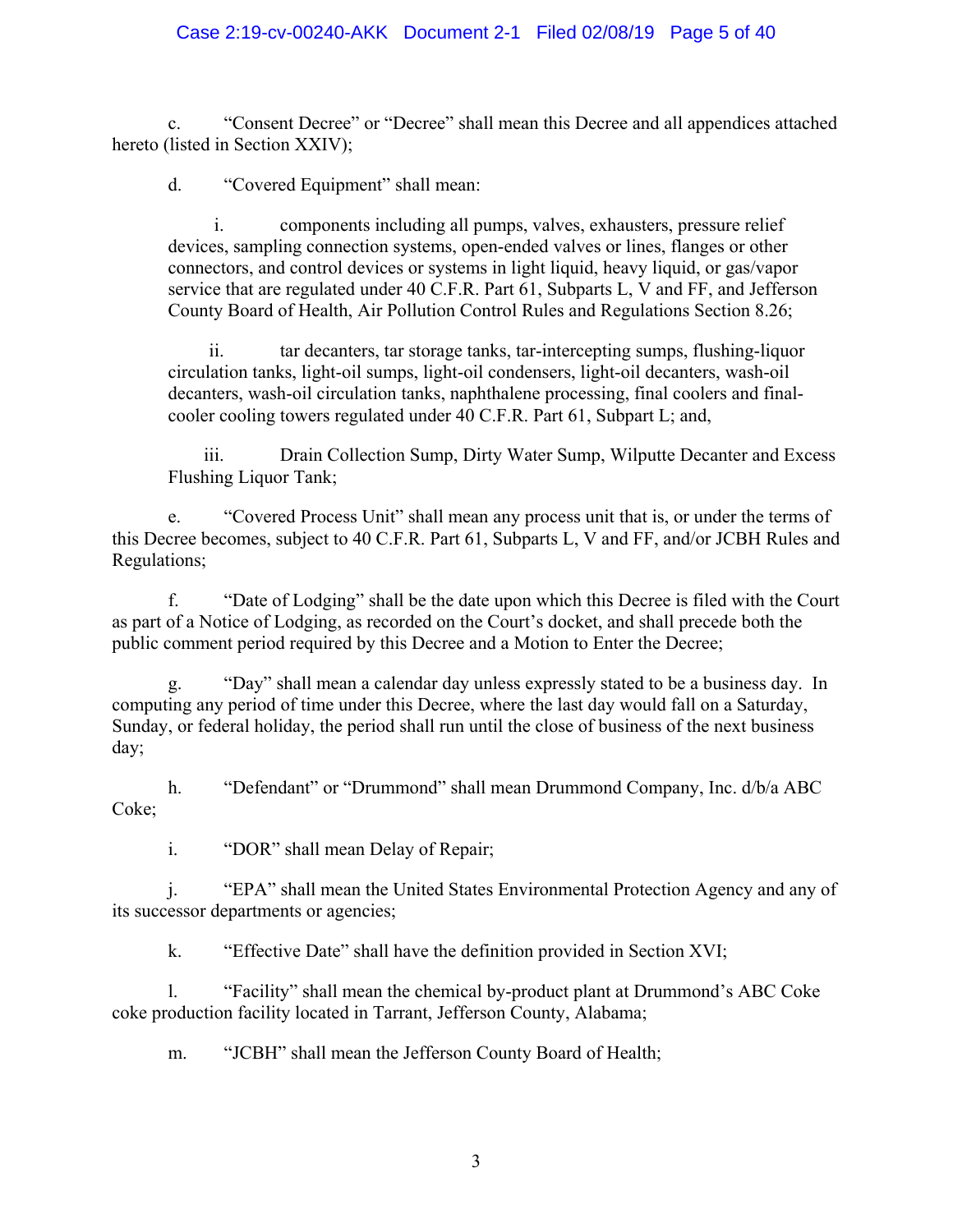#### Case 2:19-cv-00240-AKK Document 2-1 Filed 02/08/19 Page 6 of 40

n. "LDAR" shall mean leak detection and repair, as required by 40 C.F.R. Part 61, Subparts L, V and/or FF, JCBH Rules and Regulations, and/or any other duties arising from the LDRP.

o. "LDAR Personnel" shall mean all employees and contractors responsible for duties, obligations or compliance with LDAR requirements at the Facility;

p. "LDRP" shall mean the Leak Detection and Repair Program specified in Paragraph 16 and Appendix A of this Decree;

q. "Method 21" shall mean the test method found at 40 C.F.R. Part 60, Appendix A, Method 21;

r. "OELs" shall mean open ended lines;

s. "Paragraph" shall mean a portion of this Decree and any Appendix identified by an Arabic numeral;

t. "Parties" shall mean the United States, JCBH and Drummond;

u. "Repair Verification Monitoring" shall mean the utilization of monitoring (or another method that indicates the relative size of the leak) by no later than the end of the next calendar day of each attempt at repair of a leaking piece of Covered Equipment to achieve the best repair/lowest emission rate possible;

v. "Screening Value" shall mean the highest emission level that is recorded at each piece of Covered Equipment subject to this Decree as it is monitored in compliance with Method 21;

w. "Section" shall mean a portion of this Decree identified by a roman numeral;

x. "Storm Water Overflow Line" shall mean the  $1\frac{1}{2}$ " pipe running between the 2" pipe exiting the Excess Flushing Liquor Circulation Tank, identified in piping and instrumentation diagrams for the Facility ("P&ID") as T-101, and the Storm Water Tank;

y. "Storm Water Tank" shall mean the open air tank referred to in the P&ID as T-102, also known as the "Thickener Tank;"

z. "Tar Crumb" shall mean the sludge material exiting from the East and West Tar Decanter chutes into roll off buggies, and later reused in the coke oven batteries;

aa. "Total Annual Benzene Quantity" or "TAB" shall mean the sum of the annual benzene quantity for each Waste Stream at the facility that has a flow-weighted annual average water content greater than 10 percent or that is mixed with water, or other Waste Streams, at any time and the mixture has an annual average water content greater than 10 percent;

bb. "Waste Stream" means the waste generated by a particular process unit, product tank, or waste management unit. The characteristics of the waste stream (e.g., flow rate, benzene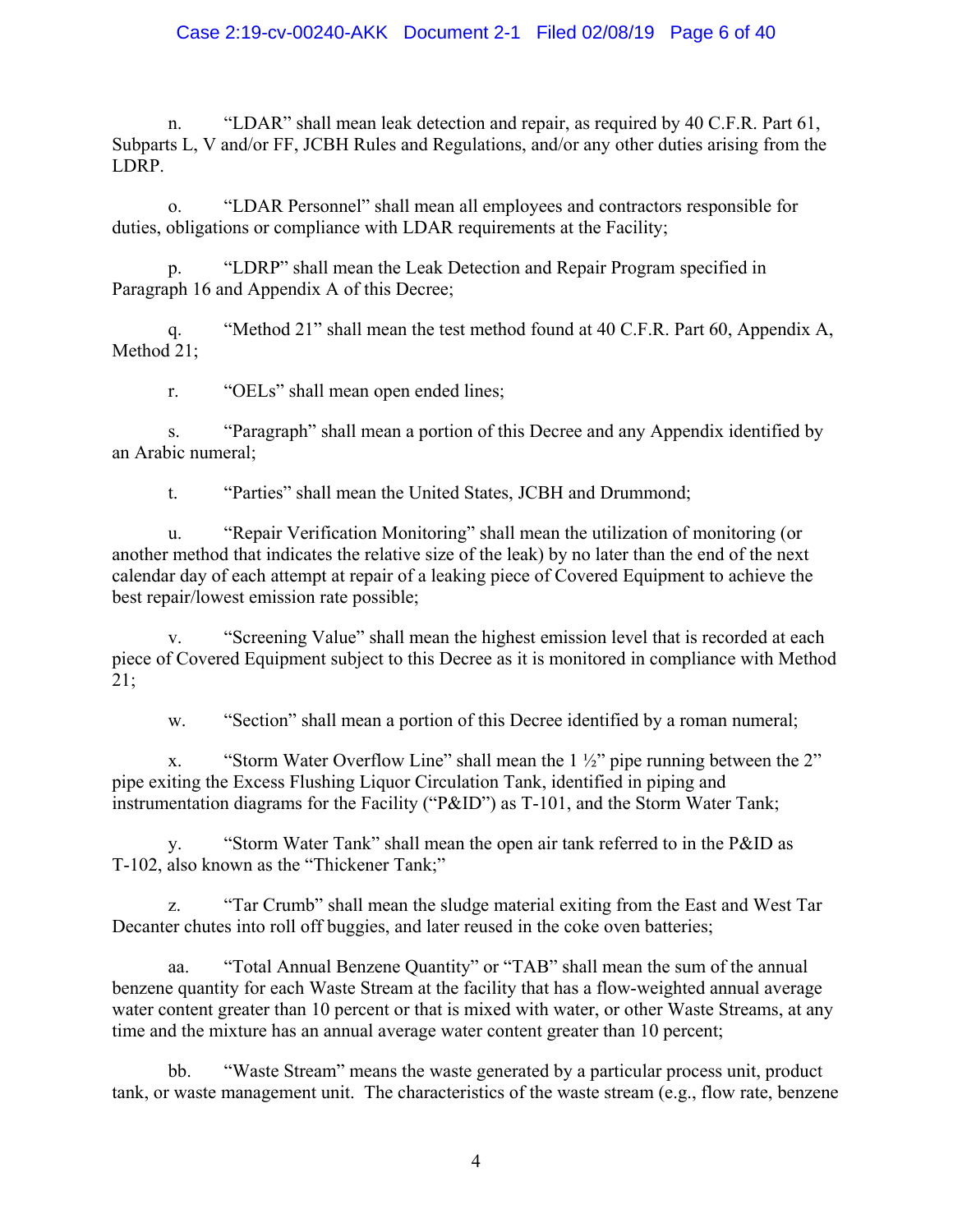concentration, water content) are determined at the point of waste generation. Examples of a waste stream include process wastewater, product tank drawdown, sludge and slop oil removed from waste management units, and landfill leachate; and,

cc. "United States" shall mean the United States of America, acting on behalf of EPA.

#### **IV. CIVIL PENALTY**

7. Within 30 Days after the Effective Date of this Decree, Drummond shall pay to the United States the sum of \$387,500, as a civil penalty, together with interest accruing from the date on which the Decree is lodged with the Court, at the rate specified in 28 U.S.C. §1961 ("Federal Rate") as of the Date of Lodging.

8. Drummond shall pay the civil penalty due by FedWire Electronic Funds Transfer ("EFT") to the U.S. Department of Justice account, in accordance with instructions provided to Drummond by the Financial Litigation Unit ("FLU") of the United States Attorney's Office for the District of Alabama after the Effective Date. The payment instructions provided by the FLU will include a Consolidated Debt Collection System ("CDCS") number, which Drummond shall use to identify all payments required to be made in accordance with this Consent Decree. The FLU will provide the payment instructions to:

Richard Owens 1000 Urban Ctr Dr., Ste 300 Birmingham AL 35242-2532 205-945-6500 dowens@drummondco.com

on behalf of Drummond. Drummond may change the individual to receive payment instructions on its behalf by providing written notice of such change to the United States and EPA in accordance with Section XV (Notices).

At the time of payment, Drummond shall send notice that payment has been made: (i) to EPA via email at cinwd acctsreceivable@epa.gov or via regular mail at EPA Cincinnati Finance Office, 26 W. Martin Luther King Drive, Cincinnati, Ohio 45268; and (ii) to the United States via email or regular mail in accordance with Section XV; and (iii) to EPA in accordance with Section XV. Such notice shall state that the payment is for the civil penalty owed pursuant to the Consent Decree in *United States et al. v. Drummond Co., Inc. d/b/a ABC Coke* and shall reference the civil action number, CDCS Number and DOJ case number 90-5-2-1-10717.

9. Drummond shall not deduct any penalties paid under this Decree pursuant to this Section or Section IX (Stipulated Penalties) in calculating its federal or State or local income tax.

10. Within thirty (30) Days after the Effective Date of this Consent Decree, Drummond shall pay to the Jefferson County Board of Health the sum of \$387,500 as a civil penalty, together with interest accruing from the Date of Lodging through the date of payment at the rate identified in Paragraph 7. Payment shall be made by delivery of a check made payable to the Jefferson County Board of Health and delivered by certified U.S. Mail to: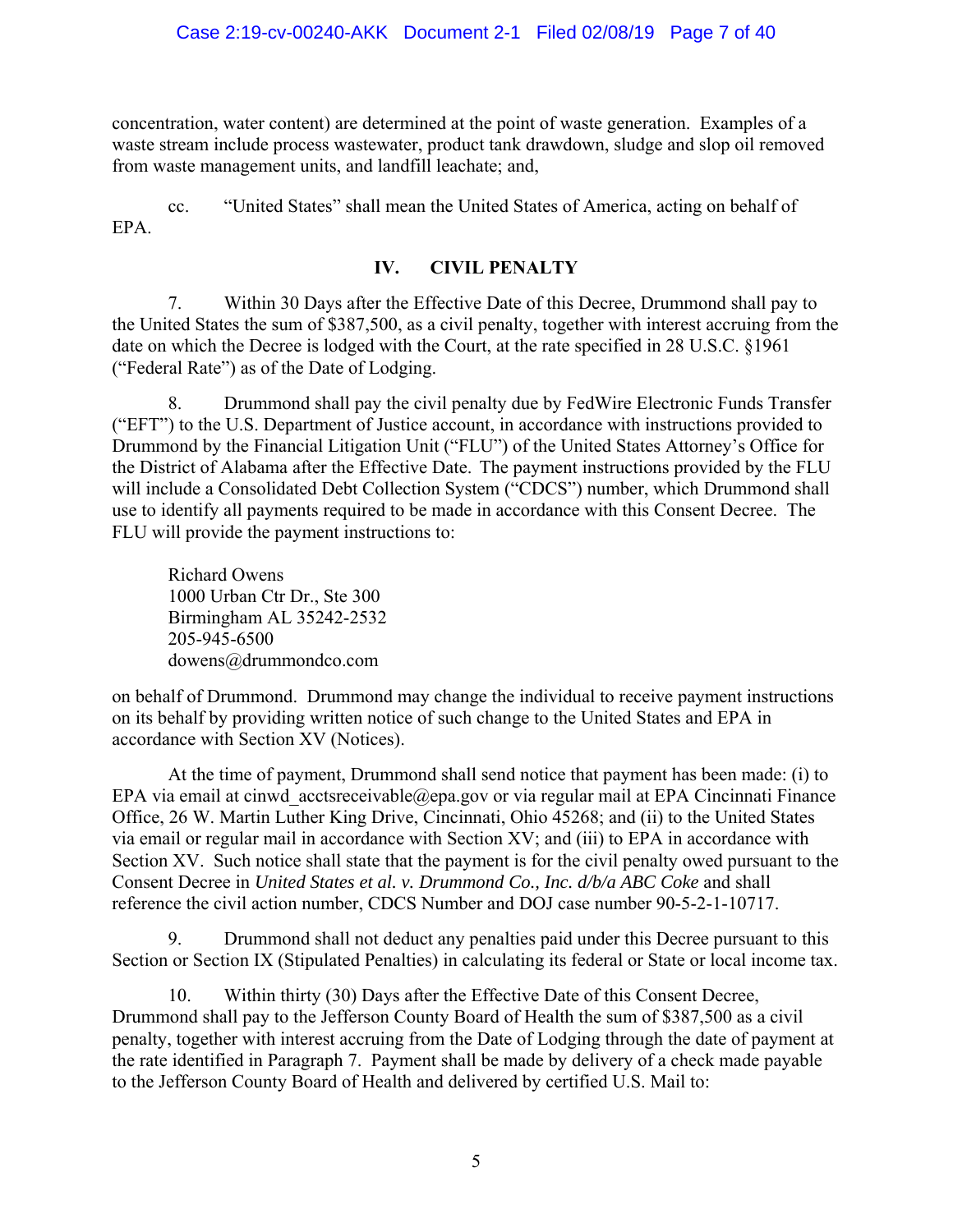Jonathan Stanton, P.E. Director, Environmental Health Services Jefferson County Department of Health 1400 Sixth Avenue South Birmingham, AL 35233

# **V. INJUNCTIVE RELIEF**

# **A. Clean Air Act Compliance**

11. Drummond shall comply with all practices, standards and limits contained in all applicable permits issued for the Facility pursuant to the CAA and with all applicable requirements in the following regulations:

a. The "National Emission Standard for Benzene Emissions from Coke By-Product Recovery Plants," 40 C.F.R. Part 61, Subpart L, §§ 61.130 – 61.139;

The "National Emission Standard for Equipment Leaks (Fugitive Emission Sources)," 40 C.F.R. Part 61, Subpart V, § 61.240 et seq.; and,

c. The "National Emission Standard for Benzene Waste Operations," 40 C.F.R. Part 61, Subpart FF, § 61.340 et seq. ("BWON").

# **B. Benzene Sampling Training and TAB Calculations**

12. Within 180 days of the Effective Date, Drummond shall develop an annual (i.e., conducted once each calendar year) Benzene Sampling Training Program for employees and contractors asked to draw benzene samples, which shall be reviewed and approved in accordance with Section VII of this Decree (Approval of Deliverables), and first implemented within 90 days of such approval. All training will be done in accordance with sampling methods found in 40 C.F.R. §61.355(c)(3).

a. All non-contractor personnel newly-assigned to monitoring for leak detection and repair requirements shall complete the approved Benzene Sampling Training Program prior to beginning such work.

13. All non-contractor personnel assigned to no detectable emissions or leak detection monitoring and/or repair responsibilities shall complete the approved annual Benzene Sampling Training Program developed in accordance with Paragraph 12.

14. Drummond shall annually calculate the Facility's TAB and include this in the January 30 semi-annual report for this Facility, as required by Paragraph 39 of this Consent Decree. Following completion of the requirements of Paragraph 21, and for each year thereafter, Drummond shall comply with the requirements of Paragraph 14.a in calculating the Facility's annual TAB.

> a. For each rain event that requires the bypass of diluted flushing liquor mixed with storm water from the by-products plant to the Storm Water Tank using the Storm Water Overflow Line to prevent exceeding the ammonia still's capacity, Drummond shall: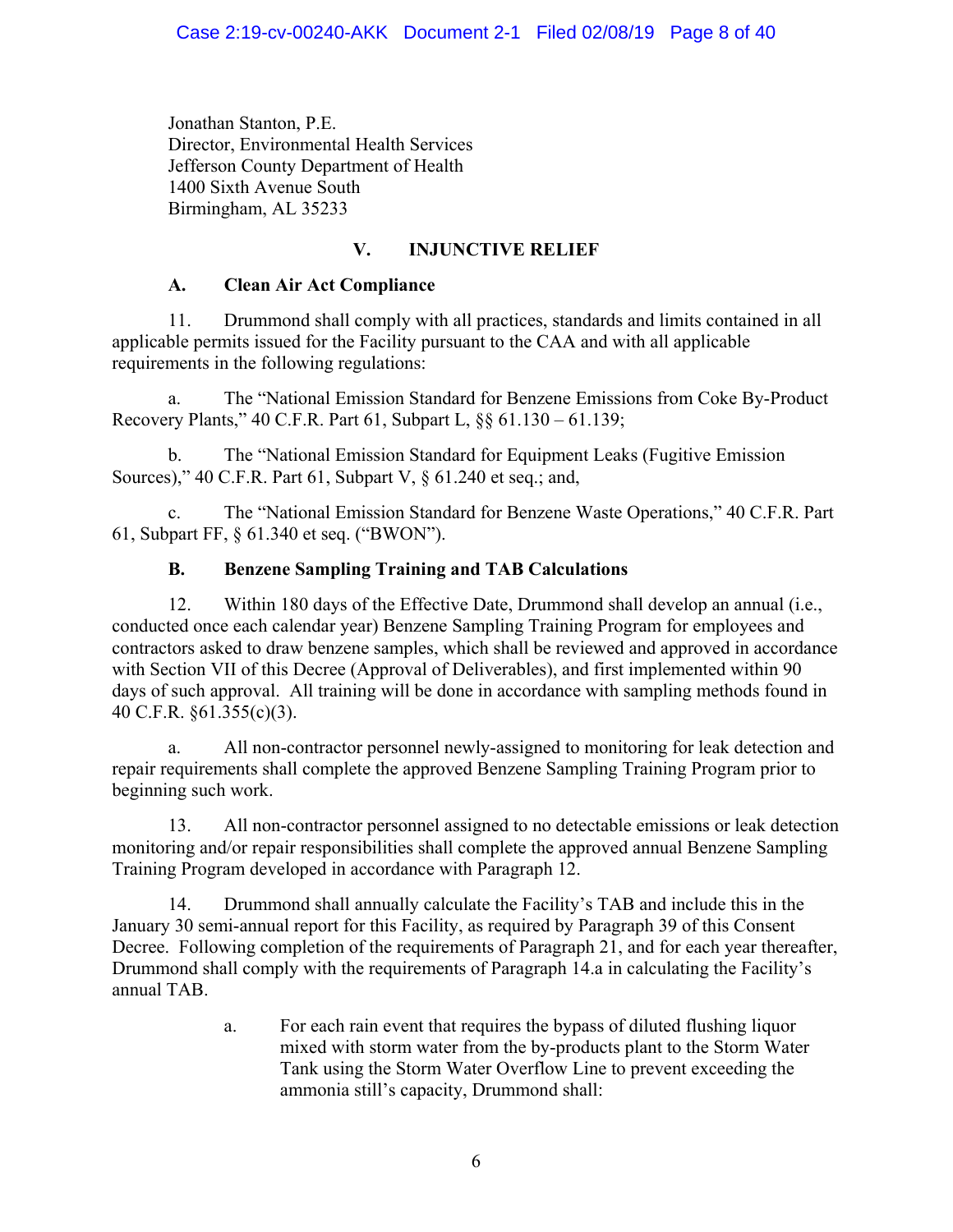- (1) Keep records of the date(s), total amount of diluted flushing liquor mixed with storm water bypassed and the total duration of the bypass event;
- (2) Calculate the benzene quantity in the Storm Water Overflow Line using the method as determined pursuant to Paragraph 21.
- (3) Calculate the benzene quantity in the Storm Water Tank, using the method as determined pursuant to Paragraph 21, within 48 hours of cessation of use of the Storm Water Overflow Line.

# **C. Management of Change Procedures**

15. Within one year of the Effective Date, Drummond shall establish or modify its written management of change ("MOC") procedures to provide for an annual review of process information to ensure that all new process units and benzene containing Waste Streams are included in its inventory and are in compliance with requirements of Subpart L and FF.

# **D. Leak Detection and Repair Program**

16. Drummond shall implement and comply with all requirements of the Leak Detection and Repair Program ("LDRP"), set forth in Appendix A of this Consent Decree to come into compliance with the requirements in 40 C.F.R. Part 61, Subparts FF, L and V, as well as any applicable state or local equipment leak requirements.

# **E. Additional Relief Requirements**

17. No later than 365 Days after the effective date of this Consent Decree, Drummond shall permanently enclose and connect the Dirty Water sump and Drain Collection sump to a closed-vent system and control device.

a. The Dirty Water sump and Drain Collection sump will be included in the LDRP.

b. The cover and all openings (e.g., access hatches, sampling ports) shall be designed to operate with no detectable emissions as indicated by an instrument reading of less than 500 parts per million by volume ("ppmv") above background.

18. No later than one year after the Effective Date of this Consent Decree, Drummond shall permanently enclose and connect the Wilputte Decanter to a closed vent system that routes all organic vapors to a control device.

a. The Wilputte Decanter will be included in the LDRP.

b. The cover and all openings (e.g., access hatches, sampling ports and gauge wells) shall be designed to operate with no detectable emissions as indicated by an instrument reading of less than 500 ppmv above background.

19. Prior to, and at the time of entry of this Consent Decree, Drummond was controlling the Excess Flushing Liquor Tank with the controls specified in 40 C.F.R. § 61.132. After entry of this Consent Decree, Drummond may choose to continue to control the Excess Flushing Liquor Tank in accordance with 40 C.F.R. §61.132, or, as an alternative, Drummond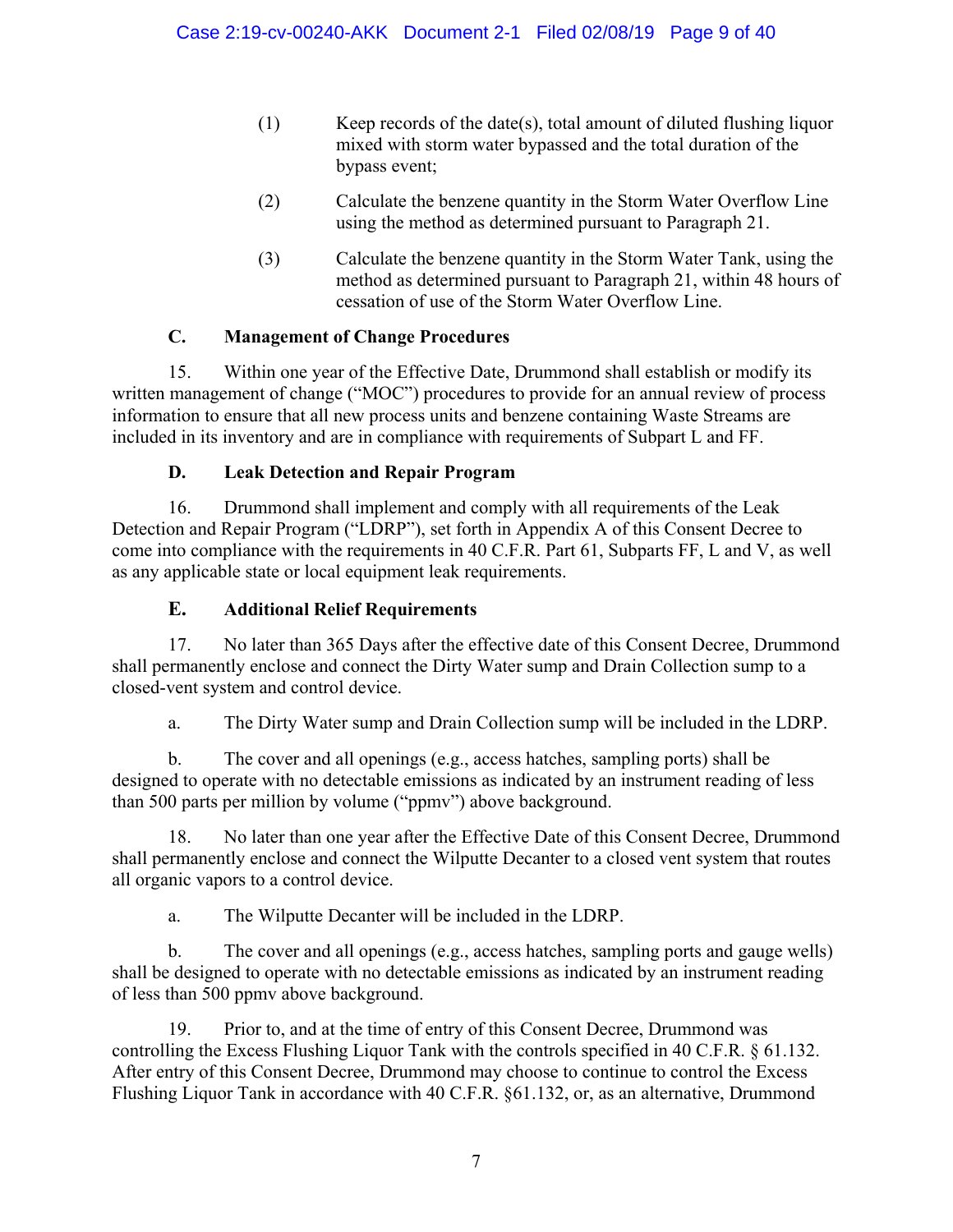may choose to implement the controls specified in 40 C.F.R. § 61.343. All openings (e.g., access hatches, sampling ports, etc.) shall be added into the Facility's LDAR monitoring program and designed and operated in accordance with either 40 C.F.R. § 61.132 or 40 C.F.R. §61.343, whichever Drummond chooses to implement. Within 90 days of the Effective Date, Drummond must submit a permit application to JCBH indicating that the Excess Flushing Liquor Tank will be regulated under 40 C.F.R. § 61.132 or 40 C.F.R. §61.343, whichever Drummond chooses to implement.

20. Within 180 days of the Effective Date, Drummond shall enclose or otherwise permanently cover the areas where the Tar Crumb exits the Tar Decanters and is accumulated in buggies so that precipitation will not mix with the contents of the buggies.

21. Within 180 days of the Effective Date, Drummond shall submit a proposal, for review and approval in accordance with Section VII of this Decree (Approval of Deliverables), for determining the benzene quantity of the Storm Water Overflow Line when it is used, and for determining the benzene quantity of the Storm Water Tank after each use of the Storm Water Overflow Line. Such proposal shall include a method for determining the volume of fluid passing through the Storm Water Overflow Line during each use, and also include proposed Standard Operating Procedures governing use of the Storm Water Overflow Line. Any proposed method for determination of benzene quantity pursuant to this paragraph shall comply with all applicable requirements of Subpart FF including, but not limited to, 40 C.F.R. §§ 61.355. Nothing in this paragraph shall be deemed to require that Drummond undertake sampling during potentially hazardous weather conditions.

#### **F. Incorporation of Consent Decree Requirements into Federally Enforceable Permits**

22. Where any compliance obligation under this Section requires Drummond to obtain a federal, state, or local permit or approval, Drummond shall submit timely and complete applications and take all other actions necessary to obtain all such permits or approvals.

a. Drummond may seek relief under the provisions of Section X (Force Majeure) for any delay in the performance of any such obligation resulting from a failure to obtain, or a delay in obtaining, any permit or approval required to fulfill such obligation, if Drummond has submitted timely and technically and administratively complete applications and has taken all other actions necessary to obtain all such permits or approvals.

b. No later than 90 days after the Effective Date, Drummond shall apply for a federally enforceable, non-Title V air permit pursuant to Chapter 2 of the JCBH Air Pollution Control Rules and Regulations, to incorporate all applicable requirements contained in Paragraphs 14 and 17-21 (Additional Relief Requirements).

c. Within 30 days of issuance of the permit required by Paragraph 22.b, Drummond shall apply, in a manner satisfactory to JCBH, to have the requirements of said permit incorporated into its Title V operating permit for the Facility. Permanent incorporation of the requirements of Paragraph 22.b into the Facility's Title V operating permit is an express requirement to Termination of this Consent Decree. Drummond specifically agrees and represents that it does not object, and will not object, to the requirements of the permit required by Paragraph 22.b being incorporated into its Title V operating permit for the Facility.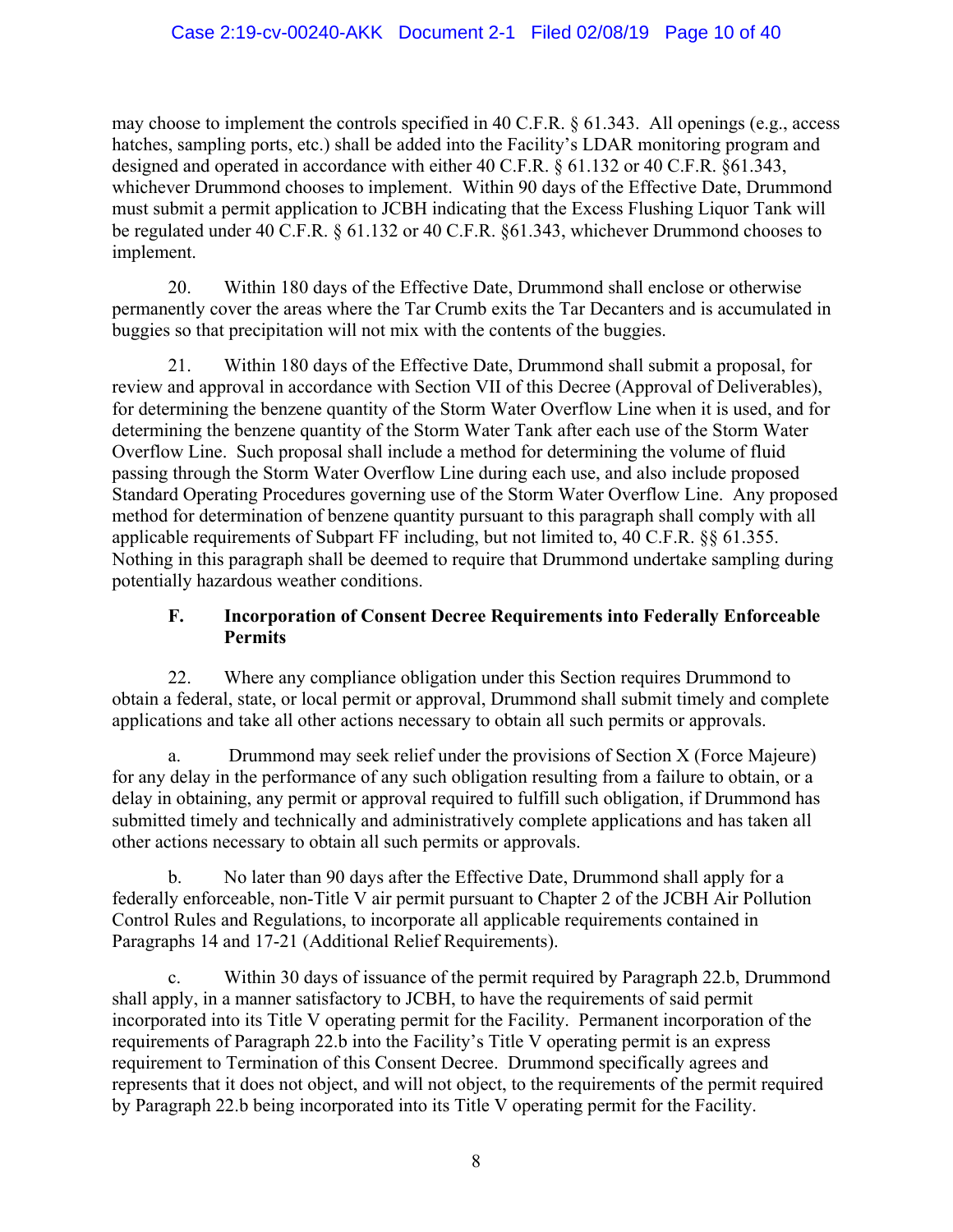#### **VI. SUPPLEMENTAL ENVIRONMENTAL PROJECT**

23. Drummond shall implement as a Supplemental Environmental Project ("SEP") use of an optical thermal imaging camera for at least four semi-annual monitoring events, that shall consist of the following requirements:

a. Beginning no later than 180 days after the Effective Date and continuing for two years thereafter, Drummond shall conduct the following semi-annual monitoring using an infrared gas-imaging camera (such as a forward looking infrared "FLIR" camera or its equivalent) at the Facility: screening of the entire Facility including the closed vent system and process units; monitoring of each PRV, each sump, the Wilputte Decanter, and components marked difficult to monitor and unsafe to monitor.

b. If emissions are seen by the infrared gas-imaging camera, a leak is found, and Drummond shall record the leak for thirty seconds and save the video; when feasible, Drummond shall simultaneously record a concentration reading with the Toxic Vapor Analyzer or equivalent. All leaks recorded with the camera are to be added to the electronic database, described in Paragraph 31 of Appendix A to this Consent Decree, for follow-up monitoring.

c. By no later than 5 Days after detecting a leak pursuant to Paragraph 23.b, in any Covered Equipment, Drummond shall perform a first attempt at repair. By no later than 15 Days after detection, Drummond shall perform a final attempt at repair, or place the piece of Covered Equipment on the DOR list.

d. Drummond shall perform monthly Repair Verification Monitoring with the TVA or equivalent for 2 consecutive months after a repair pursuant to Paragraph 23.**Error! Reference source not found.** of this Consent Decree is completed.

24. Drummond is responsible for the satisfactory completion of the SEP in accordance with all requirements of this Decree. Drummond may use contractors or consultants in planning and implementing the SEP.

25. With regard to the SEP, Drummond certifies the truth and accuracy of each of the following:

a. that all cost information provided to EPA in connection with EPA's approval of the SEP is complete and accurate and that Drummond in good faith estimates that the cost to implement the SEP is \$16,000;

b. that, as of the date of executing this Decree, Drummond is not required to perform or develop the SEP by any federal, state, or local law or regulation and is not required to perform or develop the SEP by agreement, grant, or as injunctive relief awarded in any other action in any forum;

c. that the SEP is not a project that Drummond was planning or intending to construct, perform, or implement other than in settlement of the claims resolved in this Decree;

d. that Drummond has not received and will not receive credit for the SEP in any other enforcement action;

e. that Drummond will not receive any reimbursement for any portion of the SEP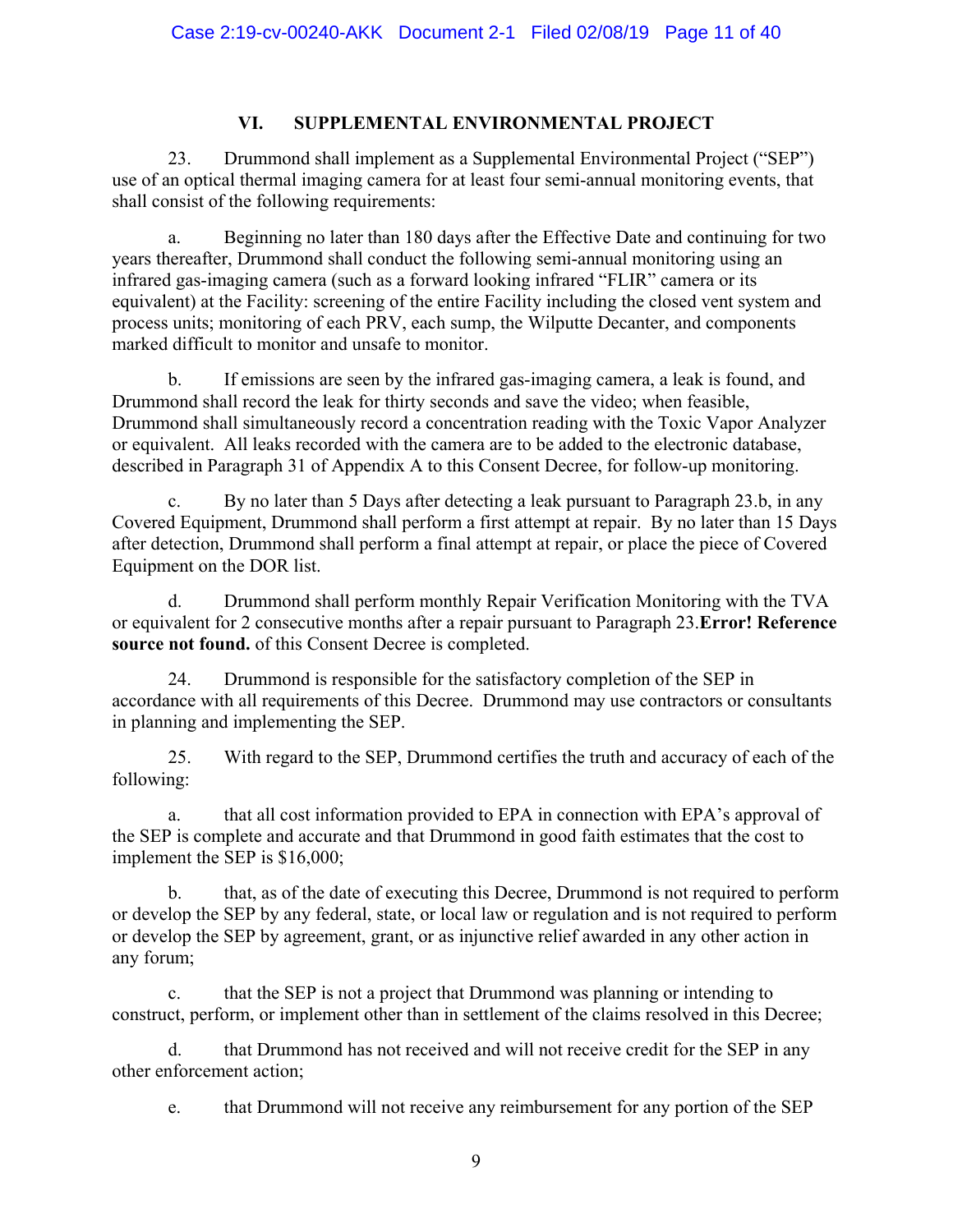from any other person; and,

f. that Drummond is not a party to any open federal financial assistance transaction that is funding or could fund the same activity as the SEP described in Paragraph 23. For purposes of these certifications, the term "open federal financial assistance transaction" refers to a grant, cooperative agreement, loan, federally-guaranteed loan guarantee, or other mechanism for providing federal financial assistance whose performance period has not yet expired.

26. Within 30 days after the date set for completion of the SEP, Drummond shall submit a SEP Completion Report to the United States and JCBH, in accordance with Section XV (Notices). The SEP Completion Report shall contain the following information:

a. a detailed description of the SEP as implemented;

b. a description of any problems encountered in completing the SEP and the solutions thereto;

c. an itemized list of all eligible costs expended on the SEP;

d. certification that the SEP has been fully implemented pursuant to the provisions of this Decree; and,

e. a description of the environmental and public health benefits resulting from implementation of the SEP (with a quantification of the benefits and pollutant reductions, if feasible).

27. EPA and JCBH may, in their sole discretion, require information in addition to that described in the preceding Paragraph, in order to evaluate Drummond's completion report.

28. After receiving the SEP Completion Report, the United States shall notify Drummond whether or not it has satisfactorily completed the SEP. If Drummond has not completed the SEP in accordance with this Consent Decree, stipulated penalties may be assessed under Section IX.

29. Disputes concerning the satisfactory performance of the SEP and the amount of eligible SEP costs may be resolved under Section XI (Dispute Resolution). No other disputes arising under this Section shall be subject to Dispute Resolution.

30. Each submission required under this Section shall be signed by an official with knowledge of the SEP and shall bear the certification language set forth in Paragraph 42.

31. Any public statement, oral or written, in print, film, or other media, made by Drummond making reference to the SEP under this Decree shall include the following language: "This project was undertaken in connection with the settlement of an enforcement action, *United States et al. v. Drummond Co., Inc. d/b/a ABC Coke*, taken on behalf of the U.S. Environmental Protection Agency and the Jefferson County Board of Health under the Clean Air Act."

32. For federal income tax purposes, Drummond agrees that it will neither capitalize into inventory or basis nor deduct any costs or expenditures incurred in performing the SEP.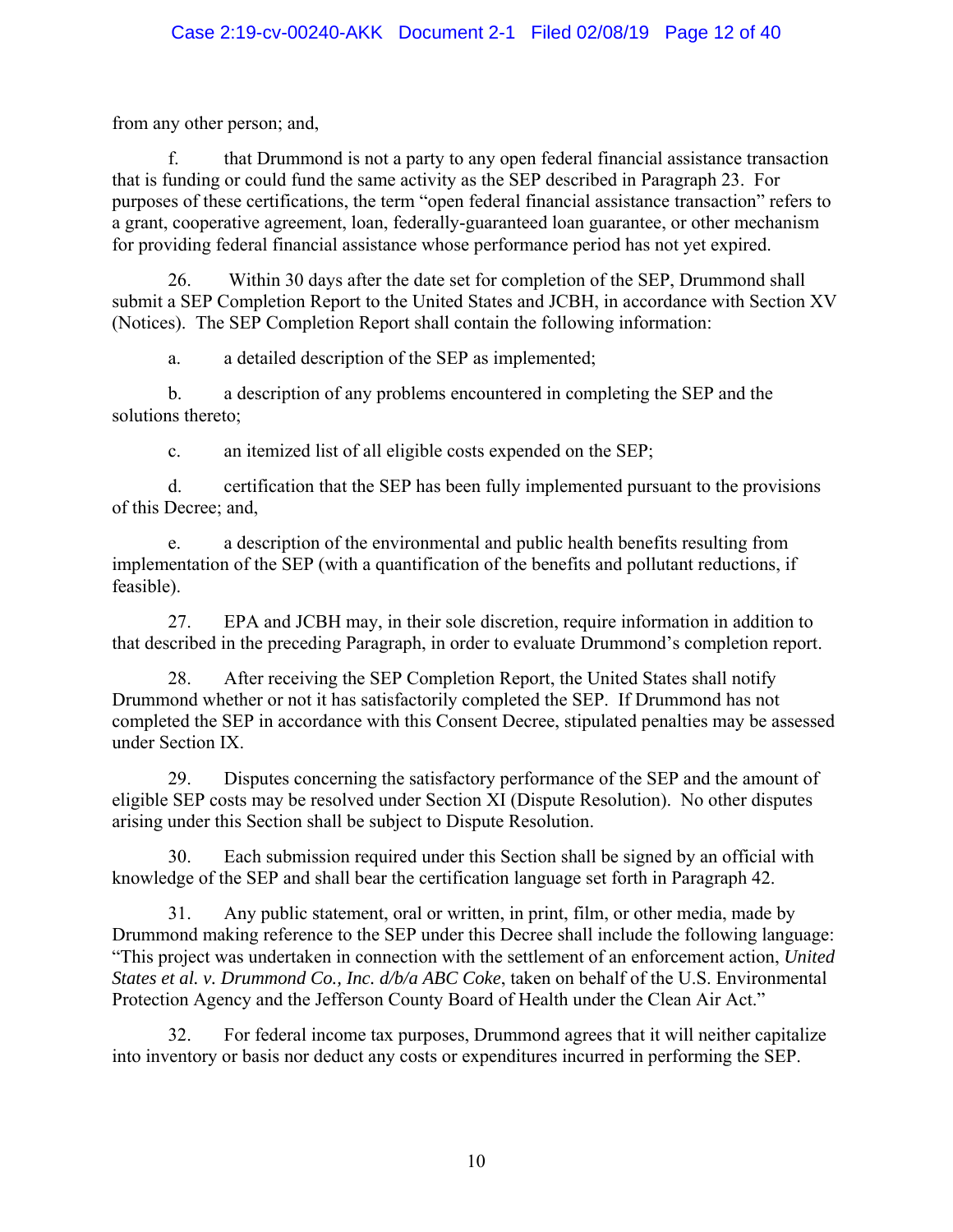33. If Drummond satisfactorily completes four semi-annual monitoring events as required by Paragraph 23, but does not spend the full amount of the estimate set forth in Paragraph 25.a, then, if EPA determines that it can reasonably be done, the amount remaining shall be applied toward further use of the optical thermal imaging camera for further Semi-Annual Monitoring events until the entirety of the \$16,000 is fully spent.

### **VII. APPROVAL OF DELIVERABLES**

34. After review of any plan, report, or other item that is required to be submitted pursuant to this Consent Decree, EPA, after consultation with JCBH, shall in writing: (a) approve the submission; (b) approve the submission upon specified conditions; (c) approve part of the submission and disapprove the remainder; or (d) disapprove the submission.

35. If the submission is approved pursuant to Paragraph 34, Drummond shall take all actions required by the plan, report, or other document, in accordance with the schedules and requirements of the plan, report, or other document, as approved. If the submission is conditionally approved or approved only in part pursuant to Paragraph 34(b) or (c), Drummond shall, upon written direction from EPA, after consultation with JCBH, take all actions required by the approved plan, report, or other item that EPA, after consultation with JCBH, determines are technically severable from any disapproved portions, subject to Drummond's right to dispute only the specified conditions or the disapproved portions, under Section XI (Dispute Resolution).

36. If the submission is disapproved in whole or in part pursuant to Paragraph 34(c) or (d), Drummond shall, within 45 days or such other time as the Parties agree to in writing, correct all deficiencies and resubmit the plan, report, or other item, or disapproved portion thereof, for approval, in accordance with the preceding Paragraphs. If the resubmission is approved in whole or in part, Drummond shall proceed in accordance with the preceding Paragraph.

37. If a resubmitted plan, report, or other item, or portion thereof, is disapproved in whole or in part, EPA, after consultation with JCBH, may again require Drummond to correct any deficiencies, in accordance with the preceding Paragraphs, subject to Drummond's right to invoke Dispute Resolution and the right of EPA and JCBH to seek stipulated penalties as provided in Section IX.

38. Any stipulated penalties applicable to the original submission, as provided in Section IX, shall accrue during the 45 day period or other specified period, but shall not be payable unless the resubmission is untimely or is disapproved in whole or in part; provided that, if the original submission was so deficient as to constitute a material breach of Drummond's obligations under this Decree, the stipulated penalties applicable to the original submission shall be due and payable notwithstanding any subsequent resubmission.

### **VIII. REPORTING REQUIREMENTS**

39. Drummond shall submit the following reports:

a. Within 30 Days after the end of each semi-annual period (i.e., by July 30 and January 30) after the Effective Date of this Decree for the first two years, and then annually thereafter, until termination of this Decree pursuant to Section XIX, Drummond shall submit a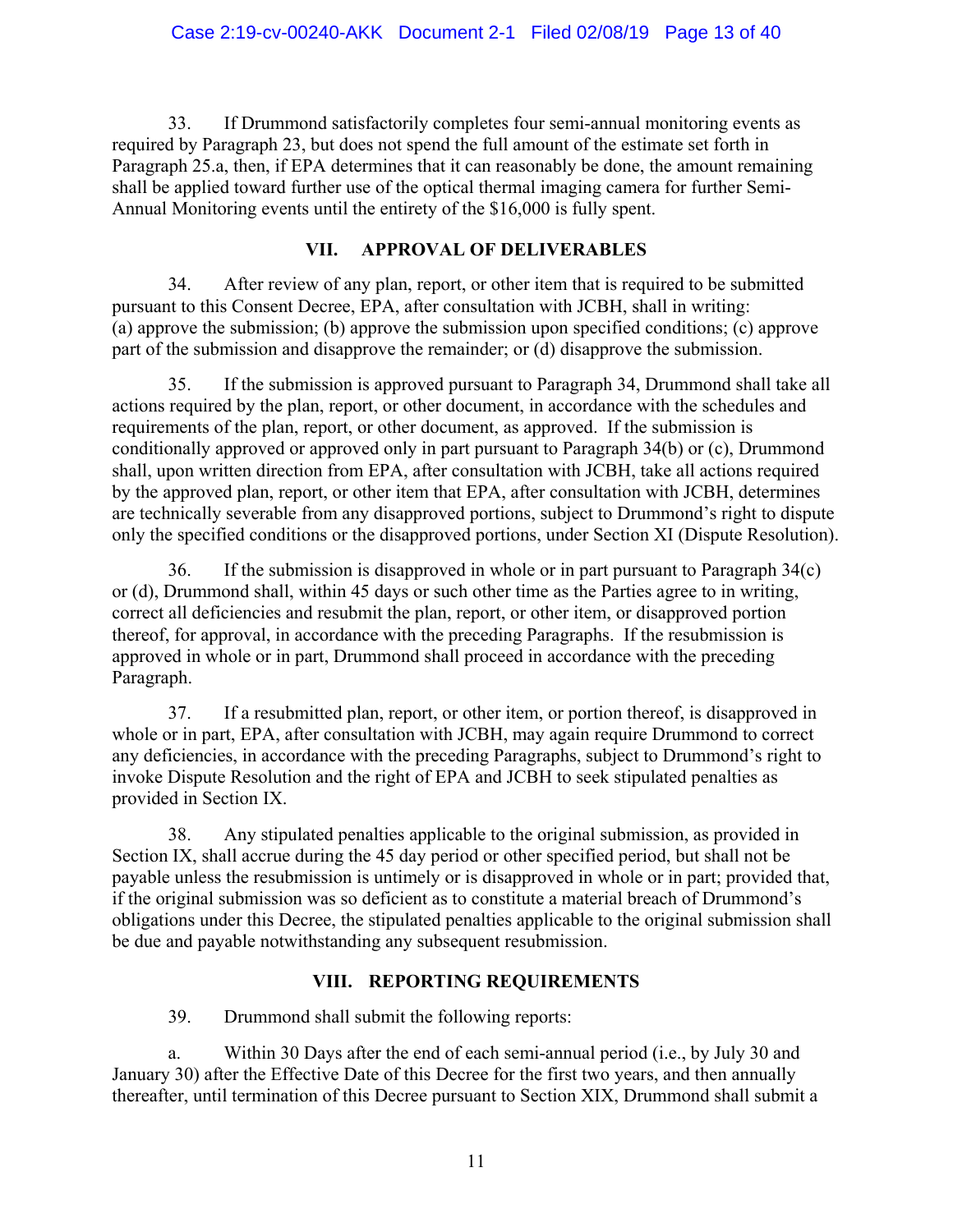report to EPA and JCBH for the preceding semi-annual or annual period, as applicable, that shall include: the status of any construction or compliance measures; completion of milestones; problems encountered or anticipated in addressing any specific action required by this Decree, together with implemented or proposed solutions; status of permit applications, if any; any rain events necessitating bypass to the Storm Water Tank; any annual TAB calculation for the Facility required by Paragraph 14; and operation and maintenance issues or malfunctions, including a summary of representative operating conditions. The report shall also include a discussion of Drummond's progress in satisfying its obligations in connection with the SEP under Section VI above of this Decree including, at a minimum, a narrative description of activities undertaken; status of any construction or compliance measures, including the completion of any milestones, and a summary of costs incurred since the previous report.

b. The report shall also include a description of any non-compliance with the requirements of this Consent Decree and an explanation of the violation's likely cause and of the remedial steps taken, or to be taken, to prevent or minimize such violation. If Drummond violates, or has reason to believe that it may violate, any requirement of this Consent Decree, Drummond shall notify the United States and JCBH of such violation and its likely duration, in writing, within ten working Days of the Day Drummond first becomes aware of the violation, with an explanation of the violation's likely cause and of the remedial steps taken, or to be taken, to prevent or minimize such violation. If the cause of a violation cannot be fully explained at the time the report is due, Drummond shall so state in the report. Drummond shall investigate the cause of the violation and shall then submit an amendment to the report, including a full explanation of the cause of the violation, within 30 Days of the Day Drummond becomes aware of the cause of the violation. Nothing in this Paragraph or the following Paragraph relieves Drummond of its obligation to provide the notice required by Section X (Force Majeure).

40. Whenever any violation of this Consent Decree or of any applicable permits or any other event affecting Drummond's performance under this Decree, or the performance of its Facility, may pose an immediate threat to the public health or welfare or the environment, Drummond shall notify EPA and JCBH orally or by electronic or facsimile transmission as soon as possible, but no later than 24 hours after Drummond first knew of the violation or event. This procedure is in addition to the requirements set forth in the preceding Paragraph and any reporting requirements contained in federal, state, or local regulations.

41. All reports shall be submitted to the persons designated in Section XV (Notices).

42. Each report submitted by Drummond under this Section shall be signed by an official of the submitting party and include the following certification:

I certify under penalty of law that this document and all attachments were prepared under my direction or supervision in accordance with a system designed to assure that qualified personnel properly gather and evaluate the information submitted. Based on my inquiry of the person or persons who manage the system, or those persons directly responsible for gathering the information, the information submitted is, to the best of my knowledge and belief, true, accurate, and complete. I have no personal knowledge that the information submitted is other than true, accurate, and complete. I am aware that there are significant penalties for submitting false information, including the possibility of fine and imprisonment for knowing violations.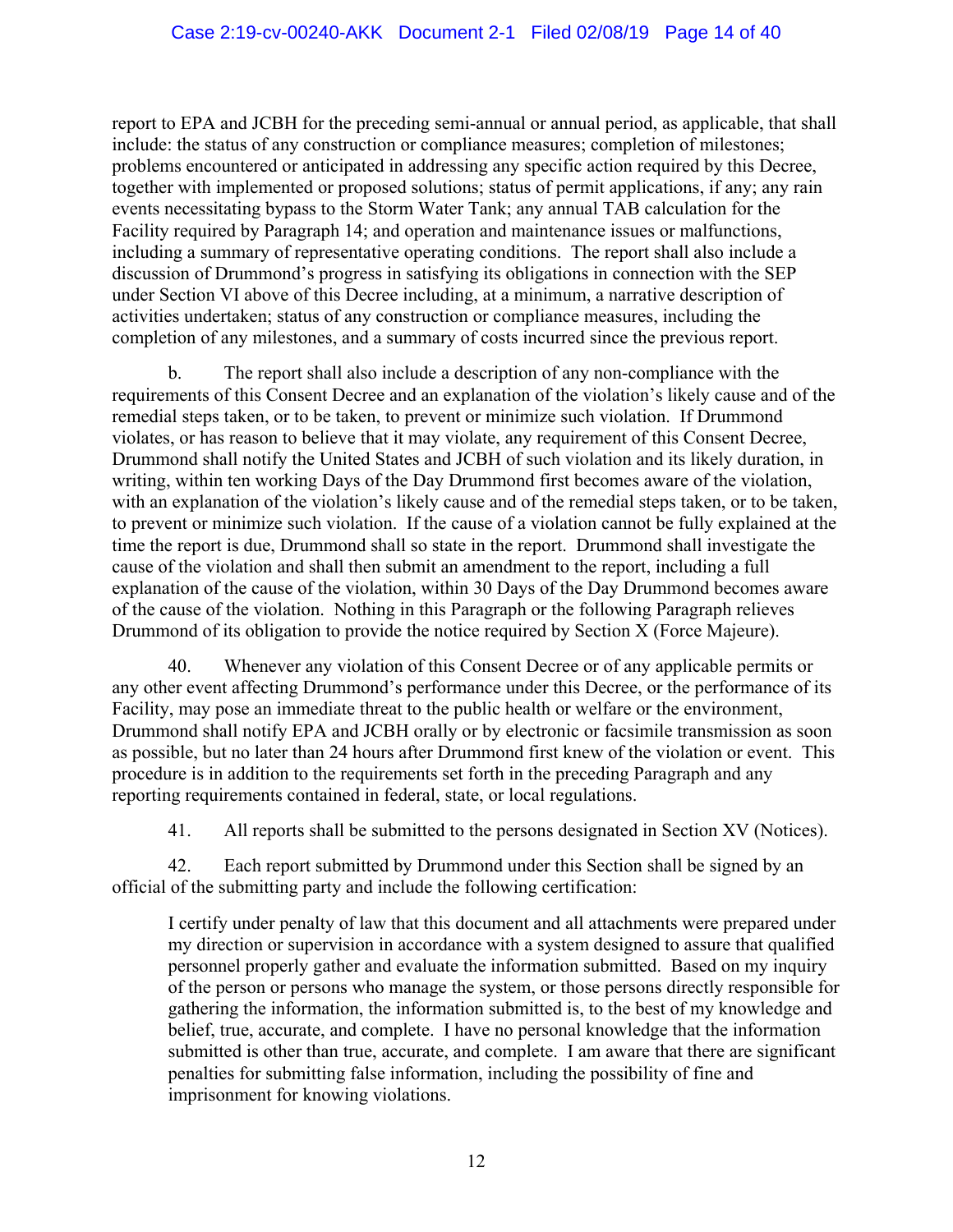43. This certification requirement does not apply to emergency or similar notifications where compliance would be impractical.

44. The reporting requirements of this Consent Decree do not relieve Drummond of any reporting obligations required by the CAA or implementing regulations, or by any other federal, state, or local law, regulation, permit, or other requirement.

45. Any information provided pursuant to this Consent Decree may be used by the United States and JCBH in any proceeding to enforce the provisions of this Consent Decree and as otherwise permitted by law.

#### **IX. STIPULATED PENALTIES**

46. Drummond shall be liable for stipulated penalties to the United States and JCBH for violations of this Consent Decree as specified below, unless excused under Section X (Force Majeure). A violation includes failing to perform any obligation required by the terms of this Decree, including any work plan or schedule approved under this Decree, according to all applicable requirements of this Decree and within the specified time schedules established by or approved under this Decree.

| <b>Consent Decree Violation</b>                                                                                                | <b>Stipulated Penalty</b>                                 |
|--------------------------------------------------------------------------------------------------------------------------------|-----------------------------------------------------------|
| a. Failure to pay the civil penalty as specified in<br>Section IV (Civil Penalty) of this Consent Decree.                      | \$7,500 for each Day.                                     |
| b. Failure to satisfy the Benzene Sampling Training                                                                            | \$1,500 per person, per month of                          |
| requirements of Paragraphs 12-13.                                                                                              | noncompliance.                                            |
| c. Failure to timely comply with the management of                                                                             | \$400 for each Day during the first 10                    |
| change procedures requirements of Paragraph 15.                                                                                | Days; \$800 for each Day thereafter.                      |
| d. Failure to timely submit the LDRP Plan as required                                                                          | \$400 for each Day during the first 30                    |
| by Appendix A Paragraph 2.                                                                                                     | Days; \$800 for each Day thereafter.                      |
| e. Failure to comply with frequency of monitoring<br>requirements of Appendix A Paragraphs 4-5 (and<br>Table 1 to Appendix A). | \$200 per component per Day, up to<br>\$25,000 per month. |
| f. Failure to comply with the Leak Detection                                                                                   | \$300 per component per Day, up to                        |
| thresholds set forth in Appendix A at Table 1.                                                                                 | \$20,000 per month.                                       |

**TABLE 1**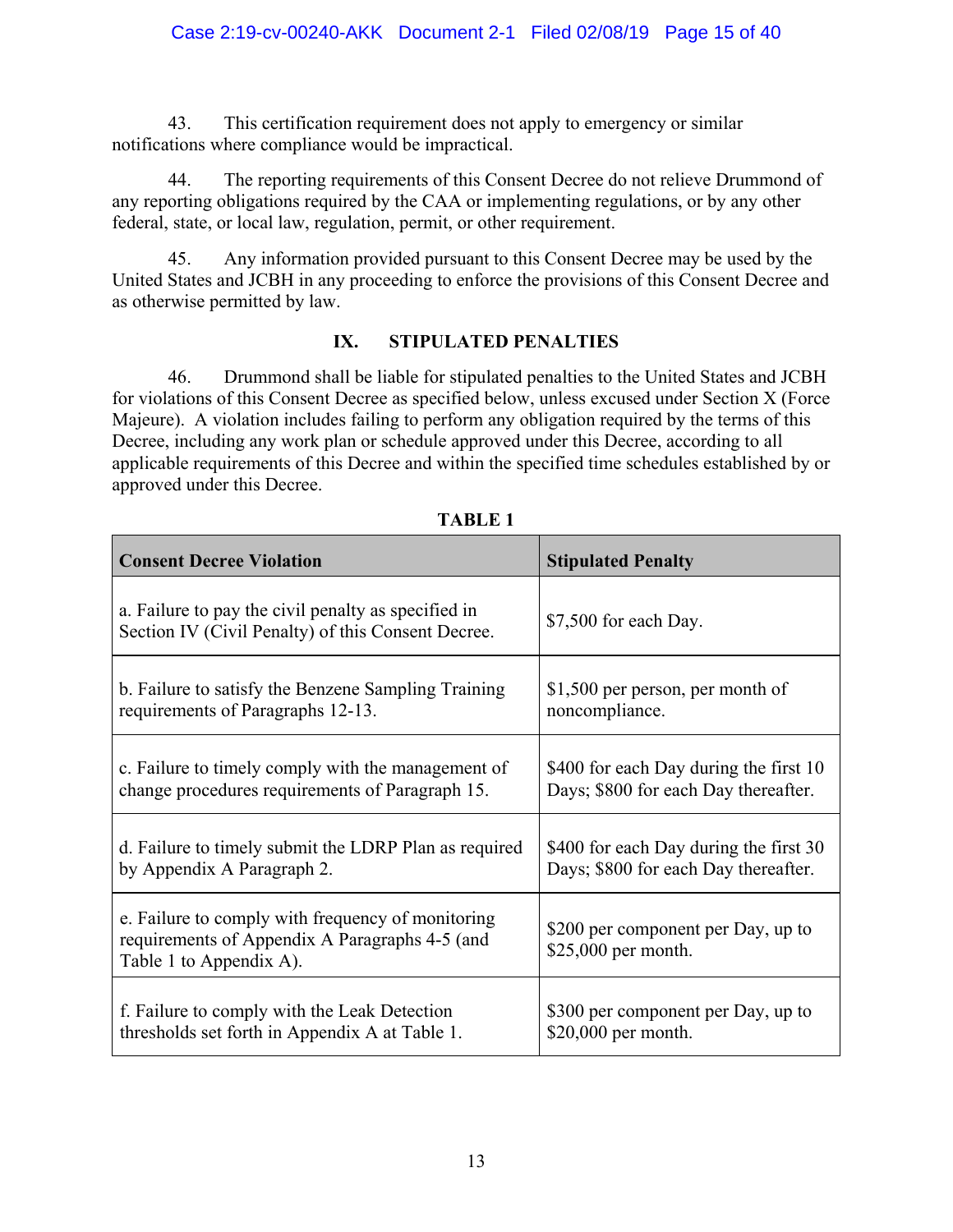| <b>Consent Decree Violation</b>                                                                                                                                                | <b>Stipulated Penalty</b>                                                                                                                                         |  |
|--------------------------------------------------------------------------------------------------------------------------------------------------------------------------------|-------------------------------------------------------------------------------------------------------------------------------------------------------------------|--|
| g. Failure to comply with the repair requirements of<br>Appendix A Paragraph 8.                                                                                                | \$500 per component per Day, up to<br>\$37,500 per month.                                                                                                         |  |
| h. Failure to comply with the drill-and-tap<br>requirements of Appendix A Paragraphs 10-12.                                                                                    | \$400 per component, for each Day<br>during the first 15 Days; \$600 per<br>component, for days 16 through 30;<br>\$800 per component for each Day<br>thereafter. |  |
| i. Failure to comply with any requirement of:                                                                                                                                  |                                                                                                                                                                   |  |
| The QA/QC program set forth in Appendix A<br>$\bullet$<br>Paragraphs 19-21;                                                                                                    | \$500 for each Day during the first 10<br>Days; \$1,000 for each Day thereafter.                                                                                  |  |
| The LDRP Audit and Corrective Action<br>requirements of Appendix A Paragraphs 22-27.                                                                                           |                                                                                                                                                                   |  |
| j. Failure to apply for any permit or permit amendment<br>required by Section IX (Permits).                                                                                    | \$1,000 for each Day for each such<br>failure.                                                                                                                    |  |
| k. Failure to timely submit, modify, or implement, as<br>approved, a report, audit, plan, study, analysis,<br>protocol, or other submittal required by this Consent<br>Decree. | \$750 for each Day during the first 10<br>Days, \$1,000 per Day thereafter.                                                                                       |  |
| l. Failure to timely complete each Semi-Annual<br>Monitoring event with optical thermal imaging camera<br>as required by Paragraph 23.                                         | \$5,000 for each violation.                                                                                                                                       |  |
| m. Failure to comply with the requirements of<br>Subparagraphs 23.a-d.                                                                                                         | \$1,000 for each violation.                                                                                                                                       |  |

47. Stipulated penalties under this Section shall begin to accrue on the Day after performance is due or on the Day a violation occurs, whichever is applicable, and shall continue to accrue until performance is satisfactorily completed or until the violation ceases. Stipulated penalties shall accrue simultaneously for separate violations of this Consent Decree.

48. Drummond shall pay stipulated penalties to the United States and JCBH within 30 Days of a written demand by either Plaintiff. Drummond shall pay 50 percent of the total stipulated penalty amount due to the United States and 50 percent to JCBH. The Plaintiff making a demand for payment of a stipulated penalty shall simultaneously send a copy of the demand to the other Plaintiff.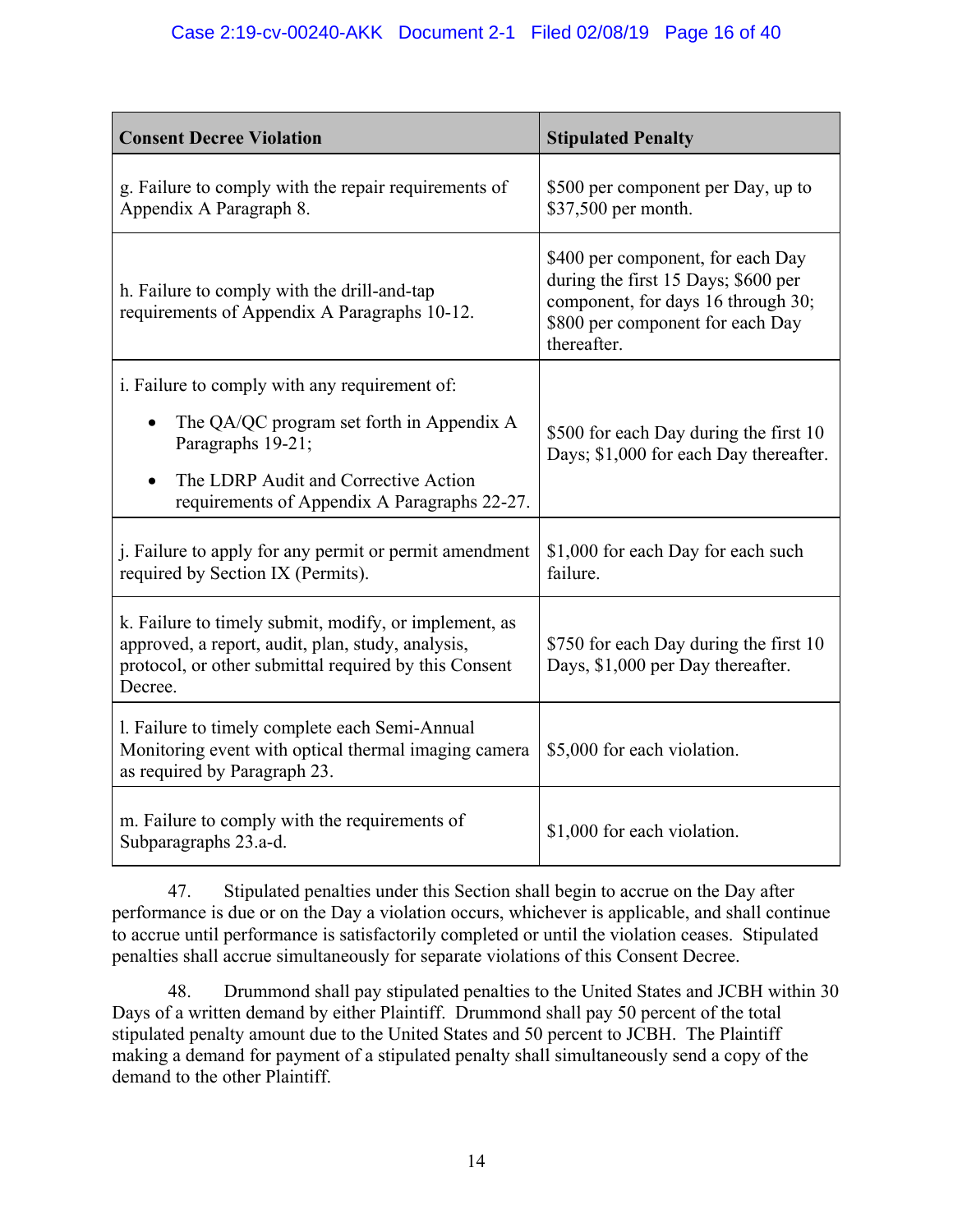#### Case 2:19-cv-00240-AKK Document 2-1 Filed 02/08/19 Page 17 of 40

49. Either Plaintiff may in the unreviewable exercise of its discretion, reduce or waive stipulated penalties otherwise due it under this Consent Decree.

50. Stipulated penalties shall continue to accrue as provided in Paragraph 47, during any Dispute Resolution, but need not be paid until the following:

a. If the dispute is resolved by agreement of the Parties or by a decision of EPA or JCBH that is not appealed to the Court, Drummond shall pay accrued penalties determined to be owing, together with interest at the Federal Rate, to the United States or JCBH within 30 Days of the effective date of the agreement or the receipt of EPA's or JCBH's decision or order.

b. If the dispute is appealed to the Court and the United States or JCBH prevails in whole or in part, Drummond shall pay all accrued penalties determined by the Court to be owing, together with interest at the Federal Rate, within 60 Days of receiving the Court's decision or order, except as provided in subparagraph c, below.

c. If any Party appeals the District Court's decision, Drummond shall pay all accrued penalties determined to be owing, together with interest, within 15 Days of receiving the final appellate court decision.

51. Drummond shall pay stipulated penalties owing to the United States in the manner set forth and with the confirmation notices required by Paragraph 8, except that the transmittal letter shall state that the payment is for stipulated penalties and shall state for which violation(s) the penalties are being paid. Drummond shall pay stipulated penalties owing to JCBH in the manner set forth in Paragraph 10, except that Drummond shall include a cover letter that shall state that the payment is for stipulated penalties and shall state for which violation(s) the penalties are being paid.

52. If Drummond fails to pay stipulated penalties according to the terms of this Consent Decree, Drummond shall be liable for interest on such penalties, as provided for in 28 U.S.C. § 1961, accruing as of the date payment became due. Nothing in this Paragraph shall be construed to limit the United States or JCBH from seeking any remedy otherwise provided by law for Drummond's failure to pay any stipulated penalties.

53. The payment of penalties and interest, if any, shall not alter in any way Drummond's obligation to complete the performance of the requirements of this Consent Decree.

54. Non-Exclusivity of Remedy. Stipulated penalties are not the Plaintiffs' exclusive remedy for violations of this Consent Decree. Subject to the provisions of Section XIII (Effect of Settlement/Reservation of Rights), each Plaintiff expressly reserves the right to seek any other relief it deems appropriate for Drummond's violation of this Decree or applicable law, including but not limited to an action against Drummond for statutory penalties, additional injunctive relief, mitigation or offset measures, and/or contempt. However, the amount of any statutory penalty assessed for a violation of this Consent Decree shall be reduced by an amount equal to the amount of any stipulated penalty assessed and paid pursuant to this Consent Decree.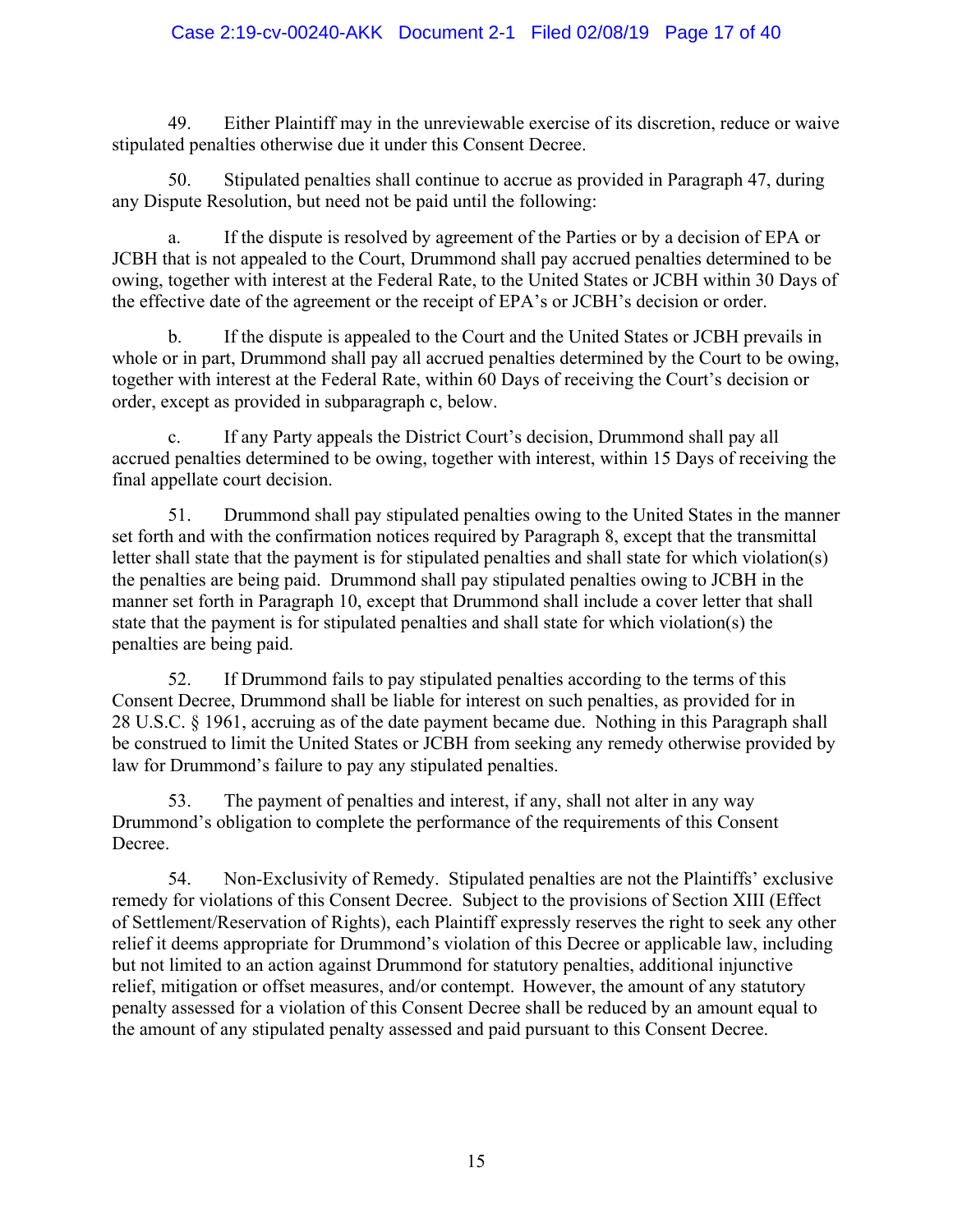#### **X. FORCE MAJEURE**

55. "Force majeure," for purposes of this Consent Decree, is defined as any event arising from causes beyond the control of Drummond, of any entity controlled by Drummond, or of Drummond's contractors, that delays or prevents the performance of any obligation under this Consent Decree despite Drummond's best efforts to fulfill the obligation. The requirement that Drummond exercise "best efforts to fulfill the obligation" includes using best efforts to anticipate any potential force majeure event and best efforts to address the effects of any potential force majeure event (a) as it is occurring and (b) following the potential force majeure, such that the delay and any adverse effects of the delay are minimized. "Force Majeure" does not include Drummond's financial inability to perform any obligation under this Consent Decree.

56. If any event occurs or has occurred that may delay the performance of any obligation under this Consent Decree, whether or not caused by a force majeure event, Drummond shall provide notice orally or by electronic or facsimile transmission to EPA and JCBH within 72 hours of when Drummond first knew that the event might cause a delay. Within seven Days thereafter, Drummond shall provide in writing to EPA and JCBH an explanation and description of the reasons for the delay; the anticipated duration of the delay; all actions taken or to be taken to prevent or minimize the delay; a schedule for implementation of any measures to be taken to prevent or mitigate the delay or the effect of the delay; Drummond's rationale for attributing such delay to a force majeure event if it intends to assert such a claim; and a statement as to whether, in the opinion of Drummond, such event may cause or contribute to an endangerment to public health, welfare or the environment. Drummond shall include with any notice all available documentation supporting the claim that the delay was attributable to a force majeure. Failure to comply with the above requirements shall preclude Drummond from asserting any claim of force majeure for that event for the period of time of such failure to comply, and for any additional delay caused by such failure. Drummond shall be deemed to know of any circumstance of which Drummond, any entity controlled by Drummond, or Drummond's contractors knew or should have known.

57. If EPA, after a reasonable opportunity for review and comment by JCBH, agrees that the delay or anticipated delay is attributable to a force majeure event, the time for performance of the obligations under this Consent Decree that are affected by the force majeure event will be extended by EPA, after a reasonable opportunity for review and comment by JCBH, for such time as is necessary to complete those obligations. An extension of the time for performance of the obligations affected by the force majeure event shall not, of itself, extend the time for performance of any other obligation. EPA will notify Drummond in writing of the length of the extension, if any, for performance of the obligations affected by the force majeure event.

58. If EPA, after a reasonable opportunity for review and comment by JCBH, does not agree that the delay or anticipated delay has been or will be caused by a force majeure event, EPA will notify Drummond in writing of its decision.

59. If Drummond elects to invoke the dispute resolution procedures set forth in Section XI (Dispute Resolution), it shall do so no later than 30 Days after receipt of the notice provided in Paragraph 58. In any such proceeding, Drummond shall have the burden of demonstrating by a preponderance of the evidence that the delay or anticipated delay has been or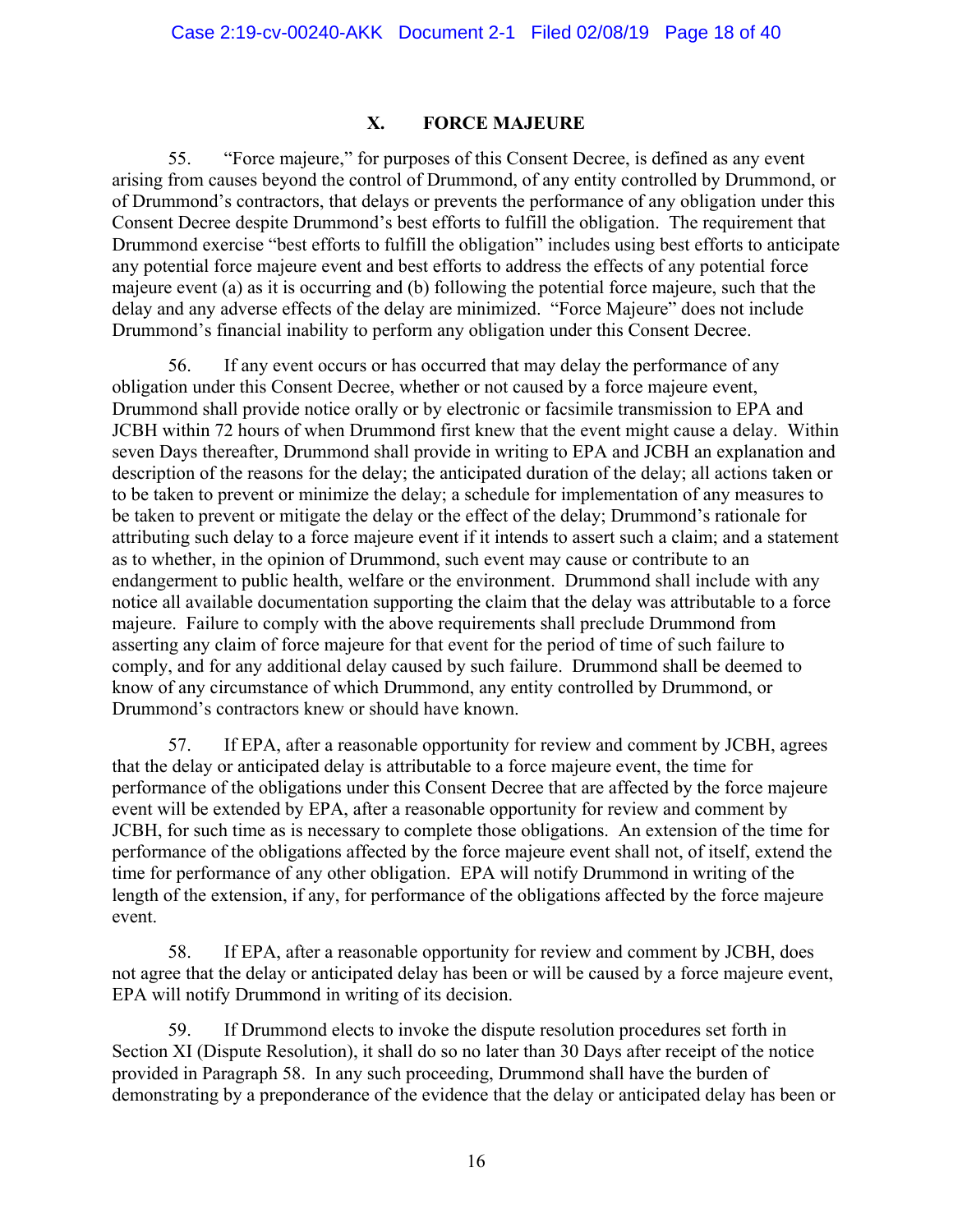will be caused by a force majeure event, that the duration of the delay or the extension sought was or will be warranted under the circumstances, that best efforts were exercised to avoid and mitigate the effects of the delay, and that Drummond complied with the requirements of Paragraphs 55 and 56. If Drummond carries this burden, the delay at issue shall be deemed not to be a violation by Drummond of the affected obligation of this Consent Decree identified to EPA, JCBH and the Court.

### **XI. DISPUTE RESOLUTION**

60. Unless otherwise expressly provided for in this Consent Decree, the dispute resolution procedures of this Section shall be the exclusive mechanism to resolve disputes arising under or with respect to this Consent Decree. Drummond's failure to seek resolution of a dispute under this Section shall preclude Drummond from raising any such issue as a defense to an action by the United States or JCBH to enforce any obligation of Drummond arising under this Decree.

61. Informal Dispute Resolution. Any dispute subject to Dispute Resolution under this Consent Decree shall first be the subject of informal negotiations. The dispute shall be considered to have arisen when Drummond sends the United States and JCBH a written Notice of Dispute. Such Notice of Dispute shall state clearly the matter in dispute. The period of informal negotiations shall not exceed 30 Days from the date the dispute arises, unless that period is modified by written agreement. If the Parties cannot resolve a dispute by informal negotiations, then the position advanced by the United States, or JCBH if the United States chooses not to be a party to the dispute, shall be considered binding unless, within 30 Days after the conclusion of the informal negotiation period, Drummond invokes formal dispute resolution procedures as set forth below.

62. Formal Dispute Resolution. Drummond shall invoke formal dispute resolution procedures, within the time period provided in the preceding Paragraph, by serving on the United States and JCBH a written Statement of Position regarding the matter in dispute. The Statement of Position shall include, but need not be limited to, any factual data, analysis, or opinion supporting Drummond's position and any supporting documentation relied upon by Drummond.

63. The United States and JCBH, if applicable, shall serve their Statement of Position within 45 Days of receipt of Drummond's Statement of Position. The Statement of Position of the United States and JCBH shall include, but need not be limited to, any factual data, analysis, or opinion supporting that position and any supporting documentation relied upon by the United States and JCBH. The Statement of Position of the United States, or JCBH if the United States chooses not to be a party to the dispute, shall be binding on Drummond, unless Drummond files a motion for judicial review of the dispute in accordance with the following Paragraph.

64. Drummond may seek judicial review of the dispute by filing with the Court and serving on the United States and JCBH, in accordance with Section XV (Notices), a motion requesting judicial resolution of the dispute. The motion must be filed within ten Days of receipt of the Statement of Position of the United States or JCBH, if applicable, pursuant to the preceding Paragraph. The motion shall contain a written statement of Drummond's position on the matter in dispute, including any supporting factual data, analysis, opinion, or documentation,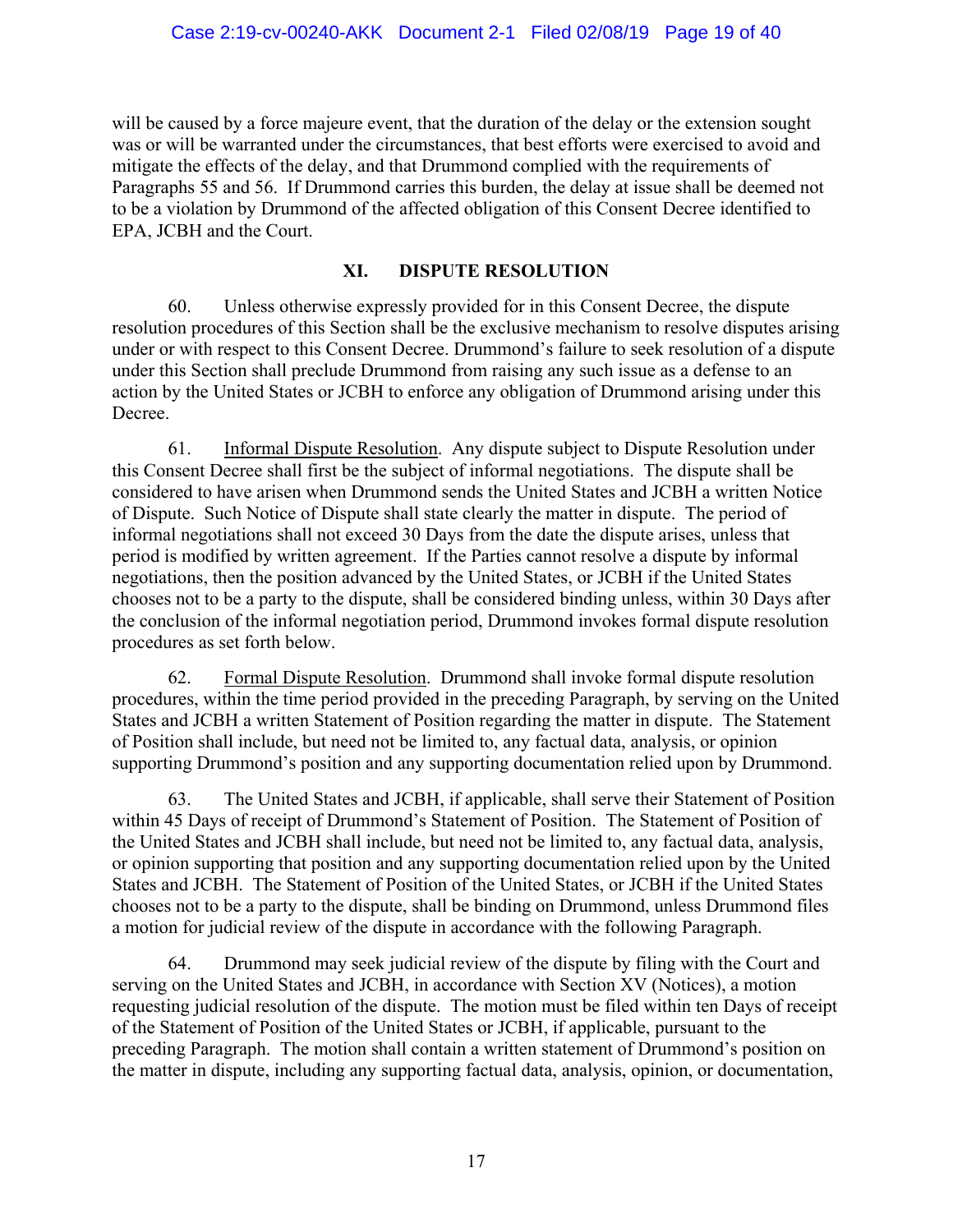and shall set forth the relief requested and any schedule within which the dispute must be resolved for orderly implementation of the Consent Decree.

65. The United States and JCBH shall respond to Drummond's motion within the time period allowed by the Court. Drummond may file a reply memorandum, to the extent permitted by the Court.

66. Standard of Review

a. Disputes Concerning Matters Accorded Record Review. Except as otherwise provided in this Consent Decree, in any dispute brought under Paragraph 62 (Formal Dispute Resolution) Defendant shall bear the burden of demonstrating that its position complies with this Consent Decree and that it is entitled to relief under applicable principles of law. The United States and JCBH reserve the right to argue that their position is reviewable only on the administrative record and must be upheld unless arbitrary and capricious or otherwise not in accordance with law, and Defendant reserves the right to oppose this position.

b. Other Disputes. Except as otherwise provided in this Consent Decree, in any other dispute brought under Paragraph 62, Drummond shall bear the burden of demonstrating that its position complies with this Consent Decree.

67. The invocation of dispute resolution procedures under this Section shall not, by itself, extend, postpone, or affect in any way any obligation of Drummond under this Consent Decree, unless and until final resolution of the dispute so provides. Stipulated penalties with respect to the disputed matter shall continue to accrue from the first Day of noncompliance, but payment shall be stayed pending resolution of the dispute as provided in Paragraph 50. If Drummond does not prevail on the disputed issue, stipulated penalties shall be assessed and paid as provided in Section IX (Stipulated Penalties).

# **XII. INFORMATION COLLECTION AND RETENTION**

68. The United States, JCBH, and their representatives, including attorneys, contractors, and consultants, shall have the right of entry into the Facility, at all reasonable times, upon presentation of credentials, to:

a. monitor the progress of activities required under this Consent Decree;

b. verify any data or information submitted to the United States or JCBH in accordance with the terms of this Consent Decree;

c. obtain samples and, upon request, splits of any samples taken by Drummond or its representatives, contractors, or consultants;

d. obtain documentary evidence, including photographs and similar data; and,

e. assess Drummond's compliance with this Consent Decree.

69. Upon request, Drummond shall provide EPA and JCBH, or their authorized representatives, splits of any samples taken by Drummond. Upon request, EPA and JCBH shall provide Drummond splits of any samples taken by EPA or JCBH.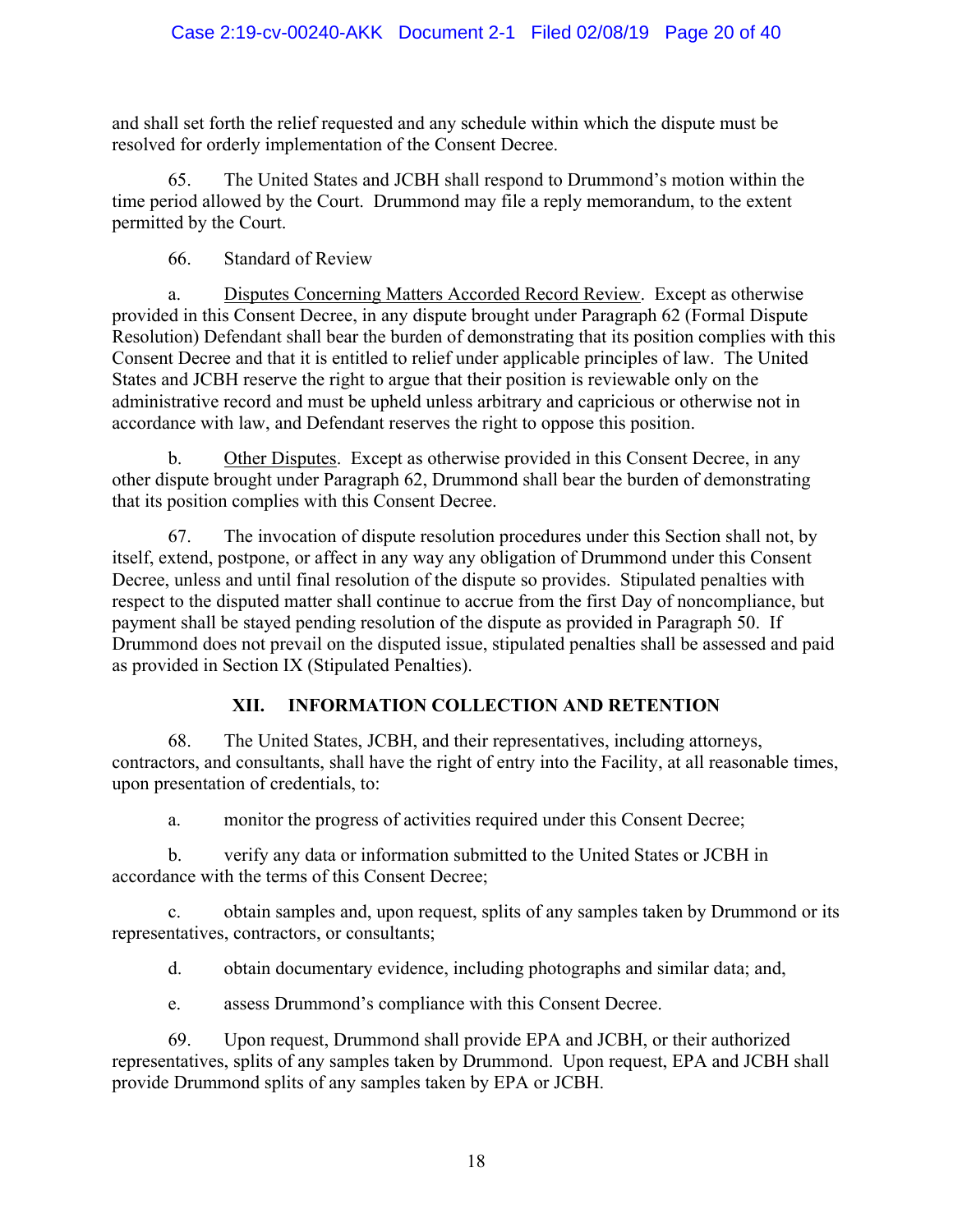#### Case 2:19-cv-00240-AKK Document 2-1 Filed 02/08/19 Page 21 of 40

70. Until five years after the termination of this Consent Decree, Drummond shall retain, and shall instruct its contractors and agents to preserve, all non-identical copies of all documents, records, or other information (including documents, records, or other information in electronic form) in its or its contractors' or agents' possession or control, or that come into its or its contractors' or agents' possession or control, and that relate in any manner to Drummond's performance of its obligations under this Consent Decree. This information-retention requirement shall apply regardless of any contrary corporate or institutional policies or procedures. At any time during this information-retention period, upon request by the United States or JCBH, Drummond shall provide copies of any documents, records, or other information required to be maintained under this Paragraph.

71. At the conclusion of the information-retention period provided in the preceding Paragraph, Drummond shall notify the United States and JCBH at least 90 Days prior to the destruction of any documents, records, or other information subject to the requirements of the preceding Paragraph and, upon request by the United States or JCBH, Drummond shall deliver any such documents, records, or other information to EPA or JCBH. Drummond may assert that certain documents, records, or other information is privileged under the attorney-client privilege or any other privilege recognized by federal law. If Drummond asserts such a privilege, it shall provide the following: (a) the title of the document, record, or information; (b) the date of the document, record, or information; (c) the name and title of each author of the document, record, or information; (d) the name and title of each addressee and recipient; (e) a description of the subject of the document, record, or information; and (f) the privilege asserted by Drummond. However, no documents, records, or other information created or generated pursuant to the requirements of this Consent Decree shall be withheld on grounds of privilege.

72. Drummond may also assert that information required to be provided under this Section is protected as Confidential Business Information ("CBI") under 40 C.F.R. Part 2. As to any information that Drummond seeks to protect as CBI, Drummond shall follow the procedures set forth in 40 C.F.R. Part 2.

73. This Consent Decree in no way limits or affects any right of entry and inspection, or any right to obtain information, held by the United States or JCBH pursuant to applicable federal or state laws, regulations, or permits, nor does it limit or affect any duty or obligation of Drummond to maintain documents, records, or other information imposed by applicable federal or state laws, regulations, or permits.

#### **XIII. EFFECT OF SETTLEMENT/RESERVATION OF RIGHTS**

74. This Consent Decree resolves the civil claims of the United States and JCBH for the violations alleged in the Complaint filed in this action through the date of lodging.

75. The United States and JCBH reserve all legal and equitable remedies available to enforce the provisions of this Consent Decree. This Consent Decree shall not be construed to limit the rights of the United States or JCBH to obtain penalties or injunctive relief under the Act or implementing regulations, or under other federal or state laws, regulations, or permit conditions. The United States and JCBH further reserve all legal and equitable remedies to address any imminent and substantial endangerment to the public health or welfare or the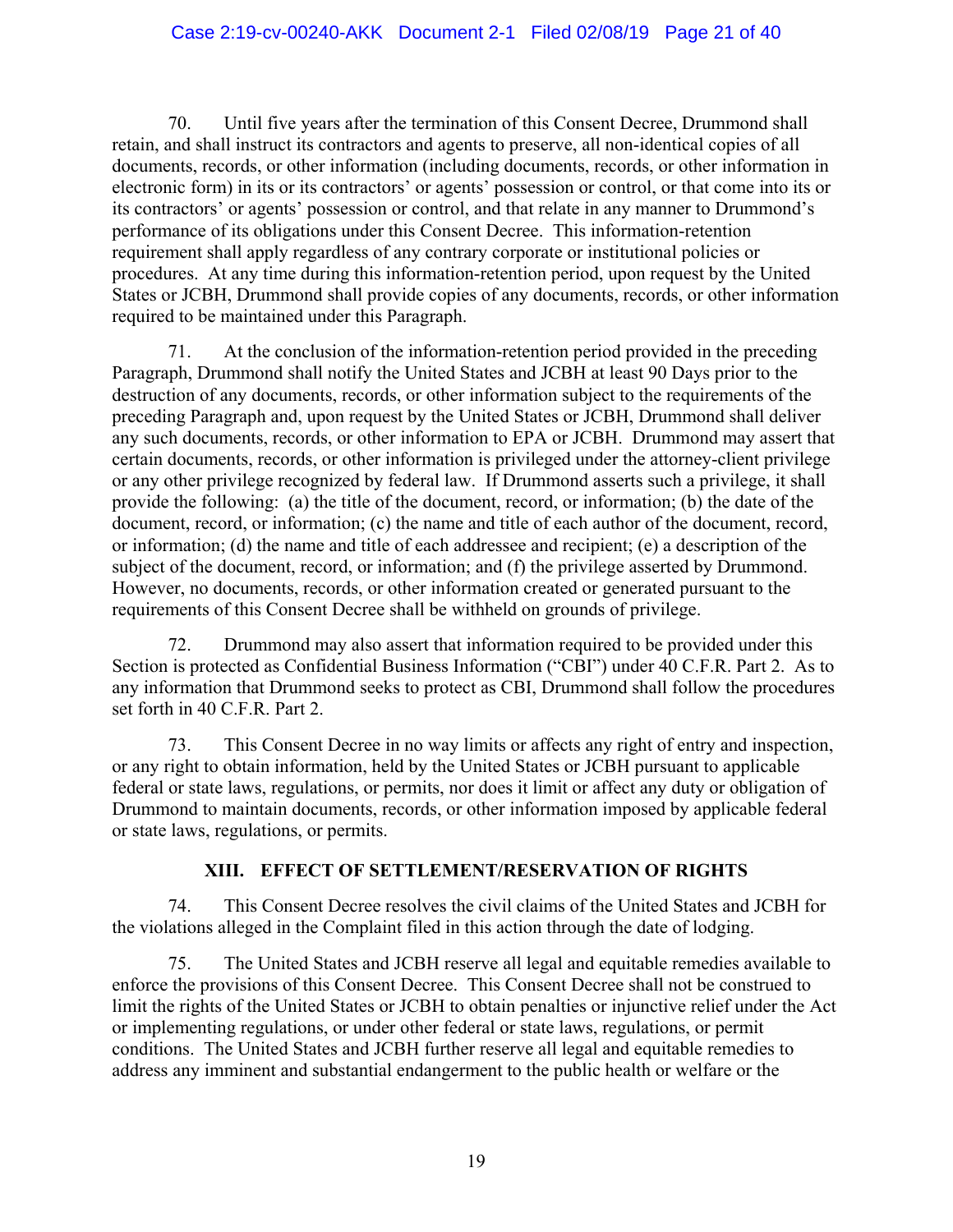environment arising at, or posed by, the Facility, whether related to the violations addressed in this Consent Decree or otherwise.

76. In any subsequent administrative or judicial proceeding initiated by the United States or JCBH for injunctive relief, civil penalties, or other appropriate relief relating to the Facility, Drummond shall not assert, and may not maintain, any defense or claim based upon the principles of waiver, res judicata, collateral estoppel, issue preclusion, claim preclusion, claimsplitting, or other defenses based upon any contention that the claims raised by the United States or JCBH in the subsequent proceeding were or should have been brought in the instant case, except with respect to claims that have been specifically resolved pursuant to Paragraph 74.

77. This Consent Decree is not a permit, or a modification of any permit, under any federal, State, or local laws or regulations. Drummond is responsible for achieving and maintaining complete compliance with all applicable federal, State, and local laws, regulations, and permits; and Drummond's compliance with this Consent Decree shall be no defense to any action commenced pursuant to any such laws, regulations, or permits, except as set forth herein. The United States and JCBH do not, by their consent to the entry of this Consent Decree, warrant or aver in any manner that Drummond's compliance with any aspect of this Consent Decree will result in compliance with provisions of the CAA, or with any other provisions of federal, state, or local laws, regulations, or permits.

78. This Consent Decree does not limit or affect the rights of Drummond or of the United States or JCBH against any third parties, not party to this Consent Decree, nor does it grant or limit the rights of third parties, not party to this Consent Decree, against Drummond, except as otherwise provided by law.

79. This Consent Decree shall not be construed to create rights in, or grant any cause of action to, any third party not party to this Consent Decree.

### **XIV. COSTS**

80. The Parties shall bear their own costs of this action, including attorneys' fees, except that the United States and JCBH shall be entitled to collect the costs (including attorneys' fees) incurred in any action necessary to collect any portion of the civil penalty or any stipulated penalties due but not paid by Drummond.

#### **XV. NOTICES**

81. Unless otherwise specified in this Decree, whenever notifications, submissions, or communications are required by this Consent Decree, they shall be made in writing and addressed as follows: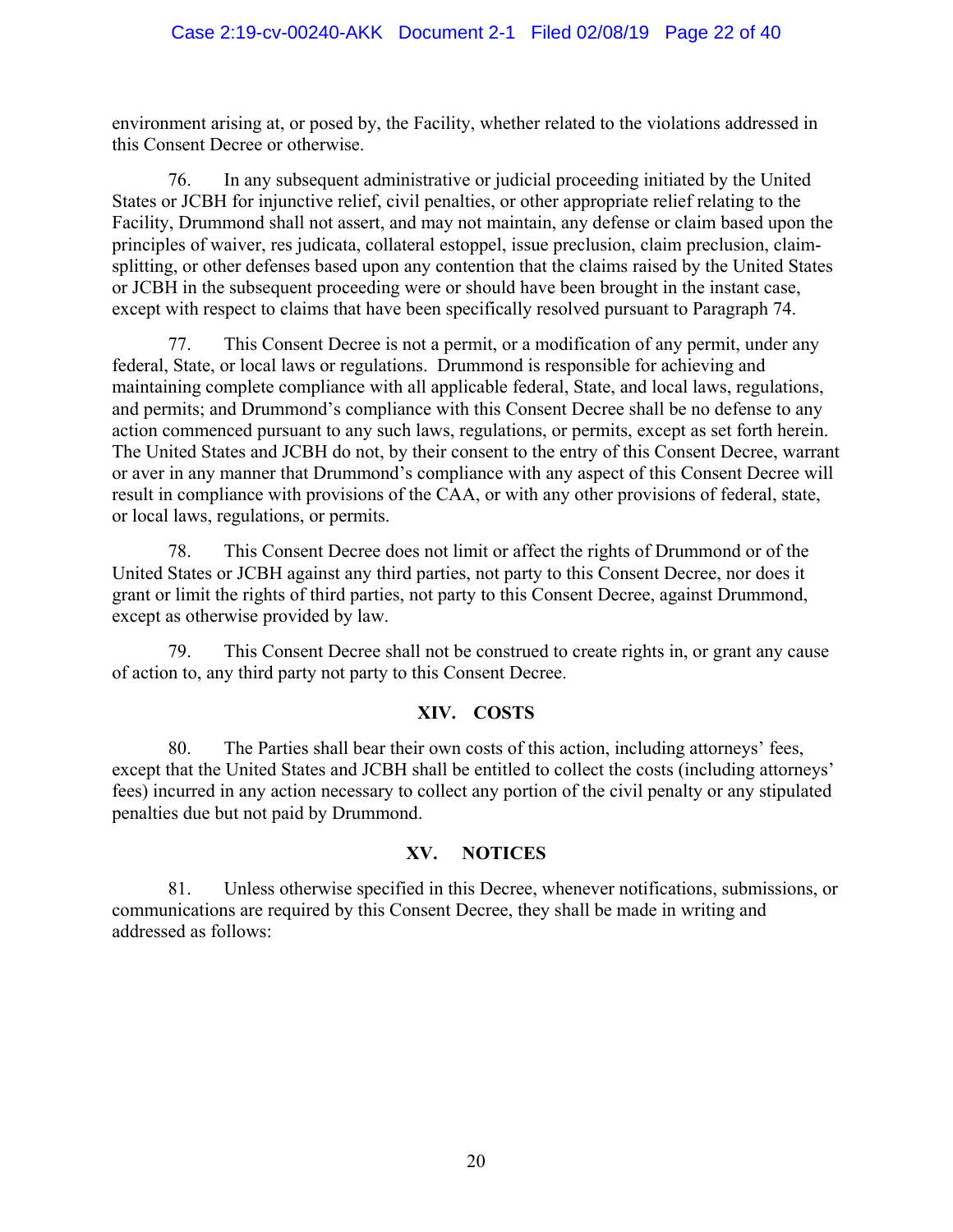| As to the United States by email: | eescdcopy.enrd@usdoj.gov<br>Re: DJ # 90-5-2-1-10717                                                                                                                                       |
|-----------------------------------|-------------------------------------------------------------------------------------------------------------------------------------------------------------------------------------------|
| As to the United States by mail:  | EES Case Management Unit<br><b>Environment and Natural Resources Division</b><br>U.S. Department of Justice<br>P.O. Box 7611<br>Washington, D.C. 20044-7611<br>Re: DJ $\#$ 90-5-2-1-10717 |
| As to EPA:                        | Air Enforcement Branch Chief<br>US Environmental Protection Agency Region 4<br>Air Enforcement Branch<br>61 Forsyth Street S.W.<br>Atlanta, Georgia 30303                                 |
| As to JCBH by mail:               | Jonathan Stanton, P.E.<br>Director, Environmental Health Services<br>Jefferson County Department of Health<br>1400 Sixth Avenue South<br>Birmingham, AL 35233                             |
| As to Drummond:                   | Blake D. Andrews, Esq.<br>1000 Urban Ctr Dr., Ste 300<br>Birmingham AL 35242-2532<br>205-945-6525<br>bandrews@drummondco.com                                                              |

82. Any Party may, by written notice to the other Parties, change its designated notice recipient or notice address provided above.

83. Notices submitted pursuant to this Section shall be deemed submitted upon mailing, unless otherwise provided in this Consent Decree or by mutual agreement of the Parties in writing.

#### **XVI. EFFECTIVE DATE**

84. The Effective Date of this Consent Decree shall be the date upon which this Consent Decree is entered by the Court or a motion to enter the Consent Decree is granted, whichever occurs first, as recorded on the Court's docket.

#### **XVII. RETENTION OF JURISDICTION**

85. The Court shall retain jurisdiction over this case until termination of this Consent Decree, for the purpose of resolving disputes arising under this Decree or entering orders modifying this Decree, pursuant to Sections XI and XVIII, or effectuating or enforcing compliance with the terms of this Decree.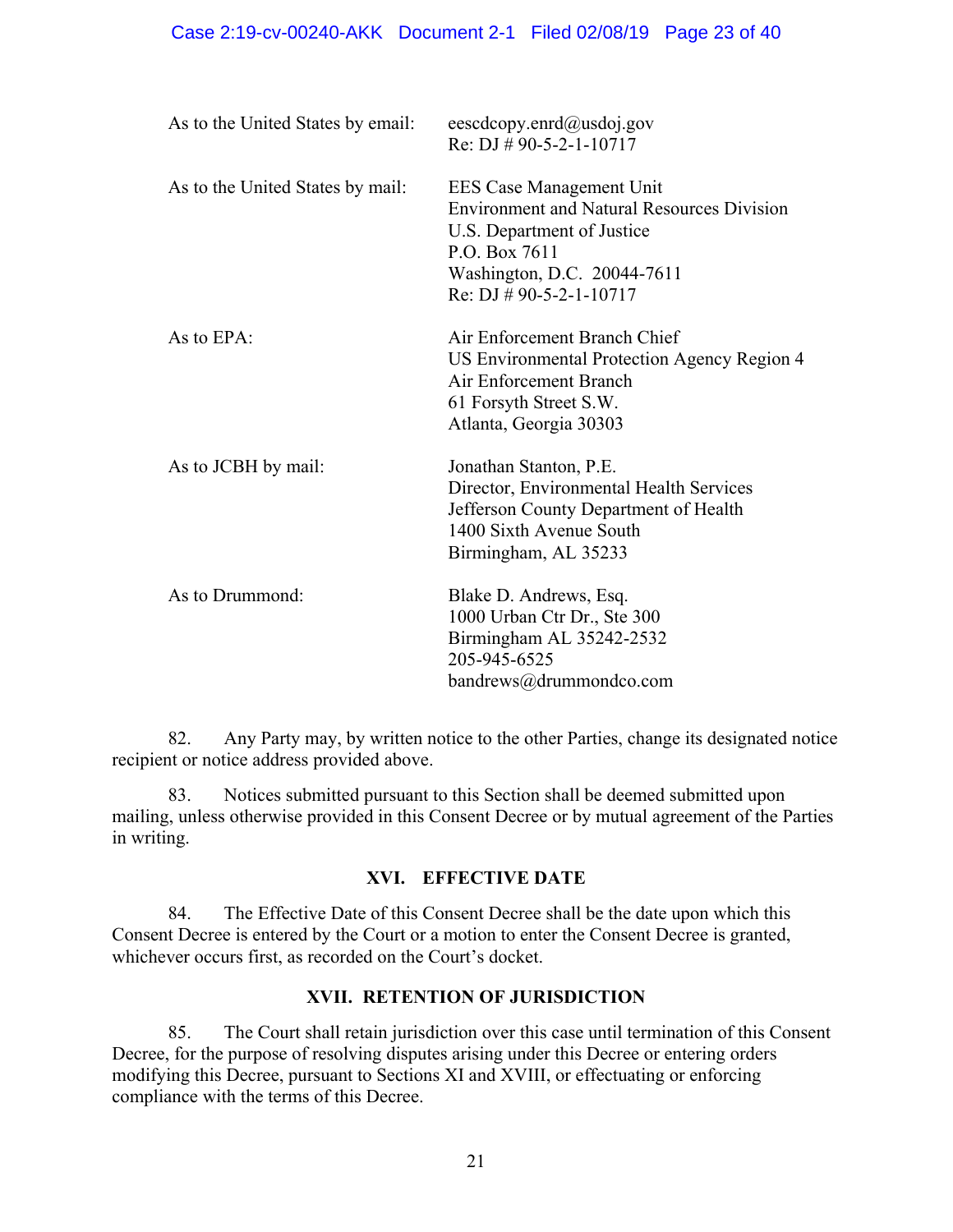#### **XVIII.MODIFICATION**

86. The terms of this Consent Decree, including any attached appendices, may be modified only by a subsequent written agreement signed by all the Parties. Where the modification constitutes a material change to this Decree, it shall be effective only upon approval by the Court.

87. Any disputes concerning modification of this Decree shall be resolved pursuant to Section XI (Dispute Resolution), provided, however, that, instead of the burden of proof provided by Paragraph 66, the Party seeking the modification bears the burden of demonstrating that it is entitled to the requested modification in accordance with Federal Rule of Civil Procedure 60(b).

#### **XIX. TERMINATION**

88. After Drummond has completed the requirements of Section V (Injunctive Relief), has complied with all other requirements of this Consent Decree, including those relating to the SEP required by Section VI, and has paid the civil penalty and any accrued stipulated penalties as required by this Consent Decree, Drummond may serve upon the United States and JCBH a Request for Termination, stating that Drummond has satisfied those requirements, together with all necessary supporting documentation.

89. Following receipt by the United States and JCBH of Drummond's Request for Termination, the Parties shall confer informally concerning the Request and any disagreement that the Parties may have as to whether Drummond has satisfactorily complied with the requirements for termination of this Consent Decree. If the United States after consultation with JCBH agrees that the Decree may be terminated, the Parties shall submit, for the Court's approval, a joint stipulation terminating the Decree.

90. If the United States after consultation with JCBH does not agree that the Decree may be terminated, Drummond may invoke Dispute Resolution under Section XI. However, Drummond shall not seek Dispute Resolution of any dispute regarding termination until 30 days after service of its Request for Termination.

#### **XX. PUBLIC PARTICIPATION**

91. This Consent Decree shall be lodged with the Court for a period of not less than 30 Days for public notice and comment in accordance with 28 C.F.R. § 50.7, and with CAA Section 113(g), 42 U.S.C  $\S$  7413(g). The United States reserves the right to withdraw or withhold its consent if the comments regarding the Consent Decree disclose facts or considerations indicating that the Consent Decree is inappropriate, improper, or inadequate. Drummond consents to entry of this Consent Decree without further notice and agrees not to withdraw from or oppose entry of this Consent Decree by the Court or to challenge any provision of the Decree, unless the United States has notified Drummond in writing that it no longer supports entry of the Decree.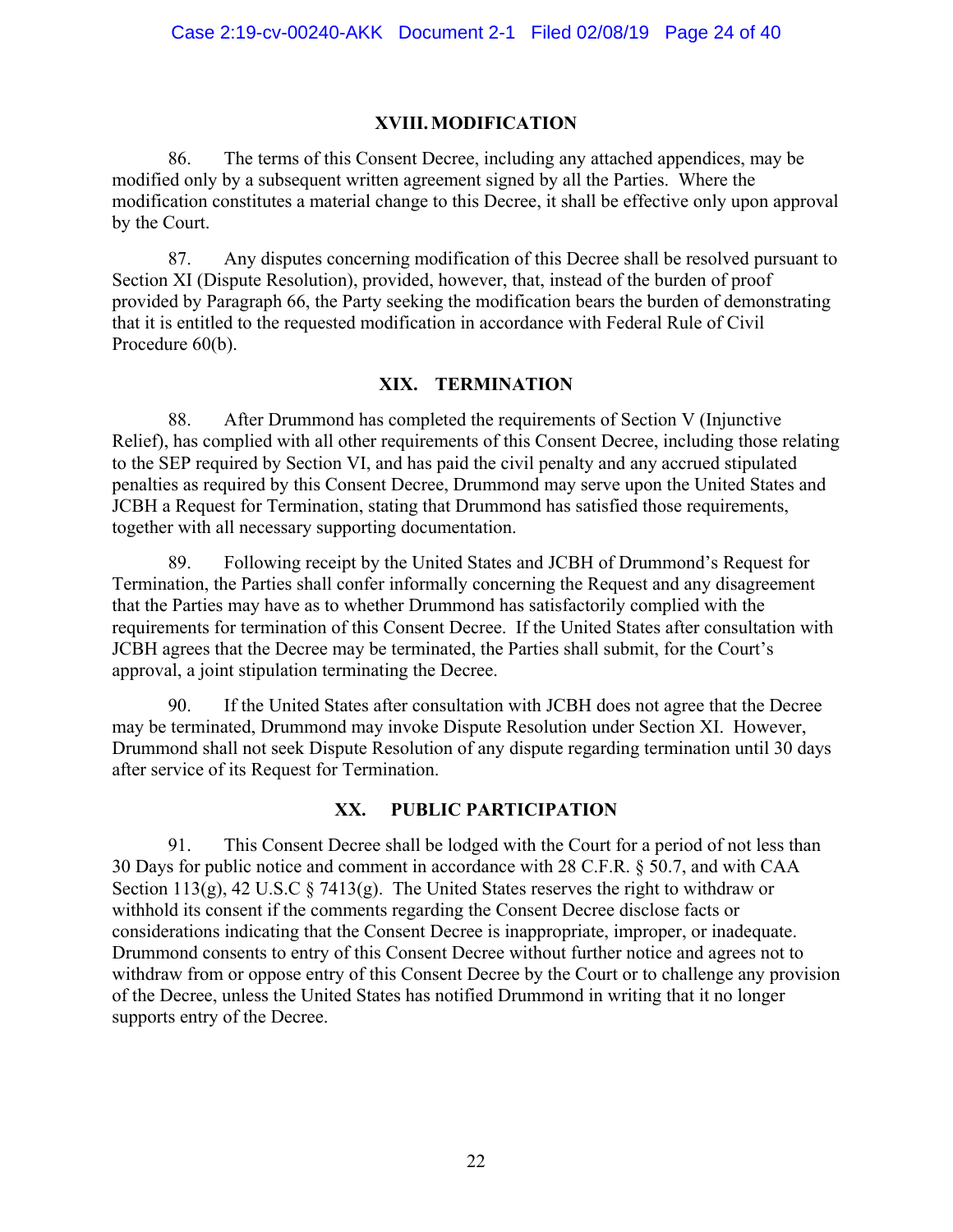#### **XXI. SIGNATORIES/SERVICE**

92. Each undersigned representative of Drummond, of the Assistant Attorney General for the Environment and Natural Resources Division of the Department of Justice, the United States Environmental Protection Agency, and of the Jefferson County Board of Health certifies that he or she is fully authorized to enter into the terms and conditions of this Consent Decree and to execute and legally bind the Party he or she represents to this document.

93. This Consent Decree may be signed in counterparts, and its validity shall not be challenged on that basis. Drummond agrees to accept service of process by mail with respect to all matters arising under or relating to this Consent Decree and to waive the formal service requirements set forth in Rules 4 and 5 of the Federal Rules of Civil Procedure and any applicable Local Rules of this Court including, but not limited to, service of a summons. Drummond need not file an answer to the complaint in this action unless or until the Court expressly declines to enter this Consent Decree.

#### **XXII. INTEGRATION**

94. This Consent Decree constitutes the final, complete, and exclusive agreement and understanding among the Parties with respect to the settlement embodied in the Decree and supersedes all prior agreements and understandings, whether oral or written, concerning the settlement embodied herein. Other than deliverables that are subsequently submitted and approved pursuant to this Decree, the Parties acknowledge that there are no representations, agreements, or understandings relating to the settlement other than those expressly contained in this Consent Decree.

#### **XXIII.FINAL JUDGMENT**

95. Upon approval and entry of this Consent Decree by the Court, this Consent Decree shall constitute a final judgment of the Court as to the United States, JCBH, and Drummond.

#### **XXIV. APPENDICES**

96. The following Appendices are attached to and part of this Consent Decree and subject to the limitations of this Consent Decree:

"Appendix A" is the Leak Detection and Repair Program.

"Appendix B" is the table of Corrective Actions Completed At Facility Prior To Lodging Of The Consent Decree.

Dated and entered this \_\_ day of \_\_\_\_\_\_\_\_\_\_\_\_, 2019.

UNITED STATES DISTRICT JUDGE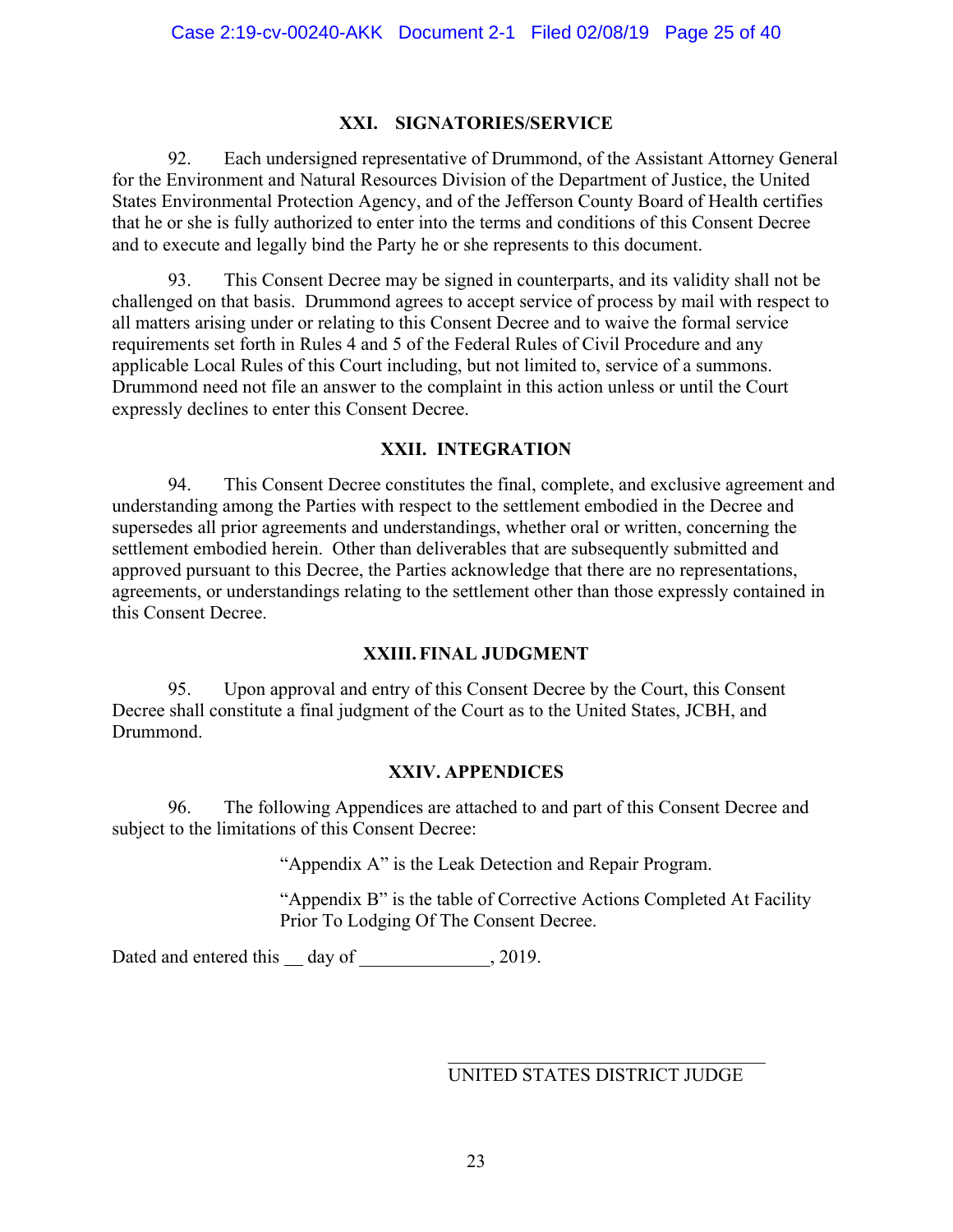### FOR THE UNITED STATES OF AMERICA;

 $\alpha$ 2019

D ate

i Λk  $\sim$   $\sim$ 

ELLEN M. MAHAN <sup>D</sup>eputy Section Chief Environmental Enforcement Section Environment and Natural Resources Division U.S. Department of Justice

DREW W. I**NGERSO**LL <sup>T</sup>rial Attorney Environmental Enforcement Section <sup>E</sup>nvironment and Natural Resources Division U.S. Department of Justice Washington, DC 20044-7611 (202) 514-1999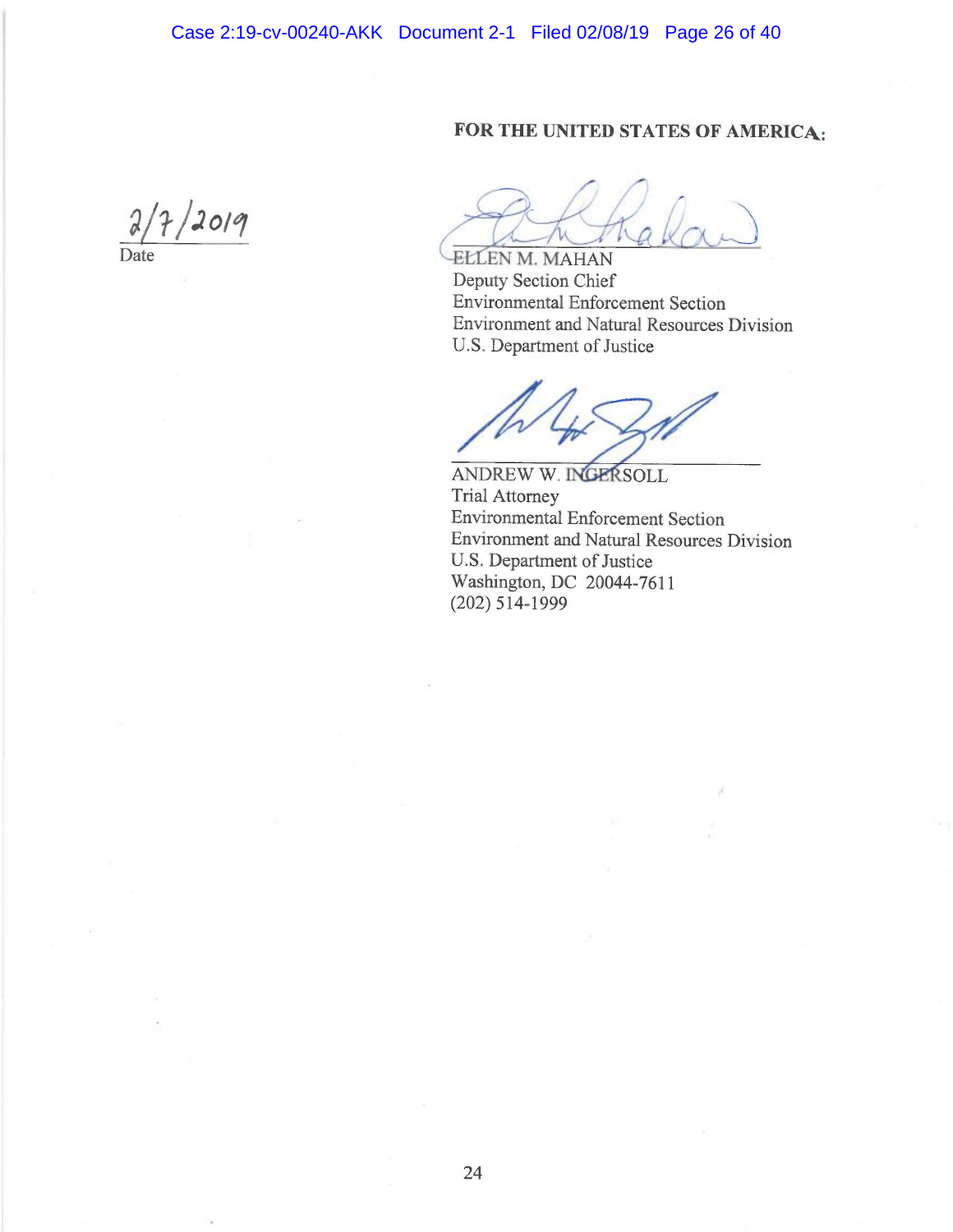#### FOR THE U.S. ENVIRONMENTAL PROTECTION AGENCY:

 $02/05/19$  $\overline{Date}$ 

LEIF PALMER **Regional Counsel** U.S. Environmental Protection Agency, Region 4

ROBERT CAPLA Senior Attorney U.S. Environmental Protection Agency, Region 4 Office of Regional Counsel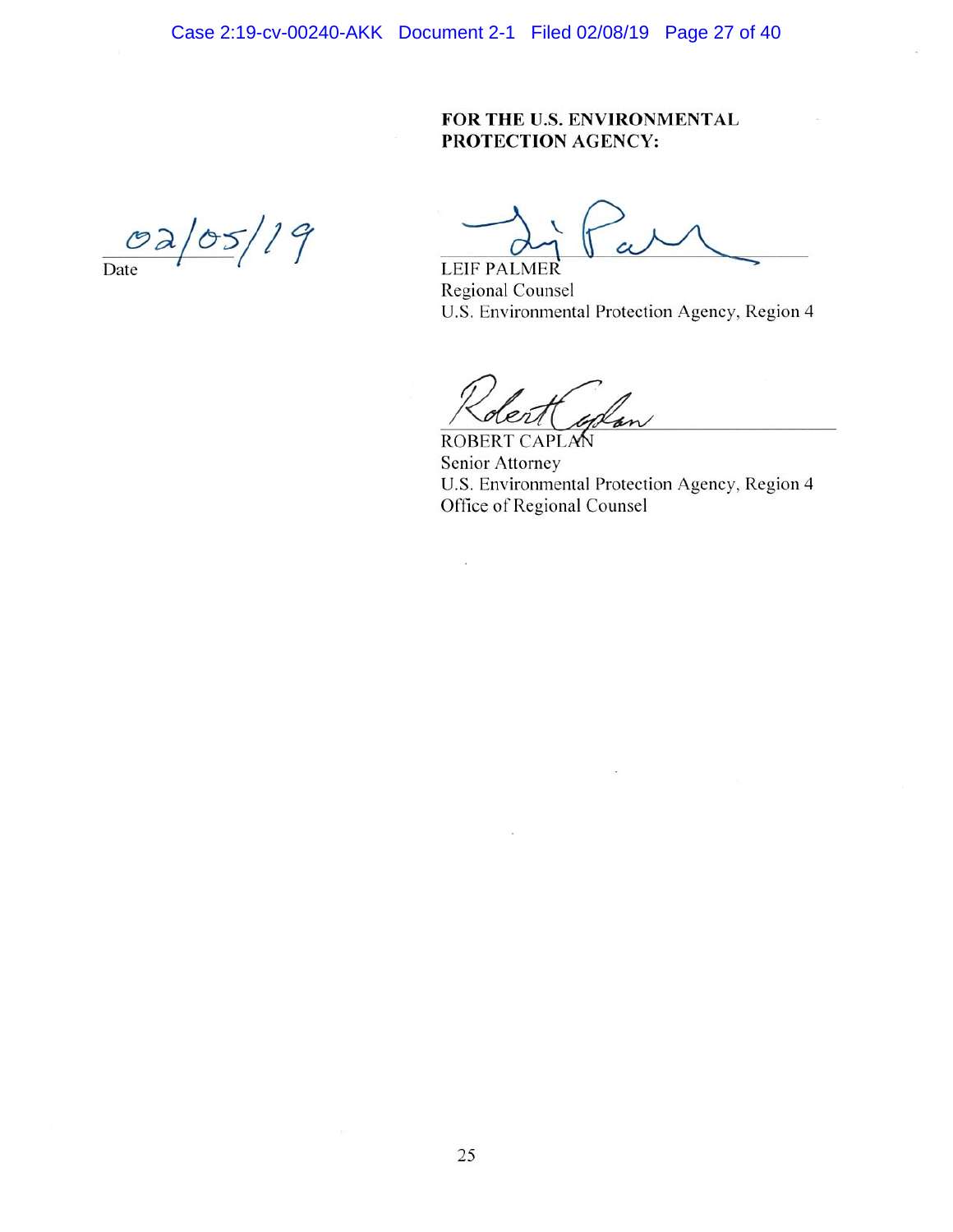Case 2:19-cv-00240-AKK Document 2-1 Filed 02/08/19 Page 28 of 40

FOR THE JEFFERSON COUNTY BOARD OF **HEALTH:** 

 $2/6/19$ 

DAVID S. MAXEY WADE C. MERRITT Attorneys for the Jefferson County Board of Health

 $\frac{1}{\sqrt{2}}$ 

OF COUNSEL: SPAIN & GILLON, LLC 505 20th Street North Suite 1200 Birmingham, AL 35203  $(205)$  328-4100 DMaxey@Spain-Gillon.com WMerritt@Spain-Gillon.com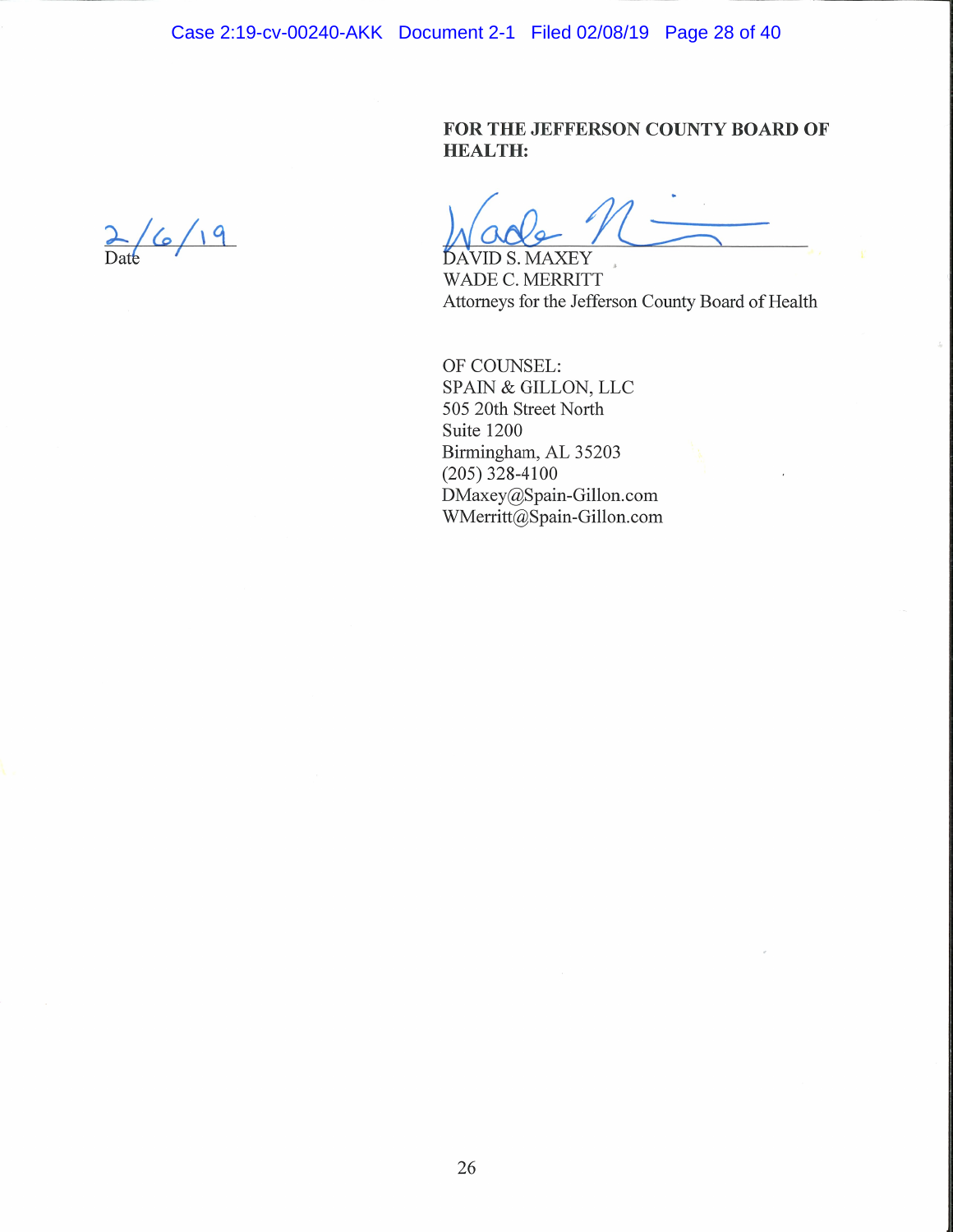Case 2:19-cv-00240-AKK Document 2-1 Filed 02/08/19 Page 29 of 40

FOR DRUMMOND COMBANY, INC.:

 $\epsilon$ 

RICHA WENS  $\Omega$ President, ABC Division DRUMMOND COOMPANY, INC.

 $\frac{74N.7,2019}{\text{Date}}$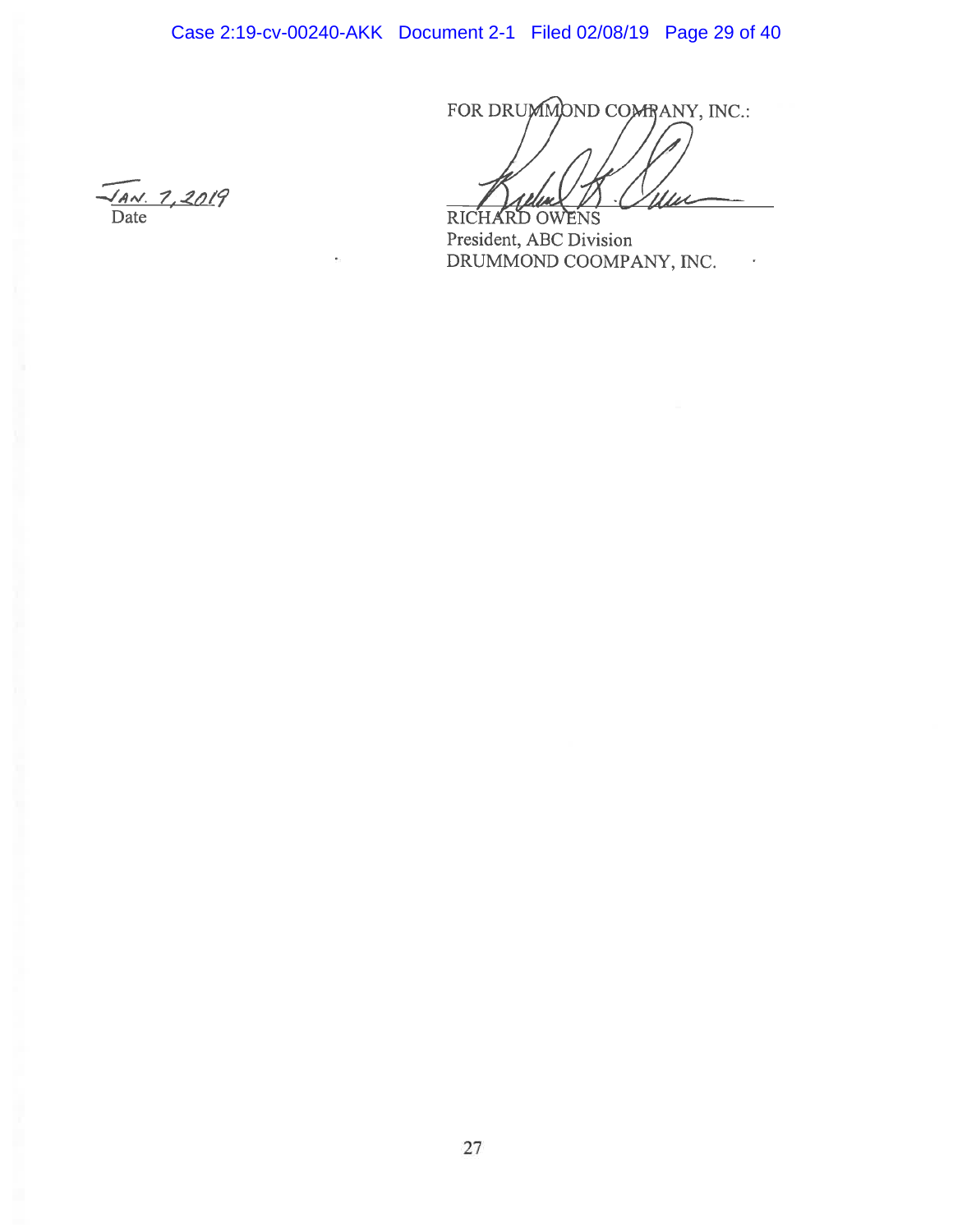#### **APPENDIX A TO CONSENT DECREE: FACILITY LEAK DETECTION AND REPAIR PROGRAM**

1. This Appendix A constitutes the Leak Detection and Repair Program ("LDRP") that Drummond shall apply to all Covered Equipment at the Facility, commencing on the Effective Date, and continuing for a period of 3 years from completion of the requirements of Paragraphs 17 and 18 of the Consent Decree.

2. By no later than 90 Days after the Effective Date, Drummond shall submit, for approval by the Agencies, its proposed LDRP Plan that describes the following components:

a. the facility-wide LDAR program (e.g., applicability of regulations to process units and/or specific equipment and components, leak definitions, and monitoring frequencies);

b. a management of change ("MOC") tracking program that ensures that new pieces of equipment added to the Facility for any reason and which are subject to Method 21 monitoring are integrated into the LDAR program and that pieces of equipment that are taken out of service are removed from the LDAR program;

c. the roles and responsibilities of all employee and contractor personnel assigned to LDAR functions at the Facility;

d. how Drummond will ensure that a minimum of 2 employees are qualified and available to perform LDAR and Method 21 duties; and,

e. how Drummond plans to implement this LDRP.

3. Drummond shall review the LDRP Plan on an annual basis and update it by no later than December 31 of each year.

### **1. Leak Detection and Monitoring**

4. Beginning no later than the Effective Date, Drummond shall comply with the periodic monitoring frequencies identified in this Appendix A, Paragraph 4, Table 1, below, unless more frequent monitoring is required by applicable federal or state laws or regulations, or the relevant piece of Covered Equipment has been permanently shut down.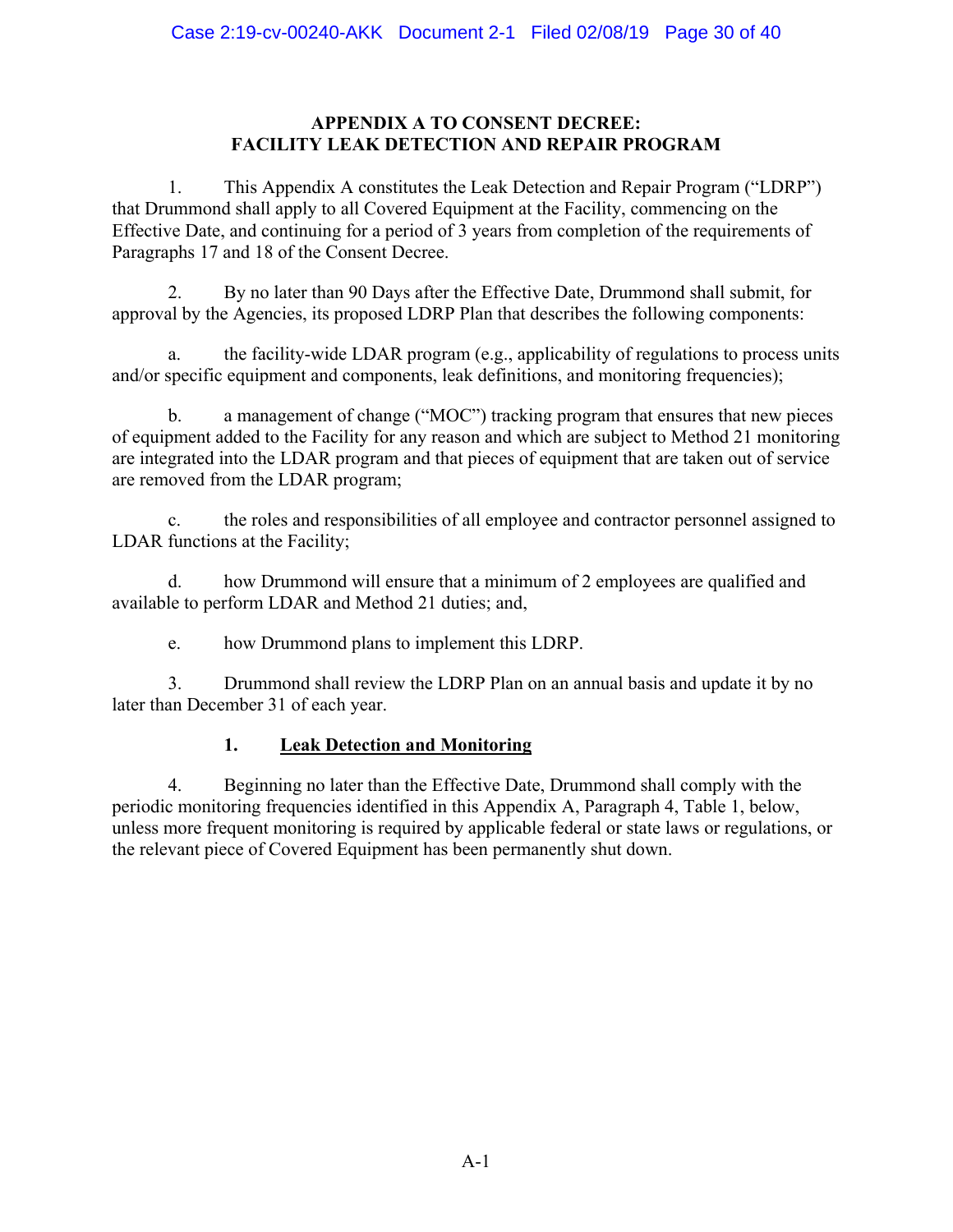| Equipment<br><b>Type</b>        | <b>Monitoring</b><br>Frequency | <b>Lower Leak</b><br><b>Definitions (parts per</b><br>million) Above<br><b>Background</b> | Comparative<br><b>Monitoring</b><br><b>Frequency (years)</b> |
|---------------------------------|--------------------------------|-------------------------------------------------------------------------------------------|--------------------------------------------------------------|
| Valves                          | Quarterly                      | 500                                                                                       | $\overline{2}$                                               |
| Connectors                      | Semi-annual                    | 500                                                                                       | $\overline{2}$                                               |
| Pumps                           | Monthly                        | 2000                                                                                      | $\mathbf{1}$                                                 |
| Exhauster                       | Monthly                        | 500                                                                                       | $\mathbf{1}$                                                 |
| OELs (at the<br>Closure Device) | Semi-annual                    | 500                                                                                       | $\overline{2}$                                               |
| Sumps/vessels                   | Monthly                        | 500                                                                                       | $\mathbf{1}$                                                 |
| <b>Closed Vent</b><br>System    | Semi-annual                    | 500                                                                                       | $\overline{2}$                                               |

| Table 1: Monitoring Frequency and Lower Leak Definitions by Equipment Type |  |  |  |  |
|----------------------------------------------------------------------------|--|--|--|--|
|                                                                            |  |  |  |  |
|                                                                            |  |  |  |  |

5. Monitoring of valves shall be done per the valve schedule in Appendix A, Paragraph 4, Table 1. If the closure device is a valve, monitoring of the valve will be done per the valve schedule, but if the valve or line is open to the atmosphere, monitoring on the open end shall be done per the Open-Ended Lines ("OELs") schedule. Beginning no later than the Effective Date, Drummond shall comply with Method 21 in performing LDAR monitoring, using a Toxic Vapor Analyzer or an equivalent instrument. Simultaneously, Drummond shall use a recording data logger (or an equivalent instrument) to record the values detected at each piece of Covered Equipment during each monitoring session. These electronically logged values will provide back-up data to both the time-period of the session, and the values recorded by LDAR Personnel on component diagrams. The technician shall record their name and the beginning and ending date and time of each monitoring session on each component diagram. Drummond shall transfer the electronic monitoring data to a database on at least a monthly basis during monitoring periods for recordkeeping purposes. If a piece of Covered Equipment is discovered during an LDAR monitoring event that is not listed on the component diagram,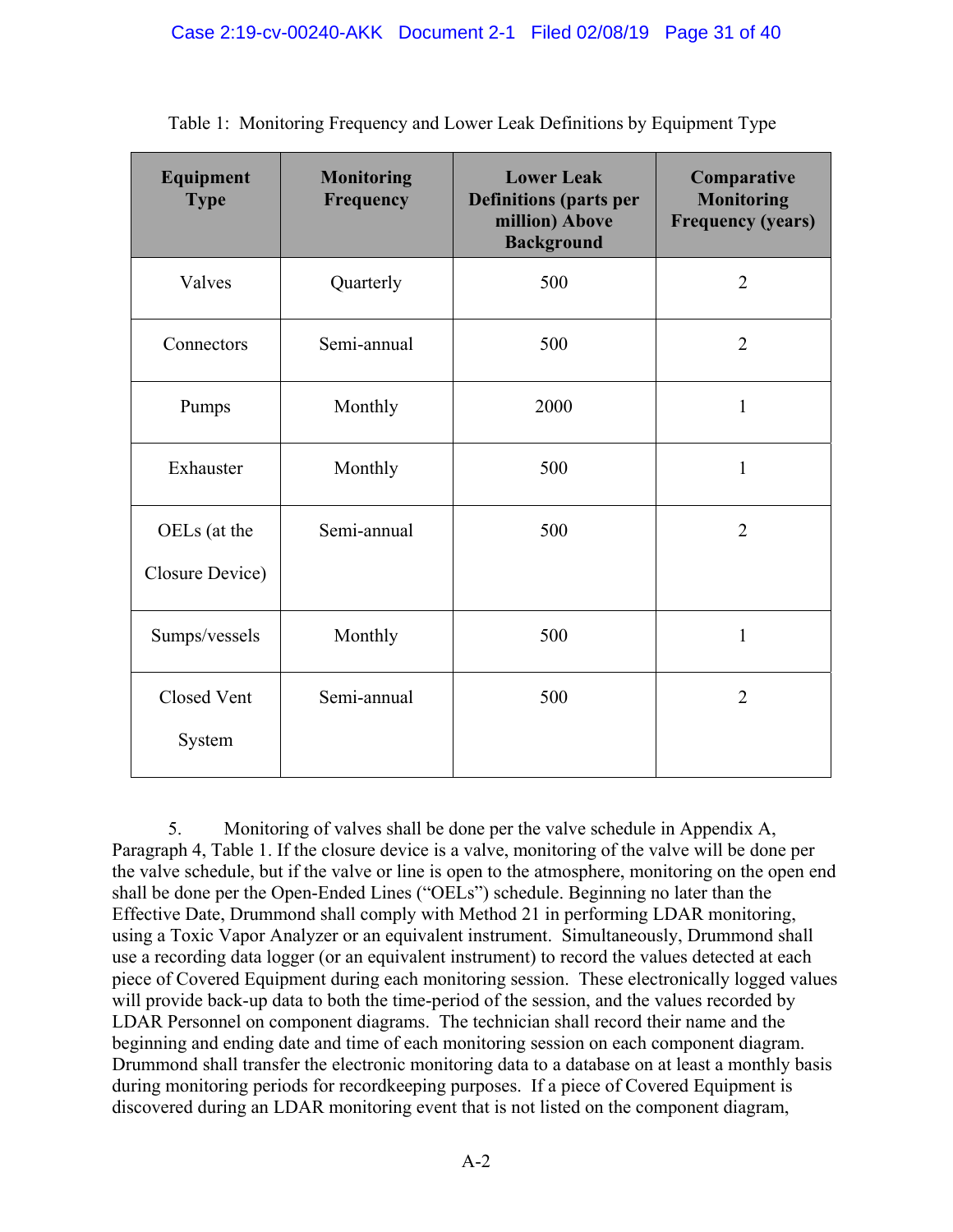Drummond shall monitor it and record, by any means available, the Screening Value, the date and time of the Screening Value, and the name of the technician. Drummond shall also perform an MOC to add the piece of Covered Equipment to the database.

#### **2. Repair**

6. Beginning no later than the Effective Date, for all leaks from Covered Equipment detected at or above the leak definitions listed in this Appendix A, Paragraph 4, Table 1 for the specific equipment type*,* Drummond shall comply with the repair requirements set forth in Paragraphs 7-20, below.

7. By no later than 5 Days after detecting a leak in any Covered Equipment above the applicable leak definition in Table 1, Drummond shall perform a first attempt at repair. By no later than 15 Days after detection, Drummond shall perform a final attempt at repair, or place the piece of Covered Equipment on the Delay of Repair ("DOR") list.

8. Drummond shall perform monthly Repair Verification Monitoring for two consecutive months after the repairs under the preceding Paragraph 7 are completed.

9. When repair attempts for defined leaking valves (other than control valves) have failed to reduce emissions to the applicable leak definition, and Drummond cannot remove such valve from service, Drummond shall attempt at least one drill-and-tap packing repair (with a second injection of an appropriate sealing material if the first injection is unsuccessful at addressing the leak) before placing the valve on the DOR list.

10. Drill-and-tap packing repair is not required when there is a major safety, mechanical, product quality, or environmental issue with repairing the valve using the drill-and-tap method, in which case Drummond shall document the reason(s) why any drill-and-tap attempt was not performed prior to placing any valve on the DOR list.

11. If a drill-and-tap packing repair attempt can reasonably be completed within the 15-Day repair period, Drummond shall complete the drill-and-tap repair attempt in that time period. If a drill-and-tap attempt cannot reasonably occur within the 15-Day repair period (*e.g.*, if Drummond's drill-and-tap contractor is not local and must mobilize to the Facility), Drummond may provisionally place the valve on the DOR list, pending the drill-and-tap repair attempt as expeditiously as practical. In no event (other than as provided in the preceding Paragraph 10 of this Appendix A) may Drummond take more than 30 Days from the initial monitoring to attempt a drill-and-tap repair. If drill-and-tap is successful, the valve shall be removed from the provisional DOR list.

12. Drummond shall record the following information for each leak:

a. the date of all repair attempts;

b. the repair methods used during each repair attempt;

c. the date, time and Screening Values for all re-monitoring events; and, if applicable,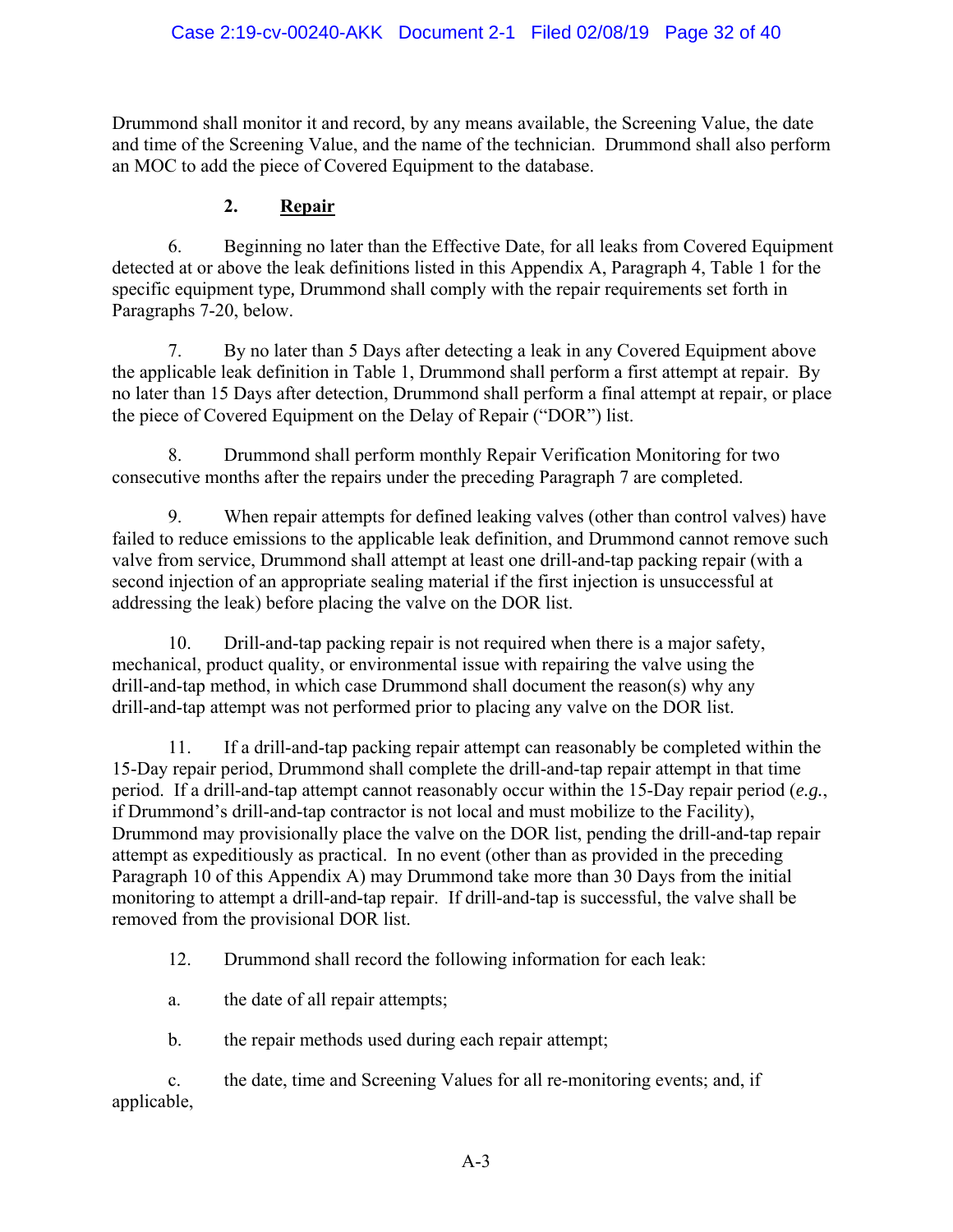d. documentation of compliance with Paragraphs 9-11 of this Appendix A for Covered Equipment placed on the DOR list.

13. Nothing in Paragraphs 7-11 of this Appendix A is intended to prevent Drummond from taking a leaking piece of Covered Equipment out of service. However, prior to placing the leaking piece of Covered Equipment back in service, Drummond must repair the leak or must comply with the requirements in Paragraph 15 below to place the piece of Covered Equipment on the DOR list.

14. For all Covered Equipment, at any time, including periods between required periodic monitoring, for which evidence of a potential leak is detected through audio, visual, or olfactory sensing, Drummond shall comply with all applicable LDAR regulations as if repair is required pursuant to Paragraph 6 of this Appendix A.

# **3. Delay of Repair**

15. Beginning no later than the Effective Date, for all Covered Equipment placed on the DOR list, Drummond shall:

a. Require sign-off from a General Foreman or person of higher authority that the piece of Covered Equipment is technically infeasible to repair without a process unit shutdown; and,

b. Undertake at least quarterly monitoring of the Covered Equipment placed on the DOR list, or at the frequency required for other pieces of Covered Equipment of that type.

# **4. Management of Change**

16. Drummond shall ensure that each type of equipment listed in Appendix A, Paragraph 4, Table 1, added to the Covered Process Units for any reason, is evaluated to determine if it is subject to LDAR requirements. Drummond shall also ensure that each type of equipment listed in Appendix A, Paragraph 4, Table 1 that was subject to the LDAR program is deleted from the LDAR program if it is physically removed from a Covered Process Unit. This evaluation shall be a part of Drummond's MOC protocol.

# **5. Training**

17. By no later than 90 days after the Effective Date, Drummond shall have developed a training protocol (or, as applicable, require its contractor to develop a training protocol for the contractor's employees) and shall ensure that all LDAR Personnel conducting Method 21 monitoring have completed training on all aspects of LDAR, including this LDRP, that are relevant to the person's duties. Once per calendar year, starting in the calendar year after completion of initial training, Drummond shall ensure that refresher training is performed with respect to each employee or contractor; provided, however, that refresher training is not required if an individual's employment at the Facility ceases prior to the end of the calendar year or no longer involves duties relevant to LDAR. Drummond shall also ensure (or, as applicable, require its contractor to ensure for the contractor's employees) that new LDAR Personnel conducting Method 21 monitoring are sufficiently trained prior to any involvement (other than supervised involvement for purposes of training) in the LDAR program.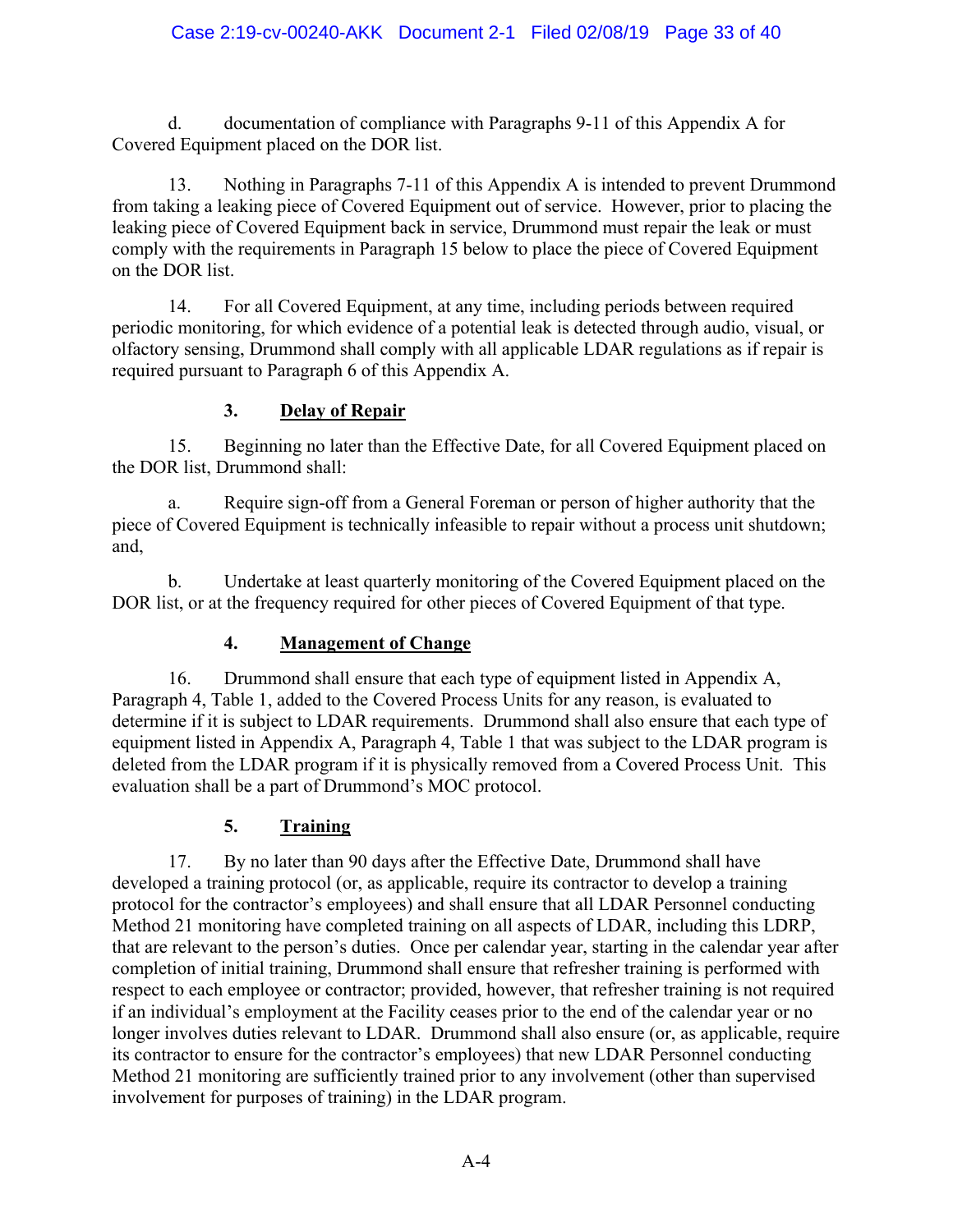# **6. Quality Assurance ("QA")/Quality Control ("QC")**

18. Beginning no later than the Effective Date, on each Day that monitoring occurs, at the end of such monitoring, Drummond shall ensure that each monitoring technician certifies that the data collected accurately represent the monitoring performed for that day by requiring the monitoring technician to sign a form that includes the following certification:

> "On [insert date], I reviewed the monitoring data that I collected today and to the best of my knowledge and belief, the data accurately represent the monitoring that I performed today."

19. By no later than 90 days after the Effective Date, and at least once during every 180-day period thereafter during the 3-year LDRP, at times that are not announced to the LDAR monitoring technicians, an LDAR trained employee or contractor, who does not serve on a routine basis as a LDAR monitoring technician at Drummond, shall conduct a QA/QC review of the Facility's LDAR program by undertaking the following activities:

a. Verify that equipment was monitored at the appropriate frequency;

b. Verify that each Covered Equipment in benzene service is clearly identified (i.e. tagged) and tagging is properly maintained.

c. Verify that proper documentation and sign-offs have been recorded for all Covered Equipment placed on the DOR list;

d. Ensure that repairs have been performed in the required periods;

e. Review monitoring data and equipment counts for feasibility and unusual trends;

f. Verify that proper calibration records and monitoring instrument maintenance information are maintained;

g. Verify that other LDAR program records are maintained as required; and,

h. Observe in the field each LDAR monitoring technician who is conducting Method 21 leak detection monitoring to ensure that monitoring is being conducted in accordance with Method 21 requirements. For this purpose, Drummond shall provide a leak detection monitoring schedule to the person conducting the QA/QC of Paragraph 19 of this Appendix A at the beginning of each 180-day period, for the duration of the LDRP under this Decree.

20. Drummond shall promptly correct any deficiencies detected or observed during any QA/QC review conducted pursuant to Paragraph 19 of this Appendix A. Drummond shall maintain a log that: (1) records the date and time that the reviews, verifications, and observations of the auditor required by this Subparagraph are undertaken; and (2) describes the nature and timing of any corrective actions taken in response to the findings.

# **7. LDAR Audits and Corrective Action**

21. Within 90 Days from the Effective Date, Drummond shall choose a third party consultant that has experience in conducting benzene emissions compliance audits at refineries,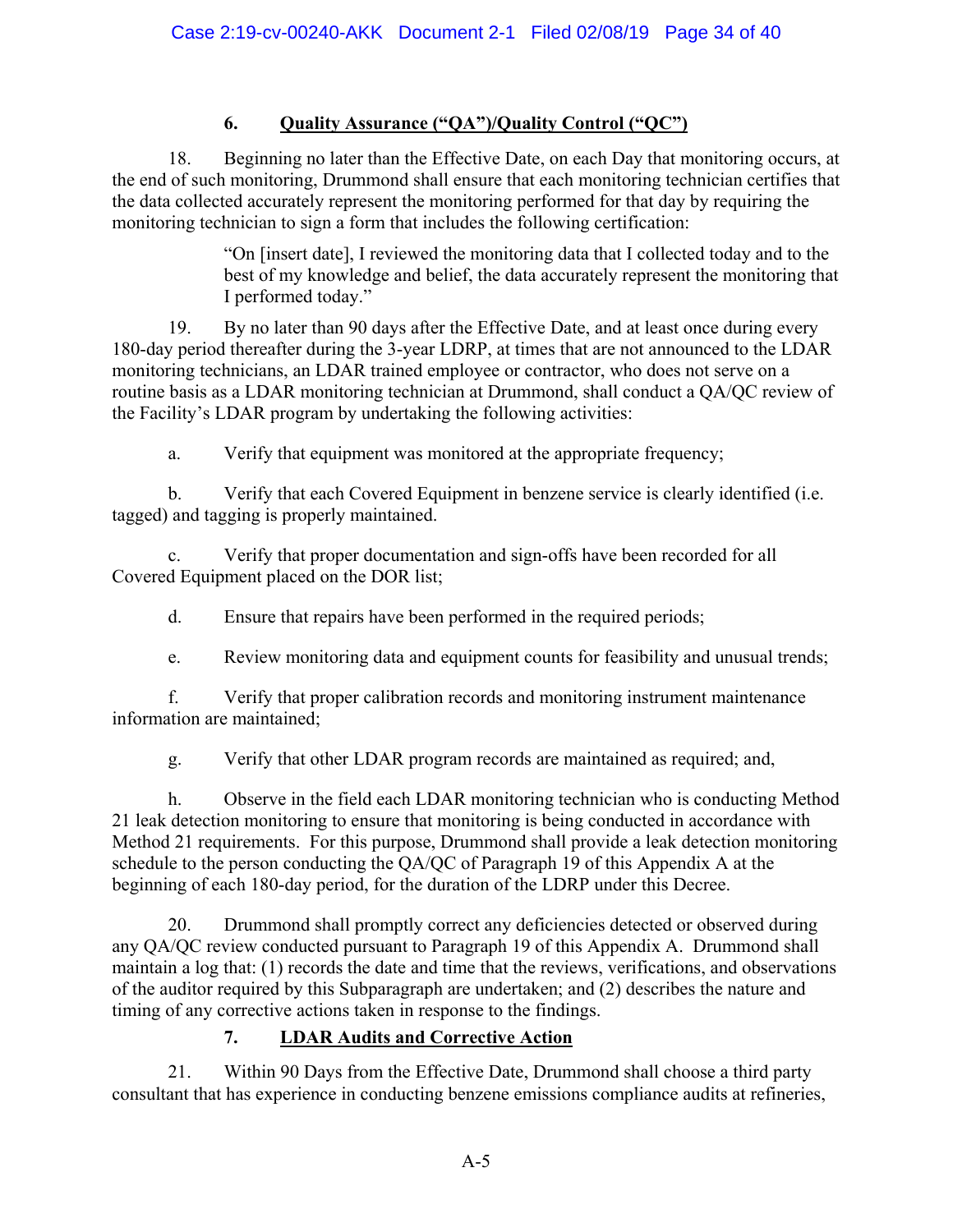chemical plants, and/or coke by product facilities, for the purpose of conducting an audit of the Facility's compliance with the LDAR requirements of Paragraphs 4-20 of this Appendix A ("LDAR Audit"). Either before or within 10 days after choosing the consultant, Drummond shall notify the Agencies of the name of the consultant. The Agencies shall notify Drummond of their approval or disapproval of the consultant. If the consultant is not approved, Drummond shall choose another consultant that it believes is qualified to perform the audit and submit the name to the Agencies for approval.

22. By no later than 180 Days after the Effective Date, Drummond's contractor shall conduct an initial independent third party audit of the Facility's compliance with the LDAR requirements of Paragraphs 4-20 of this Appendix A, consisting of the activities set forth in Paragraph 23(a)-(e) below. Drummond's contractor shall conduct a second LDAR Audit two calendar years following the initial LDAR Audit, to occur within the same calendar quarter that the initial LDAR Audit completion date occurred.

23. The LDAR Audits required by Paragraph 22 of this Appendix A shall include the following activities:

a. Reviewing compliance with all applicable LDAR regulations, including LDAR requirements related to equipment listed in Paragraph 4, Table 1 of this Appendix;

b. Reviewing and/or verifying, as applicable, the same items that are required to be reviewed and/or verified in Paragraphs 19-20 of this Appendix A;

c. Reviewing whether any pieces of equipment that are required to be in the LDAR program are not included;

d. Determining that "Comparative Monitoring," as described in Paragraph 24 of this Appendix A, is being correctly employed; and,

e. For LDAR Audits after the first audit, a review of the Facility's compliance with the LDRP.

24. Comparative Monitoring during LDAR audits shall be undertaken pursuant to this Paragraph 24(a)-(f) below:

a. If Drummond uses a third party contractor to implement the LDRP at the Facility, comparative monitoring may be conducted by Drummond staff or contractor staff, trained in LDAR, who does not on a routine basis perform Method 21 monitoring at the Facility.

b. Calculating a Comparative Monitoring Audit Leak Definition Percentage. Covered Equipment shall be monitored in order to calculate a leak percentage, broken down by equipment type (*i.e.,* valves, pumps, connectors, and OELs). For descriptive purposes under this Section, the monitoring that takes place during the audit shall be called "Comparative Monitoring" and the leak percentages derived from the comparative monitoring shall be called the "Comparative Monitoring Audit Leak Percentages." In undertaking Comparative Monitoring, Drummond will be required to monitor no less than 50% of the Covered Equipment at the Facility. However, each component must be monitored at least once during a comparative monitoring event.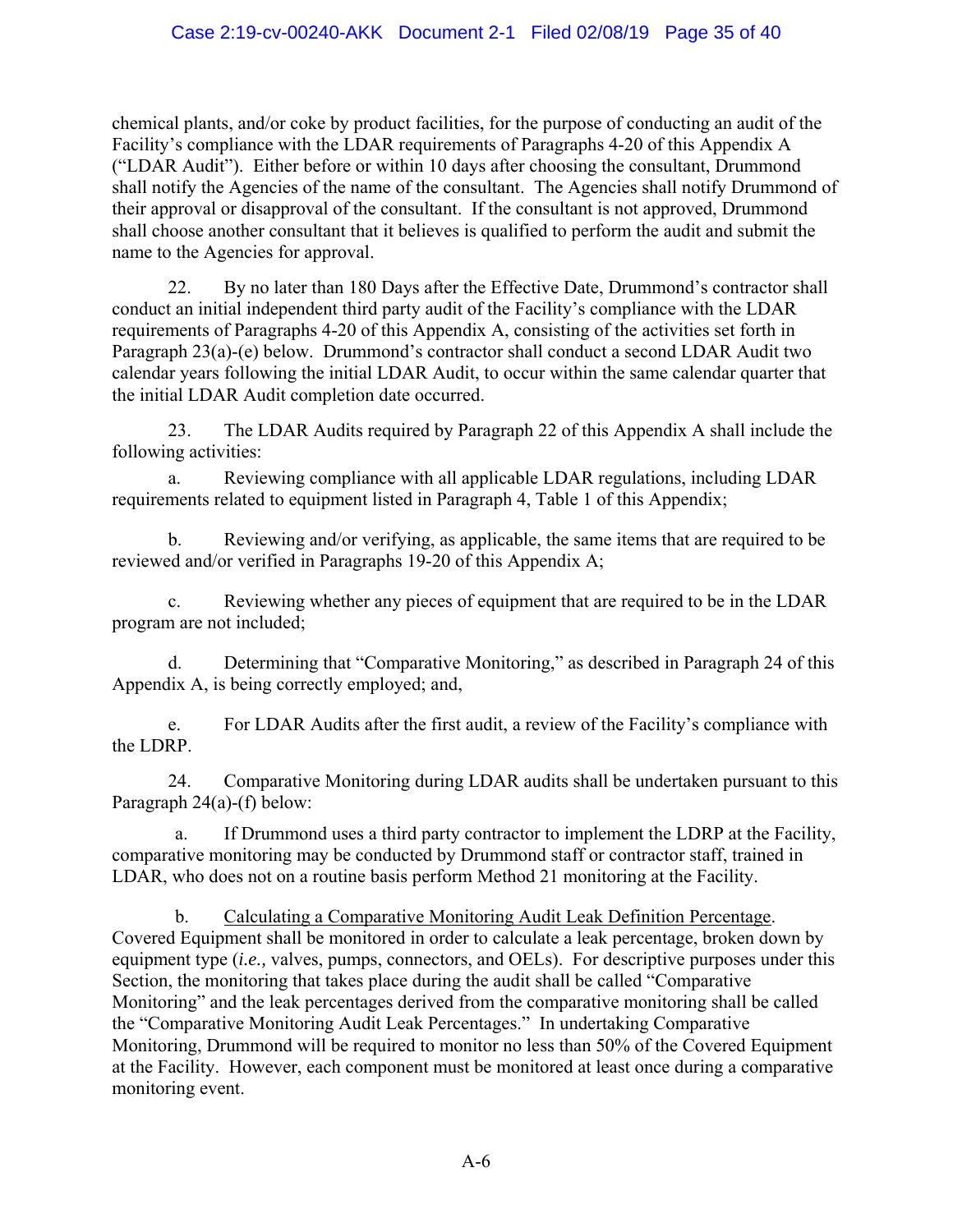c. Calculating the Historic, Average Leak Percentage from Prior Periodic Monitoring Events. The average leak percentage from prior periodic monitoring events broken down by equipment type, as listed in Paragraph 4, Table 1 of this Appendix A, shall be calculated per its listed frequency.

d. Calculating the Comparative Monitoring Leak Ratio. For each type of Covered Equipment, the ratio of the Comparative Monitoring Audit Leak Percentage from Paragraph 24(a) to the Historic, Average Leak Percentage (if greater than zero) from Paragraph 24(b) shall be calculated. This ratio shall be called the "Comparative Monitoring Leak Ratio." For statistical purposes in this calculation, if the Historic Average Leak Percentage is "zero," it shall be assumed (for purposes of this calculation but not for any other purpose under this Decree or under any applicable laws and regulations) that one leaking piece of equipment was found in the process unit through routine monitoring during the 12-month period before the Comparative Monitoring.

e. For the first LDAR audit only, Drummond shall not be required to undertake comparative monitoring on OELs or calculate a Comparative Monitoring Leak Ratio for OELs because of the unavailability of Historic, Average leak percentages for OELs.

f. When More Frequent Periodic Monitoring is Required. If a Comparative Monitoring Audit Leak Percentage calculated pursuant to Paragraph 24(a) of this Appendix A triggers a more frequent monitoring schedule under any applicable federal or state law or regulation than the frequencies listed in Paragraph 4, Table 1 of this Appendix A, Drummond shall monitor the affected type of Covered Equipment at the greater frequency unless and until less frequent monitoring is again allowed under the specific federal or state law or regulation. At no time may Drummond monitor at intervals less frequently than those listed in Paragraph 4, Table 1 of this Appendix A.

# **8. Corrective Action Plan ("CAP")**

25. By no later than 30 Days after each LDAR Audit completion date, Drummond shall develop and submit to the Agencies, in accordance with Section VII of this Decree (Approval of Deliverables), together with a certification of the completion of each item of corrective action, a Corrective Action Plan (CAP) if:

a. the results of an LDAR audit identify any deficiencies; or

b. a Comparative Monitoring Leak Ratio calculated pursuant to Paragraph 24(c) of this Appendix A is 3.0 or higher *and* the Comparative Monitoring Audit Leak Percentage calculated pursuant to Paragraph 24(a) of this Appendix A is greater than or equal to 1.0 percent.

26. The CAP shall describe the actions that Drummond has taken or that Drummond will take to address: (1) the deficiencies and/or (2) the causes of a Comparative Monitoring Leak Ratio that is 3.0 or higher (but only if the Comparative Monitoring Audit Leak Percentage is at or above 1.0 percent). Drummond shall include a schedule by which actions that have not yet been completed shall be completed. Drummond shall promptly complete each corrective action item with the goal of completing each action by no later than 3 months after the LDAR Audit completion date. If any action is not completed or is not expected to be completed within 3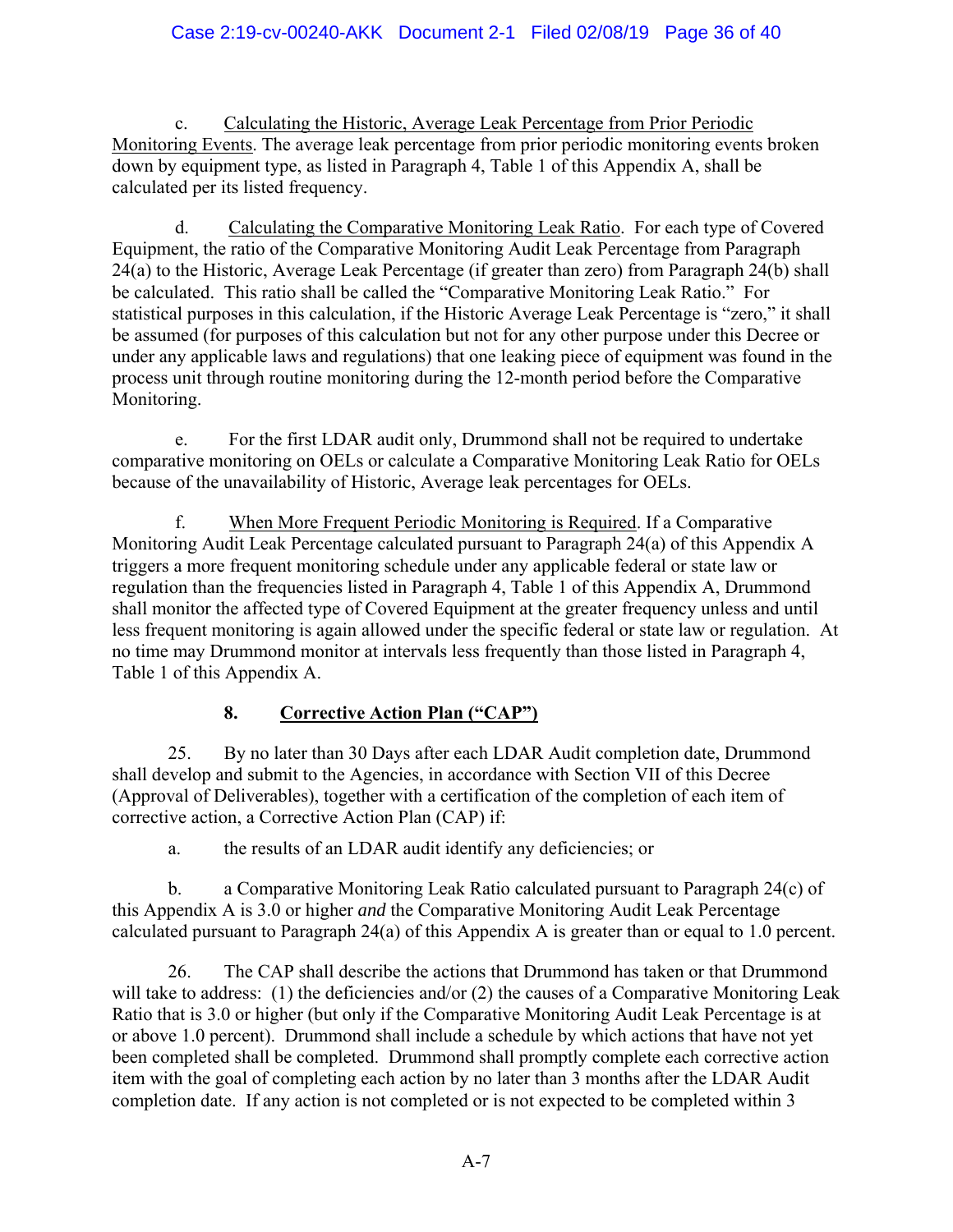months after the LDAR Audit completion date, Drummond shall explain the reasons and propose a schedule for prompt completion in the CAP.

27. EPA, after a reasonable opportunity for review and comment by JCBH, may provide comments to Drummond on the CAP, in accordance with Section VI of this Decree (Review and Approval of Submittals). By no later than 1 month after receipt of any comments, Drummond shall submit a reply to such comments. Disputes arising with respect to any aspect of a CAP shall be resolved in accordance with the dispute resolution provisions of this Consent Decree.

# **9. Certification of Compliance**

28. By no later than 180 Days after the initial LDAR Audit Completion Date, Drummond shall certify to the Agencies that, to its' best knowledge and belief, to be formed after reasonable inquiry, Drummond:

a. is in compliance with all applicable LDAR regulations and this LDRP;

b. has completed all corrective actions, if applicable, or is in the process of completing all corrective actions pursuant to a CAP; and,

c. has identified all equipment at the Facility that is regulated under Subparts L and V, and has included all such equipment in the Facility's LDRP.

29. To the extent that Drummond cannot make the Certification required by Paragraph 28 in all respects, it shall specifically identify any deviations from items (a through (c, above.

# **10. Recordkeeping**

30. Drummond shall keep, for a period of at least 5 years, all records required by this LDRP, including each LDAR audit report, to document compliance with the requirements of this LDRP. Upon request by EPA or JCBH, Drummond shall make all such records available and shall provide, in electronic format, all LDAR monitoring data generated.

31. Commencing no later than 180 Days after the Effective Date, Drummond shall create and maintain an electronic database such as LeakDAS or similar for the storage and reporting of data collected pursuant to the LDRP requirements of this Consent Decree. This database shall include:

a. All components subject to 40 C.F.R. Part 61, Subparts L and V and JCBH Rules and Regulations and subject to requirements of 40 C.F.R. Part 61, Subpart FF by virtue of this Consent Decree (subject to the reservation set forth in this Consent Decree);

b. The process area associated with each component;

c. The monitoring history of each component (date of last monitoring, monitoring results, any action taken).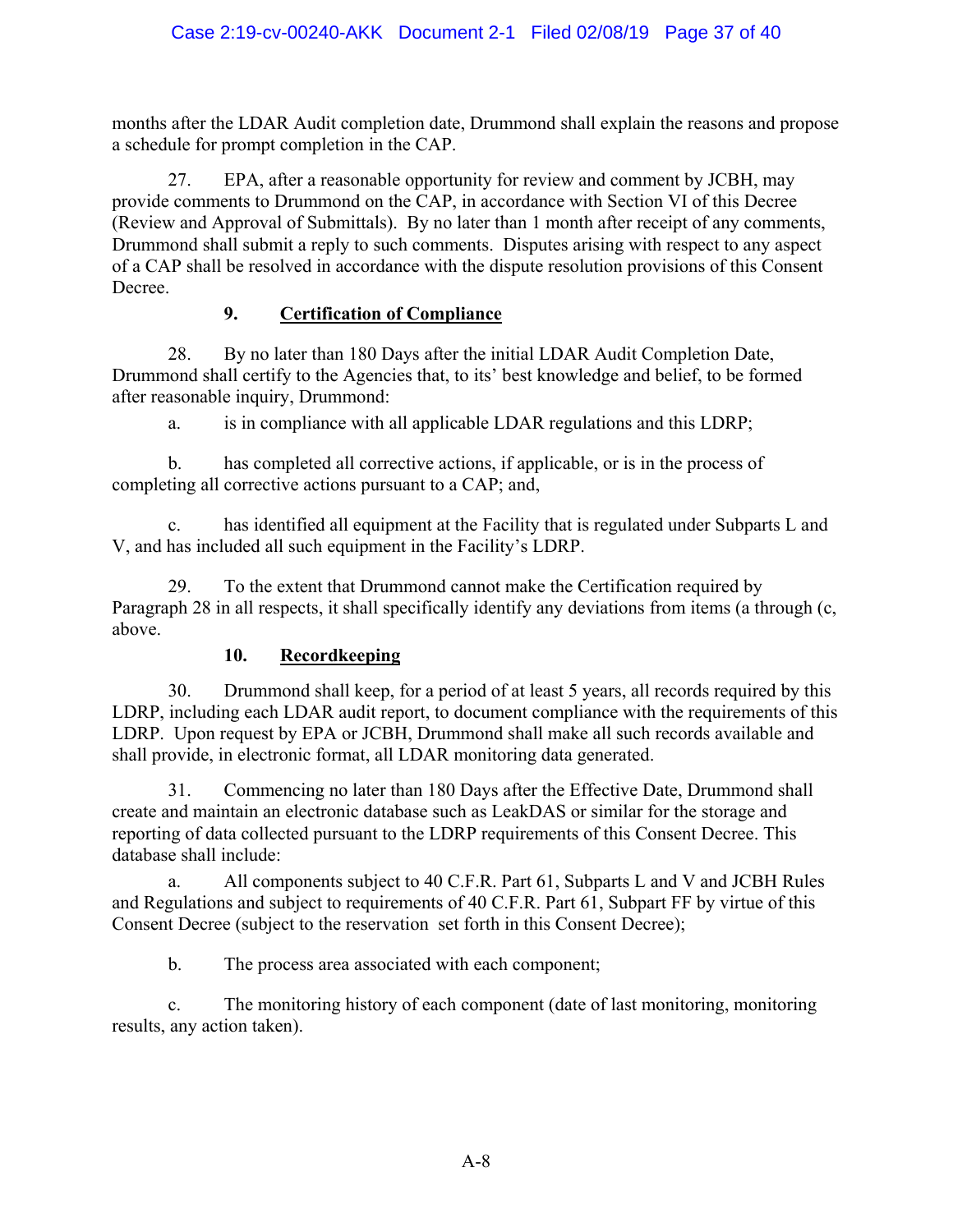# **11. Reporting Requirements**

32. Drummond shall submit LDAR Compliance Status Reports, consisting of the following information, to the Agencies in accordance with the schedule set forth in Section VIII. (Reporting Requirements) of this Decree, in the manner set forth in Section XV (Notices) of this Decree:

a. The number of Drummond LDAR personnel at the Facility (excluding personnel whose functions involve the non-monitoring aspects of repairing leaks) and the approximate percentage of time each such person dedicated to performing his/her LDAR functions;

b. An identification and description of any non-compliance with the requirements in this Appendix A;

c. An identification of any problems encountered in complying with the requirements of this Appendix A;

d. A description of any training done;

e. Any deviations identified in the QA/QC performed, as well as any corrective actions taken;

f. A summary of any LDAR Audit results received during the reporting period, including the specific identification of all deficiencies; and,

The status of all actions under any CAP that was submitted during the reporting period, unless the CAP was submitted less than one month before the compliance status report.

33. Each LDAR Compliance Status Report submitted shall be signed by the plant manager or by an officer of Drummond, and shall include the following certification:

> "I certify under penalty of law that this document and all attachments were prepared under my direction or supervision in accordance with a system designed to assure that qualified personnel properly gather and evaluate the information submitted. Based on my inquiry of the person or persons who manage the system, or those persons directly responsible for gathering the information, the information submitted is, to the best of my knowledge and belief, true, accurate, and complete. I am aware that there are significant penalties for submitting false information, including the possibility of fine and imprisonment for knowing violations."

# **12. LDRP Mitigation Action**

34. The Drill and Tap requirements of Paragraphs 9-11 and 12(d) of this Appendix A shall be considered action taken to mitigate the past excess emissions resulting from the violations alleged in the Complaint filed in this action.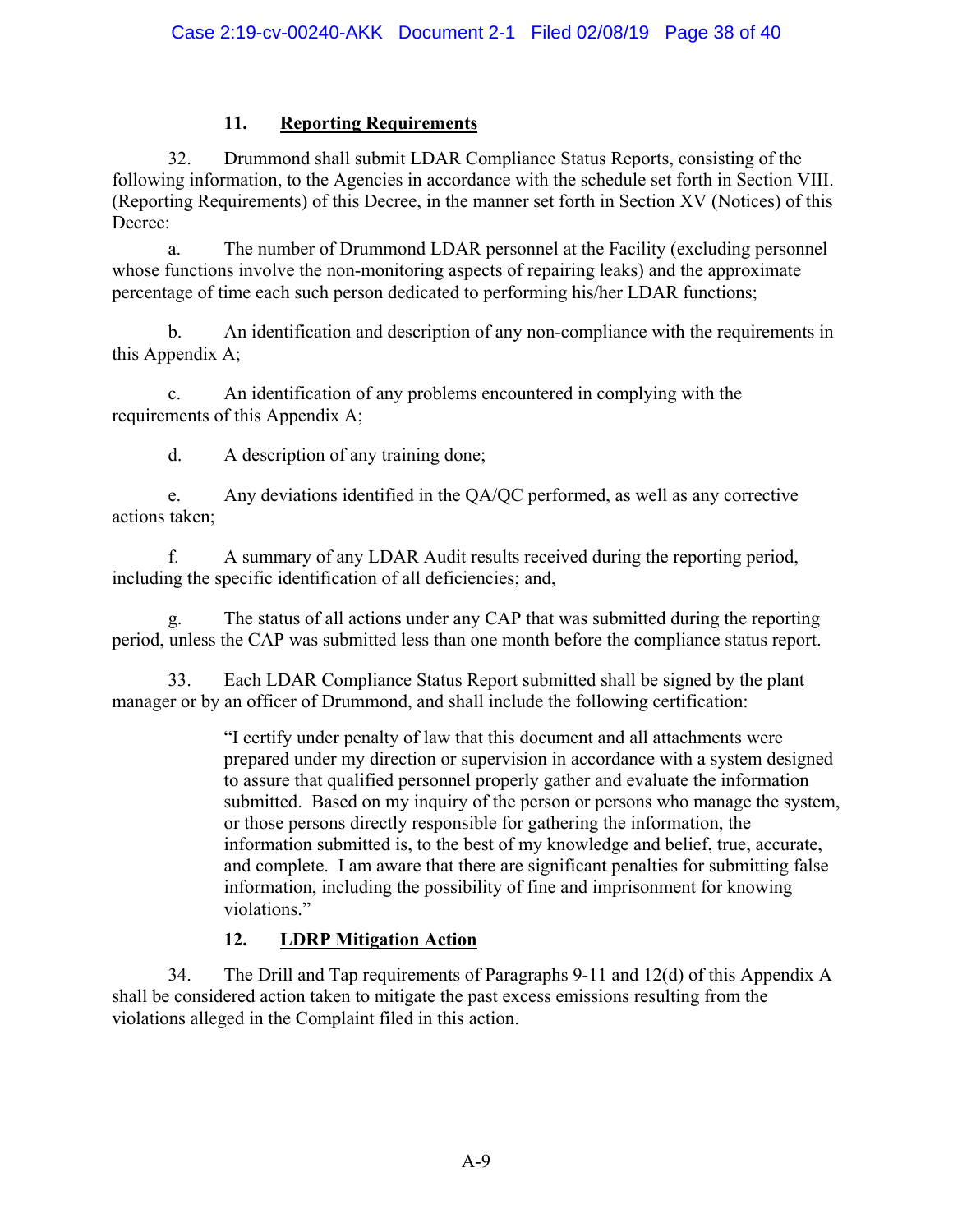# **APPENDIX B TO CONSENT DECREE:**

#### **CORRECTIVE ACTIONS COMPLETED AT FACILITY PRIOR TO LODGING OF THE CONSENT DECREE**

| <b>Inspection Findings</b>                                                                                            | <b>Facility Response</b>                                                                                                                         | <b>Repair/Correction</b><br><b>Date</b> |
|-----------------------------------------------------------------------------------------------------------------------|--------------------------------------------------------------------------------------------------------------------------------------------------|-----------------------------------------|
| Check valve drains on the East<br>and West Tar Decanters were<br>open to the atmosphere.                              | All check valve drains were hard piped<br>and enclosed.                                                                                          | 2011                                    |
| BTX overflow pipe open to the<br>atmosphere.                                                                          | The BTX overflow pipe was enclosed<br>and a clear sight valve was installed.                                                                     | 2011                                    |
| Nine drip pots not hard-piped.                                                                                        | All nine drip pots were hard piped to the<br>sewer waste system.                                                                                 | 2011                                    |
| Water from the gas seal on the<br>big gas holder open to the<br>atmosphere.                                           | Water from the gas seal has now been<br>hard-piped.                                                                                              | 2011                                    |
| Deficient Leak Detection and<br>Repair (LDAR) Program.                                                                | Facility is recording and monitoring as<br>required by the rules and is conducting<br>Method 21 correctly.                                       | Commenced June<br>2013                  |
| <b>LDAR</b> documentation was<br>hand written and in hard-copy<br>form only.                                          | Electronic data logger now used and<br>results to monitoring is uploaded to<br>electronic database.                                              | Commenced<br>January 2017               |
| New Naphthalene Sump, Dirty<br>Water Sump and Wilputte<br>Decanter were not monitored.                                | This equipment is monitored to no<br>detectable limits on a quarterly basis and<br>visually inspected daily pursuant to the<br>LDAR Program.     | Commenced 2014                          |
| LDAR components not<br>properly tagged/not in the<br>LDAR database.                                                   | 700 components have been added to the<br>database and are now monitored.                                                                         | Commenced 2017                          |
| Open-ended lines found<br>throughout the facility.                                                                    | All open-ended lines found during the<br>2011 inspection were correctly capped.                                                                  | 2011                                    |
| Monthly and weekly visual<br>pump monitoring records were<br>not available to verify that the<br>monitoring was done. | Weekly visual pump inspections are<br>now done by an outside contractor.<br>Monthly and weekly inspections are<br>uploaded to the LDAR database. | Commenced June<br>2017                  |